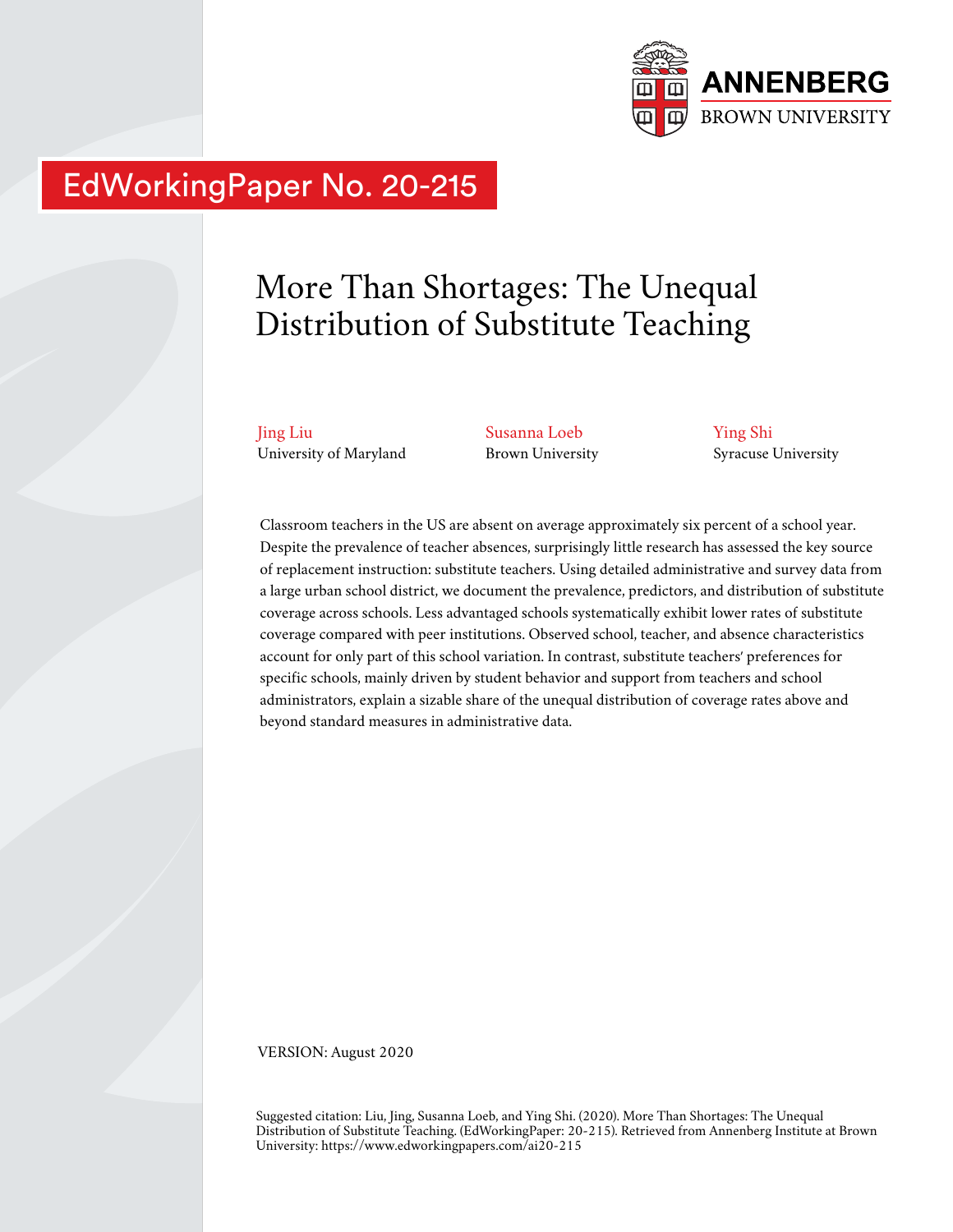# **More Than Shortages: The Unequal Distribution of Substitute Teaching**

Corresponding Author: Jing Liu Assistant Professor of Education Policy College of Education, University of Maryland 2203 Benjamin Building, College Park, MD 20742 jliu28@umd.edu

Susanna Loeb Professor of Education and International and Public Affairs, Director Annenberg Institute, Brown University 164 Angell Street, Providence, RI 02912 susanna\_loeb@brown.edu

Ying Shi

Assistant Professor of Public Administration and International Affairs Maxwell School of Citizenship and Public Affairs, Syracuse University 426 Eggers Hall, Syracuse, NY 13244 yshi78@maxwell.syr.edu

RH: Unequal Distribution of Substitute Teaching

Acknowledgements:

The authors' names are listed in alphabetical order. We thank personnel in the anonymous district for providing us data and institutional knowledge that make this article possible.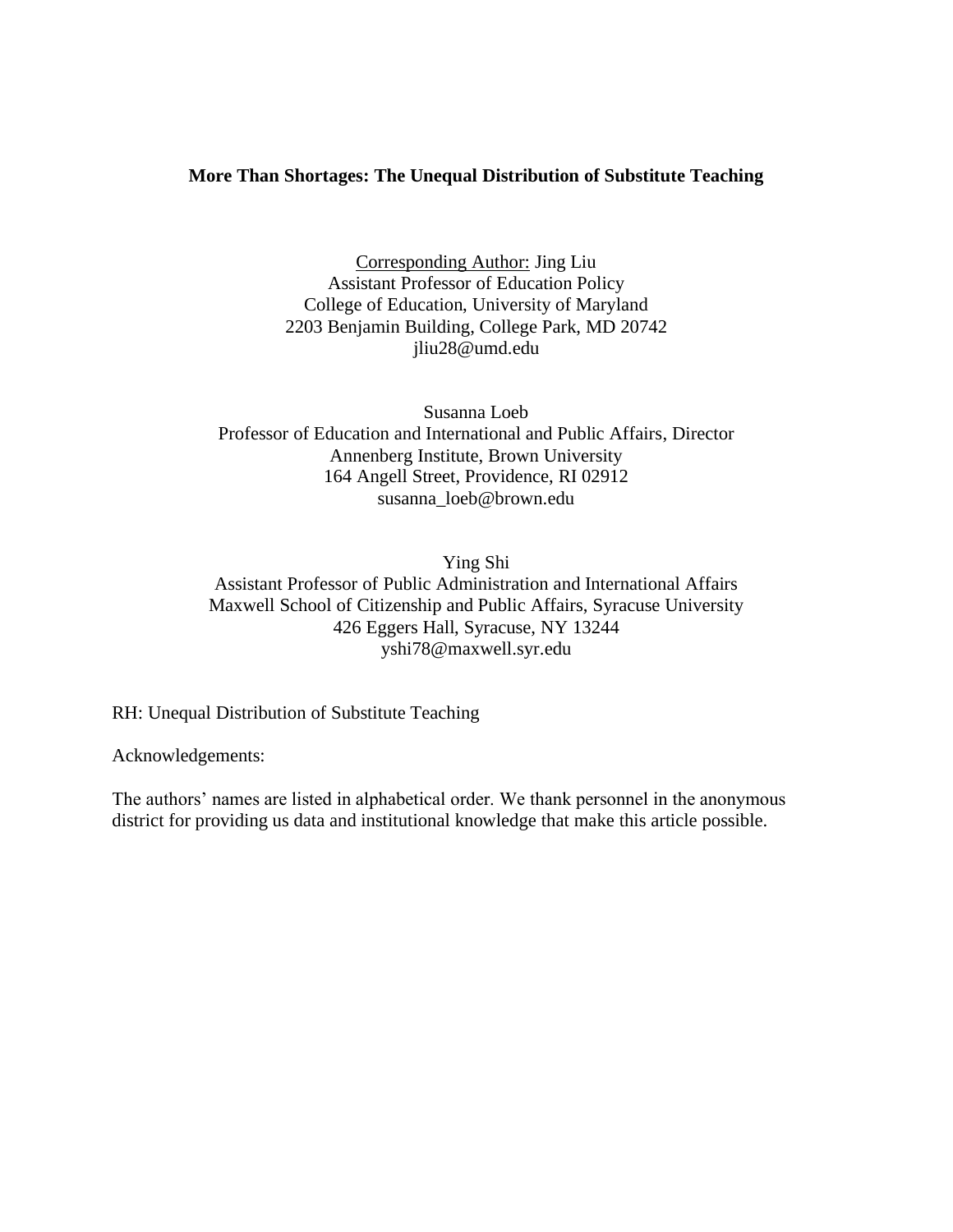# Abstract:

Classroom teachers in the US are absent on average approximately six percent of a school year. Despite the prevalence of teacher absences, surprisingly little research has assessed the key source of replacement instruction: substitute teachers. Using detailed administrative and survey data from a large urban school district, we document the prevalence, predictors, and distribution of substitute coverage across schools. Less advantaged schools systematically exhibit lower rates of substitute coverage compared with peer institutions. Observed school, teacher, and absence characteristics account for only part of this school variation. In contrast, substitute teachers' preferences for specific schools, mainly driven by student behavior and support from teachers and school administrators, explain a sizable share of the unequal distribution of coverage rates above and beyond standard measures in administrative data.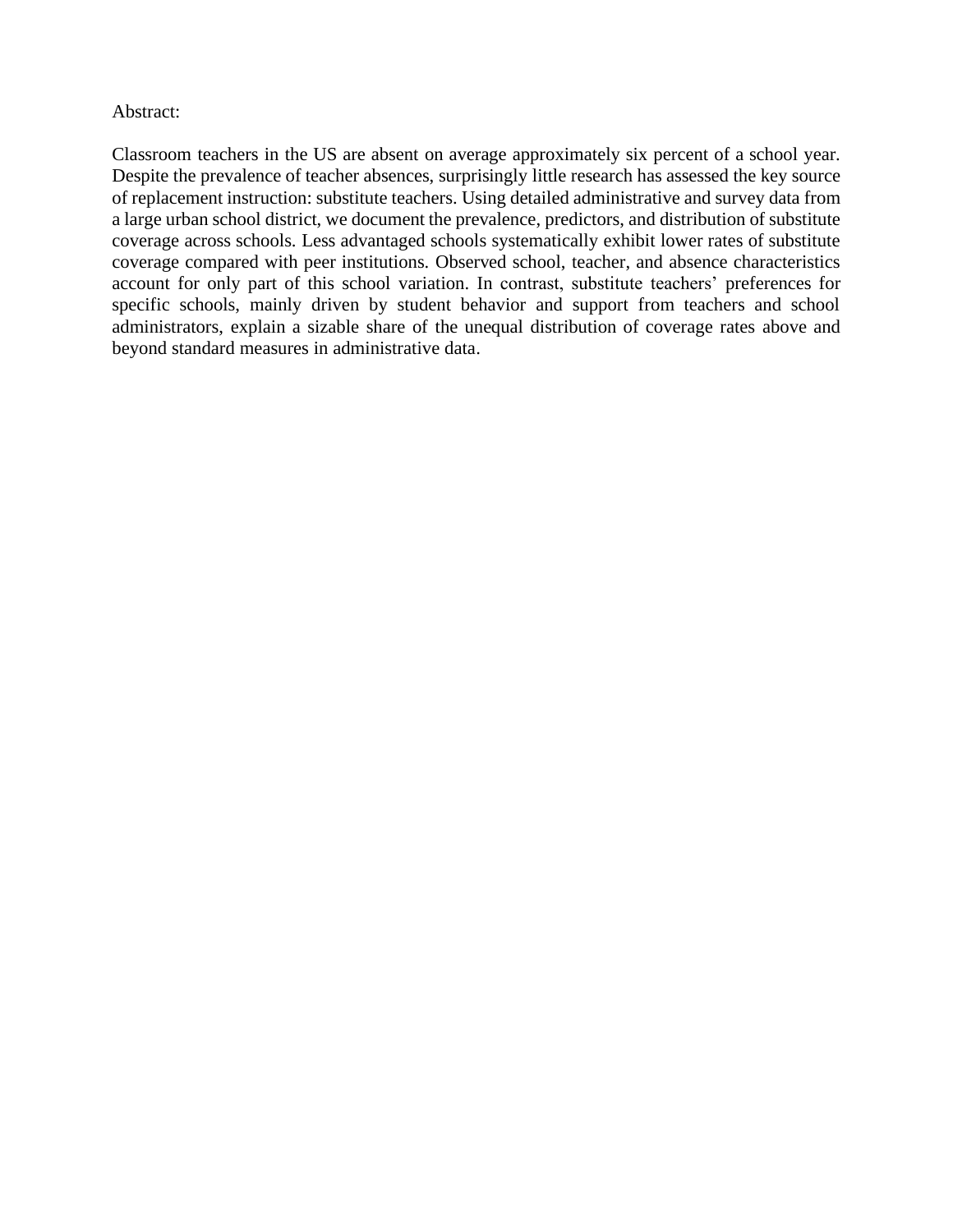#### **<A>1. Introduction**

Teachers are absent from school for a variety of reasons including illness, family emergencies, and in-service training requirements. According to the U.S. Department of Education, over 6.5 million students in 2013-2014 attended a school where at least half of teachers missed ten or more days of school.<sup>1</sup> A related estimate using data from large US metropolitan districts finds that, on average, teachers missed almost 11 days out of a 186-day school year, between five and six percent of the school year (Joseph, Waymack, and Zielaski 2014). This frequency translates to approximately two-thirds of a school year for a child remaining in public schools throughout their K-12 education. In some contexts, schools serving a higher proportion of non-white and lowincome students experience even more teacher absences (Clotfelter, Ladd, and Vigdor 2009).

Studies have consistently documented negative effects of teacher absences on student achievement (Miller, Murnane, and Willett 2008; Clotfelter, Ladd, and Vigdor 2009; Herrmann and Rockoff 2012). For example, Herrmann and Rockoff (2012) show that ten additional teacher absences lead to 1.2% and 0.6% of a standard deviation decrease in math and English Language Arts (ELA) test scores, respectively.<sup>2</sup> A question prompted by these findings is how the main source of replacement instruction for teacher absences, substitute teachers, can mediate such effects. The only study that incorporates information about substitute teachers into its assessment of teacher absence effects is Clotfelter, Ladd, and Vigdor (2009), which shows that certified substitute teachers can somewhat mitigate the negative impact of teacher absences.

<sup>&</sup>lt;sup>1</sup> Absenteeism in K-12 education and other public sectors are generally higher than absenteeism in the private sector. In the U.S., the absence rate defined as the ratio of workers with absences to total full-time wage and salary employment is 3.4 percent for public sector workers, compared to 2.7 percent for private sector workers (Bureau of Labor Statistics 2020).

<sup>&</sup>lt;sup>2</sup> The detrimental effects of teacher absences may materialize through several channels other than substitute teachers. Absences create disruptions in classroom instruction that can negatively impact student learning. They can also decrease the time students spend in classrooms by increasing student absences, as some students may deliberately miss class to avoid facing a substitute teacher. To our knowledge, little empirical research illuminates these mechanisms.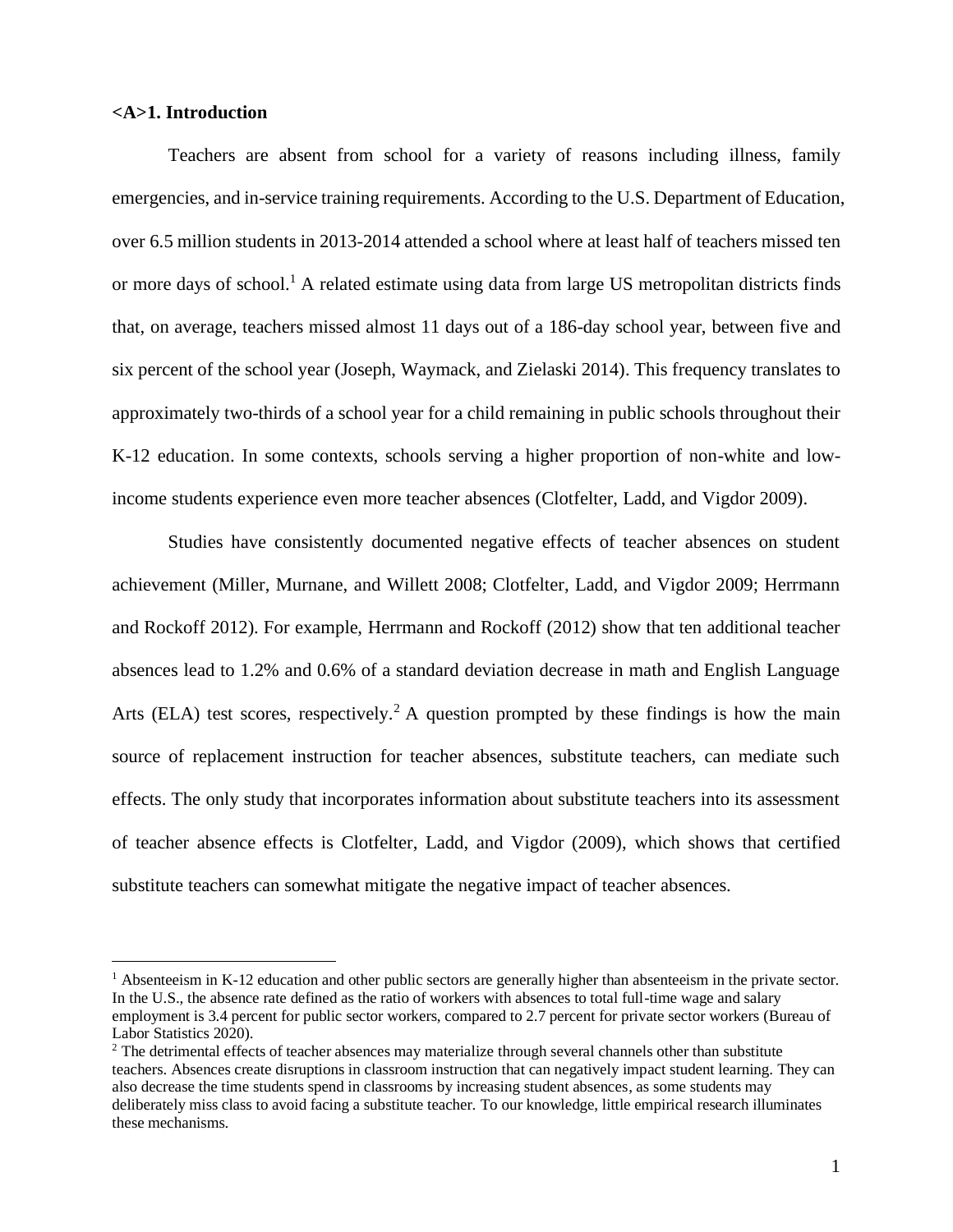Alongside concerns about how substitute teachers' quality might affect student learning, is a shortage of substitute teachers. One study surveyed a random sample of 500 U.S. school districts and found that the majority of districts expressed difficulty with hiring qualified substitute teachers (Dorward, Hawkins, and Smith 2000). <sup>3</sup> Strauss and Strauss (2003) show that school districts in southwest Pennsylvania covered between 80-85% of teacher absences, and substantially more systemic planning is necessary to meet the varying and outsized demand for substitute teachers. The inability to find a substitute teacher when the regular teacher is absent might not initially seem problematic. Another teacher or an administrator who has spare time can cover a classroom when a teacher is absent and a substitute teacher is not available. Yet repeated occurrences can quickly become burdensome for teachers and administrators who frequently cover a peer's classroom.

Understanding the substitute teacher workforce may help address the negative teacher absence effect and the shortage of substitute teachers. Yet only a few case studies have examined substitute teachers, with a focus on the factors that might drive their preferences and choices. Coverdill and Oulevey (2007) show that substitute teachers prefer getting jobs through personal relationships with regular teachers than through an automated call system. Strauss and Strauss (2003) provide some evidence that discipline in school, safety of school, and daily pay are among the most important factors for substitute teachers' decision making, while the attitudes of professional staff and whether a position can advance their professional career can also influence their decisions. Gershenson (2012) analyzes data from a Michigan school district that uses an automated calling system to find substitutes when teachers cannot fill their absences with personal arrangements. This system makes job offers to substitutes in a conditionally randomly order until

<sup>&</sup>lt;sup>3</sup> The Madison district in Ohio, for example, reports having less than a third of the substitute teachers needed to cover classes, the lowest number in 18 years (https://www.aasa.org/SchoolAdministratorArticle.aspx?id=14662). In Michigan, districts have been using billboards to attract potential substitute teacher candidates, given shortages that are prevalent across the state (https://www.freep.com/story/news/education/2016/12/25/michigan-substituteteachers-shortages/95622652/).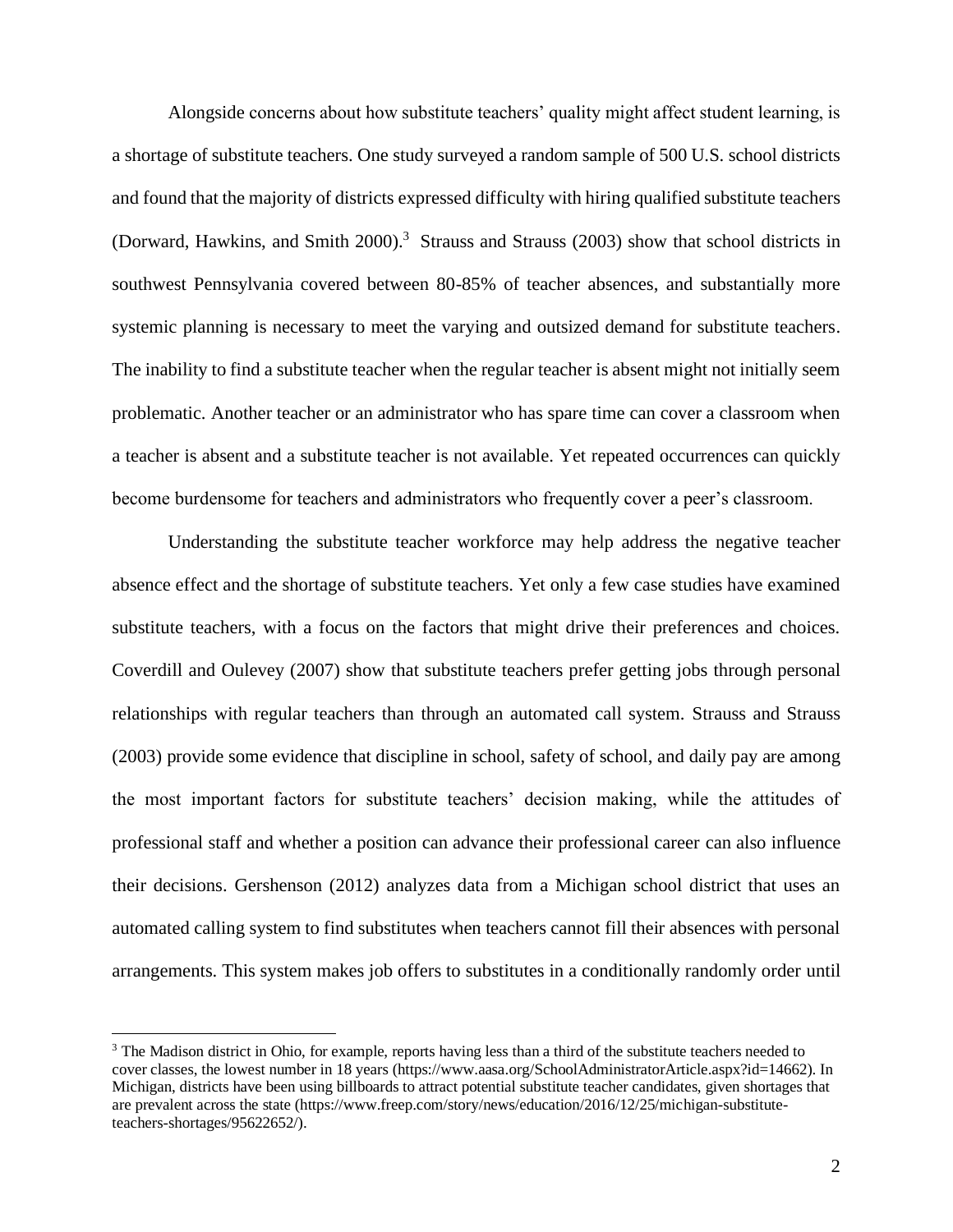a job is accepted. Using a sequential binary-choice model, the author concludes that a variety of nonmonetary factors affect substitutes' offer-acceptance decisions, including the job's timing, commute time, class subject, and school level. After controlling for average school achievement, student demographic characteristics have little influence on substitutes' job acceptance decisions. None of the papers to date comprehensively assesses the composition of the substitute teacher workforce, how schools vary in teacher absence coverage by substitutes, or what factors drive the observed patterns.

The current paper advances the literature by describing the distribution of absence coverage across schools, exploring the roles of school-, teacher-, and absence-level attributes in affecting coverage rates, and examining the factors driving substitute teachers' preferences for particular schools. In doing so it draws on research on disparities in the distribution of teachers, and extends the literature to include substitute teachers, a previously under-studied source of access to instruction. Numerous studies have established that low-income, low-achieving, and minority students are systematically more likely to be taught by less qualified teachers (Lankford, Loeb, and Wyckoff 2002; Boyd et al. 2005; Kalogrides and Loeb 2013). Low-income students also experience more teacher absences compared with their high-income peers (Clotfelter, Ladd, and Vigdor 2009). We provide the first empirical evidence on the extent to which this holds for *access to* substitute teaching when regular teachers are absent. The paper also sheds light on potential policy avenues to mediate the negative effects of teacher absences and informs the tailoring of programs to specific schools that face the most onerous challenges in recruiting, supporting, and retaining substitute teachers.

Using novel administrative data on teacher absence coverage and survey data for teachers and substitute teachers, we investigate the substitute teaching workforce in a large urban school district in California. In particular, we ask the following research questions: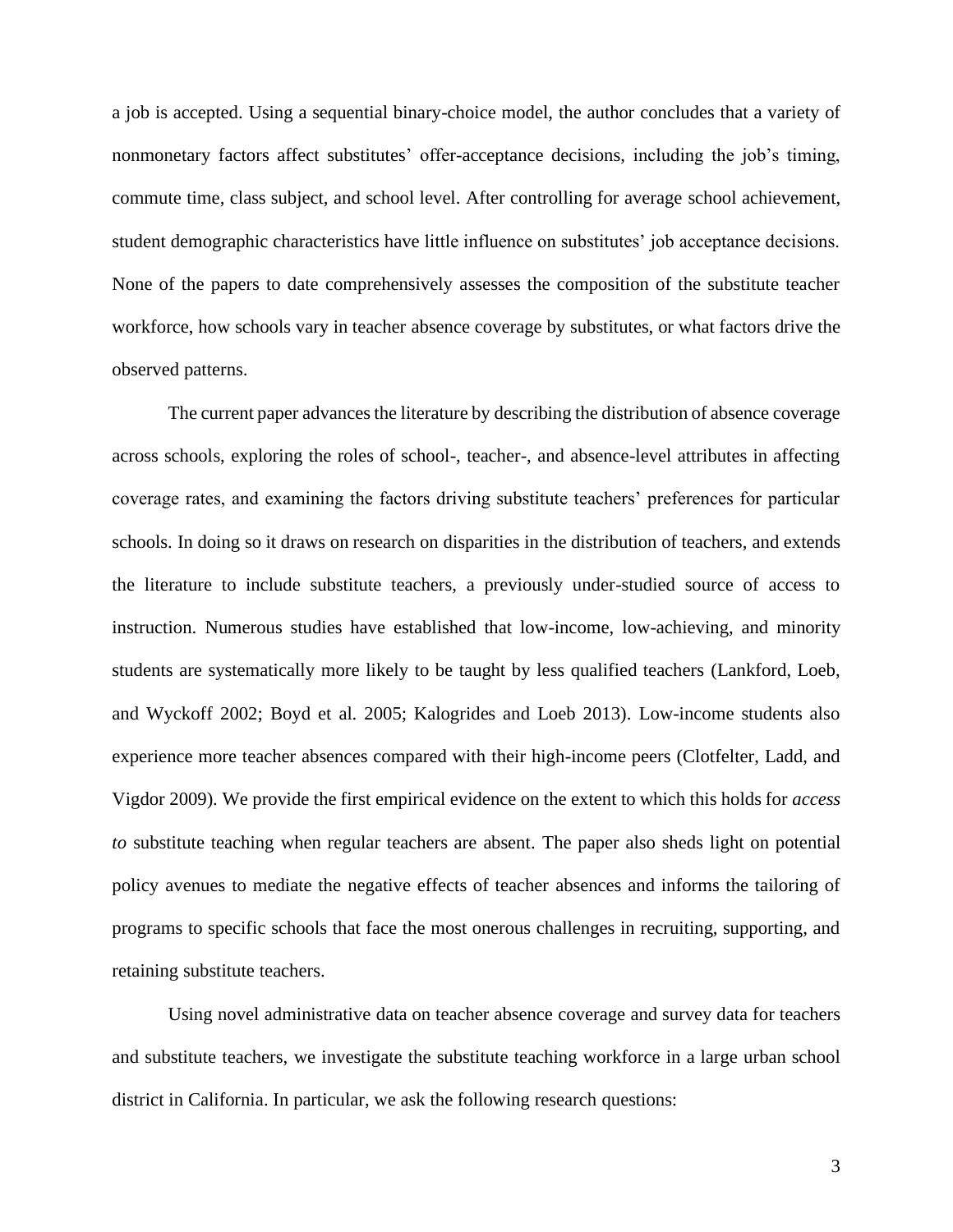- *Research Question 1: Prevalence. How prevalent are teacher absences, how often are absences not covered by substitute teachers, and what happens when a substitute cannot be found?*
- *Research Question 2: Teacher and absence attributes. How do teacher and absence characteristics predict the probability of absence coverage?*
- *Research Question 3: Cross-school variation. How do teacher absences and substitute teacher coverage vary across schools, and to what extent do teacher and absence characteristics explain this variation?*
- *Research Question 4: Substitute teacher preferences. Which factors drive substitute teachers' preferences for specific schools, and how do their preferences explain the distribution of non-covered absences across schools?*

The remainder of this paper proceeds as follows. After briefly introducing the institutional context of the focal district, we describe both our administrative data and survey datasets. We then provide details on the incidence of teacher absences and substitute teacher coverage. We move on to examine predictors of substitute teacher coverage, how teacher absences and coverage rates very between schools, and whether observed teacher and absence attributes can explain such disparities. We use survey data to disentangle the factors affecting substitute teachers' preferences, and to determine how such preferences drive the observed distribution of substitute coverage. We conclude with a discussion of policy implications.

# **<A> 2. Data and Sample**

#### **<B> Study context**

Our study takes place in the context of a large urban school district with a diverse population of students. During the 2017-2018 school year, a total of 122 schools at the K-12 level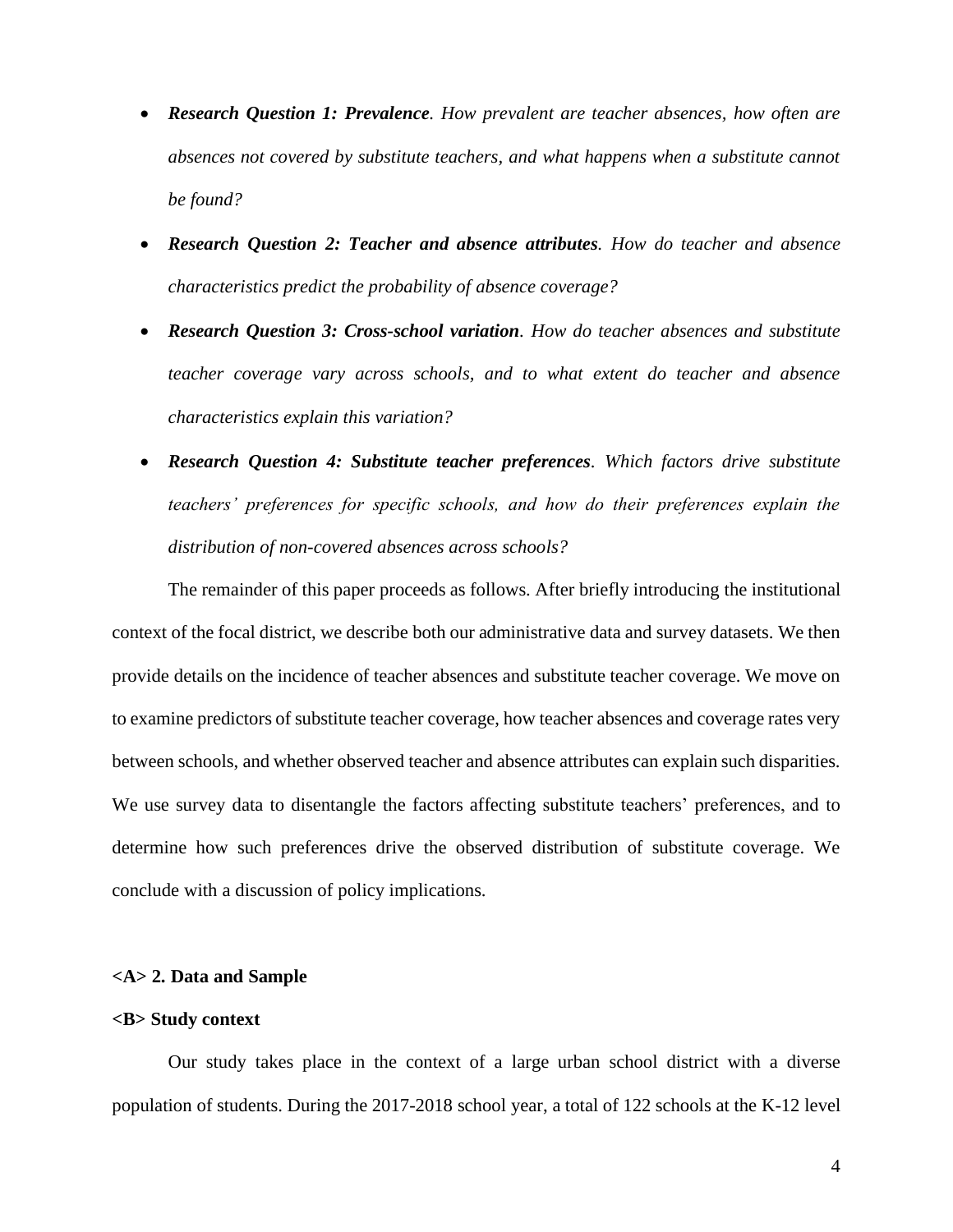served roughly 53,000 students, slightly over half of whom were Asian. Hispanic, black, and white students made up 21%, 10%, and 8%, respectively.

While no two districts are exactly the same, the district's recruiting and onboarding process for substitute teachers follows most other districts in exempting candidates from certification requirements expected of regular teachers. Candidates interested in joining the substitute teacher pool must hold at least a Bachelor's degree and meet minimum skill thresholds on standardized tests of basic skills. Those who are accepted into the pool then obtain an emergency 30-day substitute teaching permit, which authorizes them to serve as a day-to-day substitute teacher in any classroom.<sup>4</sup>

The process of finding substitute teachers varies across schools and even within schools. Based on interviews with several current substitute teachers and district leaders, schools use least three ways to find a substitute teacher when a regular teacher is absent: 1) regular teachers or school administrators reach out to substitute teachers they know to arrange coverage; 2) substitute teachers log into a website that posts substitute teaching jobs and choose a job they prefer; 3) schools use an automated system to call substitute teachers who they have on their list until they find one who accepts the offer.

District programs aim to incentivize substitutes to work more frequently and to work in high-needs schools. In order to remain active in the teaching pool, substitute teachers must work no fewer than 36 days per school year. Upon reaching 70 days of service in a calendar year, substitutes receive a raise in daily compensation. A small subset of substitute teachers exclusively serves hard-to-staff schools, schools that historically exhibited high staff turnover and are on the receiving end of funding targeted towards improving instructional quality. The district offers these

<sup>&</sup>lt;sup>4</sup> The holder of this permit cannot serve as a substitute for more than 30 days for any given regular teacher during the school year. The permit is valid for one year and is renewable.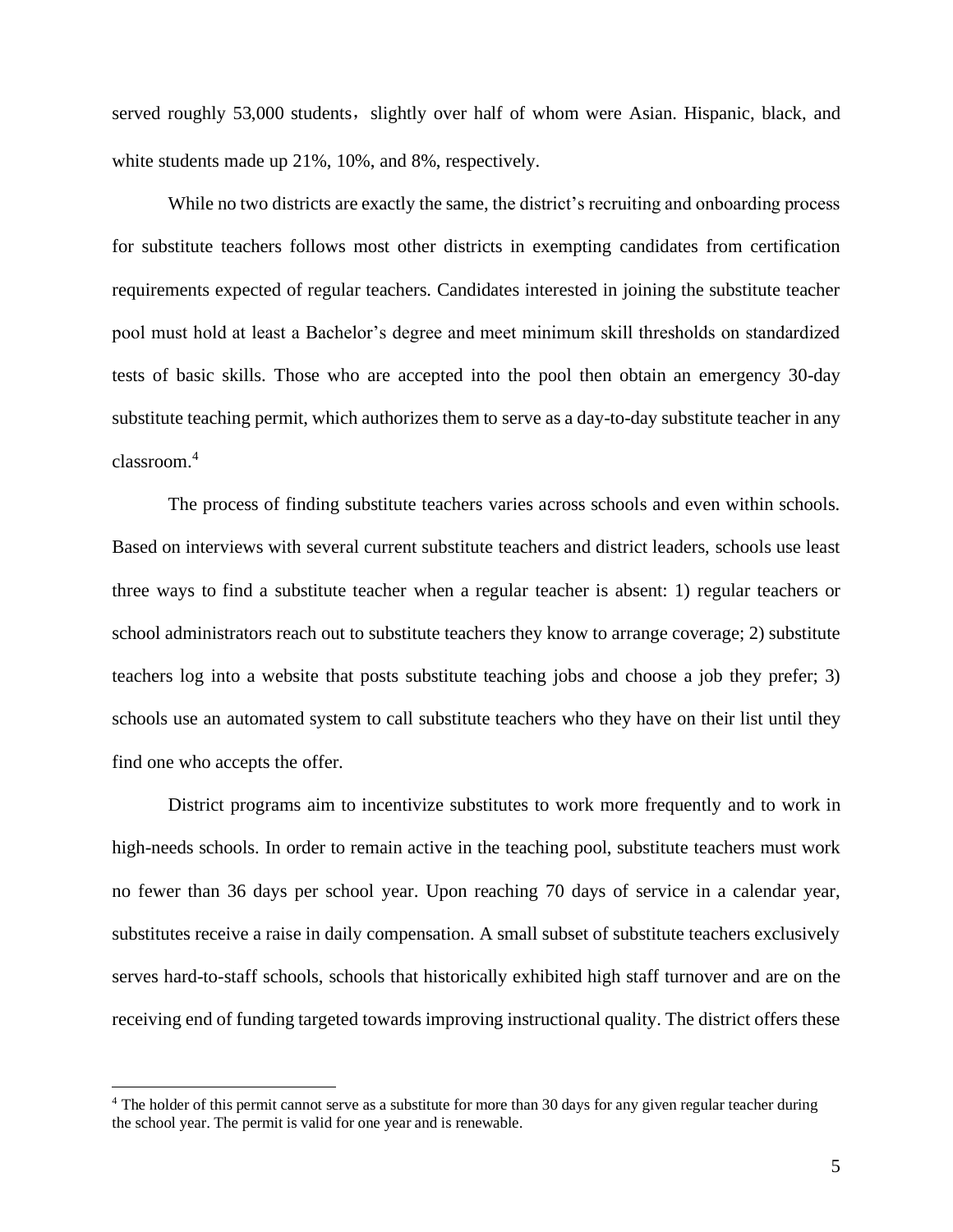substitutes additional compensation in the form of higher daily pay and health benefits. In return, these approximately 20 designated substitute teachers cannot turn down an offer if they are called to serve at one of the targeted schools.

# **<B> Administrative Data**

We use an unusually rich administrative dataset that links daily teacher absences to substitute teachers and their attributes. A novel feature of this dataset is that it provides a day-byday account of each time a given teacher is away from the classroom. We use the term "job" to describe each period that a teacher is absent. Each job includes information on the reason for the absence, when it is initiated and accepted by a substitute teacher if covered, and unique identifiers for both the regular and substitute teacher. We observe teachers' and substitute teachers' demographic characteristics alongside time-varying attributes such as years of experience. Teacher identifiers permit linking the data to student files containing demographics and test performance.

The data cover all K-12 teacher absences in this district from the 2011-12 through 2017- 18 school years. In total, we observe 5,264 unique teachers who accrued 19,000 absences of various length and a total of 1,873 unique substitute teachers during this period. Table 1 describes regular teachers and substitute teachers in the district. 68 percent of regular teachers are female, and nearly half are white. Five percent of teachers are Black, and 14 percent are Hispanic, which is approximately half the percent of black and Hispanic students in the district. The demographics of substitute teachers are quite similar to those of regular teachers. Regular teachers have 8.5 years of teaching experience on average. Since substitute teachers only work on occasions when regular teachers are absent, one way to characterize their experience is by the number of days they have substituted. On average, a substitute teacher works for 46 days per school year compared to 180 expected instructional days for a regular classroom teacher.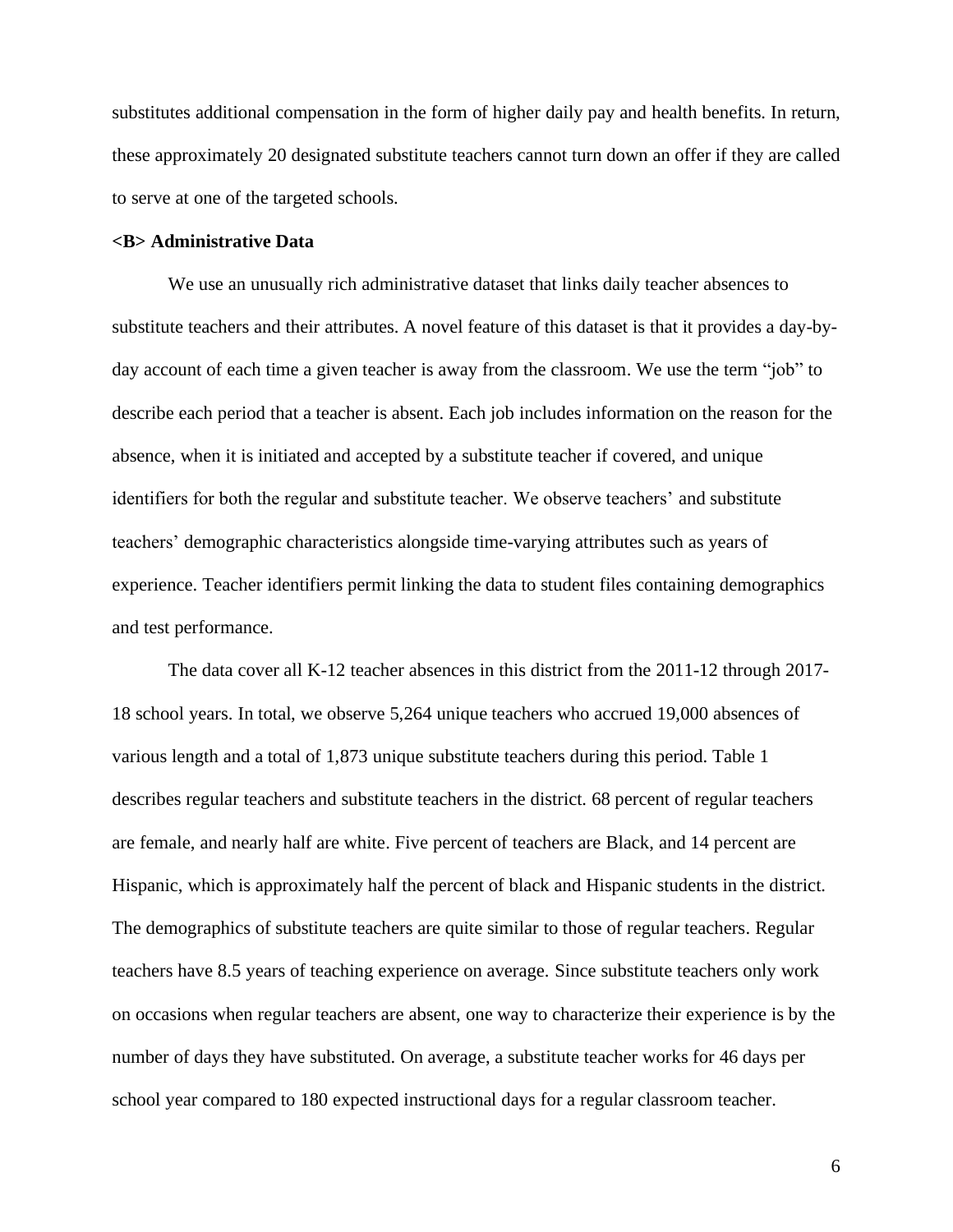#### **<B> Survey Data**

We supplement our administrative data with a survey of substitute teachers who served the district at least once during the 2017-18 school year. The goal of the survey is to gain an understanding of substitute teachers' preferences and how these preferences shape the distribution of substitute coverage in the district. The survey asked substitute teachers to identify the three schools they would most prefer to work in and the reasons for these preferences. Similarly, the survey asked respondents to identify three schools in which they would least like to working and the corresponding reasons. Of the 769 substitute teachers in the sample, 69% responded to the survey.<sup>5</sup>

We also administered a survey to regular teachers in the district to understand classroom coverage during teacher absences and how teachers perceive the shortages of substitute teachers. We administered this survey in the 2017-18 school year to nearly 2,500 teachers while providing the same financial incentive of 15 dollars as we do for substitute teachers. The response rate is slightly higher than, but quite similar to, that for the substitute teacher survey (73%).

#### **<A> 3. Results**

*Research Question 1: How prevalent are teacher absences, how often are absences not covered by substitute teachers, and what happens when a substitute cannot be found?* Table 2 provides summary statistics on the characteristics of teacher absences and associated substitute teacher coverage. Teachers are absent an average of 11.8 days per year, a count that is similar to previous studies (Miller, Murnane, and Willett 2008; Clotfelter, Ladd, and Vigdor 2009; Herrmann and Rockoff 2012). Translated to a 180-day school year, teachers are absent 6.6% of the time. Figure 1 plots the distribution of total annual teacher absences using the sample of teacher-by-year

<sup>&</sup>lt;sup>5</sup> We provided a financial incentive of a 15-dollar gift card to those who completed the survey.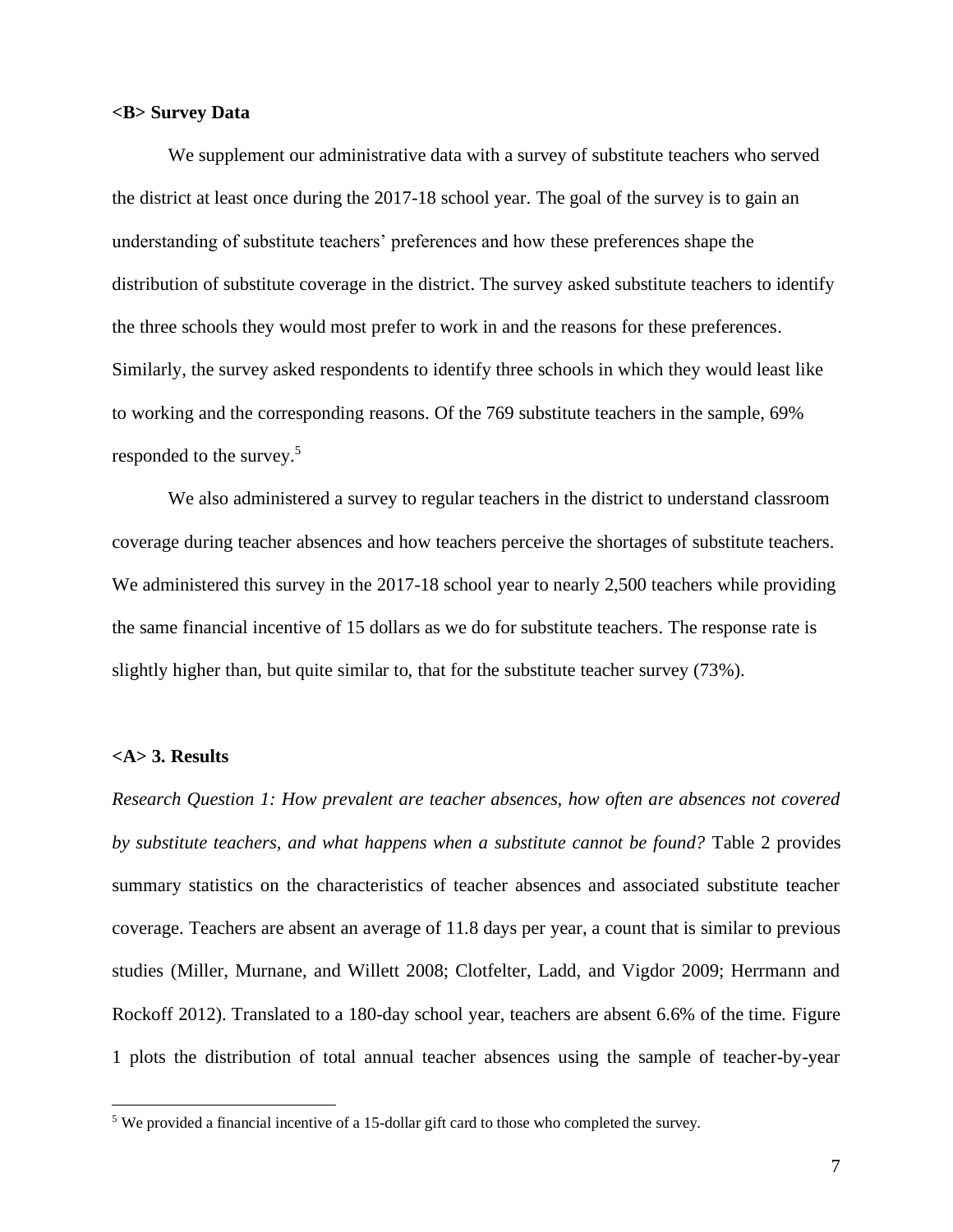observations from 2012-2018. Three percent of teachers have perfect attendance, which is similar to earlier findings on the share of teachers who are never absent in a given academic year (Herrmann and Rockoff 2012). The modal number of absences is 9 days. The distribution skews to the right, with a small group of teachers absent for a substantial portion of the 180-day school year.

Teachers are absent for unforeseen reasons including illness as well as for anticipated activities such as district-wide or site-specific training and administrative activities. We distinguish between four reasons for teacher absences: 1) sick leave, 2) personal leave, 3) professional development or permission days (PD), and 4) other administrative leave. Under collectively bargained contracts, teachers are credited with 10 days of paid sick leave per year for illnesses and injury. In addition to sick leave, seven days from this allowance can also be used towards personal leave, defined as personal, legal, business, religious, household, family, or other tasks that require attention during school hours. Personal leave encompasses all personal circumstances involving the teacher, their immediate family, or property that require immediate attention. Teachers are also given paid release time to attend meetings and conferences for professional development purposes.<sup>6</sup> The last category of other administrative leave includes bereavement, jury duty, administrative leave, military leave, legal purposes, and special assignment. The largest component of absences is sick leave, with teachers averaging nearly 5 days per school year. Personal leaves accrue 2.9 days on average. The average teacher also takes off an average of 3.4 days for professional development and 0.6 days for other administrative purposes.

<sup>6</sup> Related reasons filed under professional development absences include days spent visiting other programs and schools. A notable feature of the data we use is that it includes all circumstances when regular teachers are away from classrooms, including professional development (PD) days. This is in contrast to select datasets used in existing research, such as data from New York City or North Carolina, that do not count PD days towards teacher absences.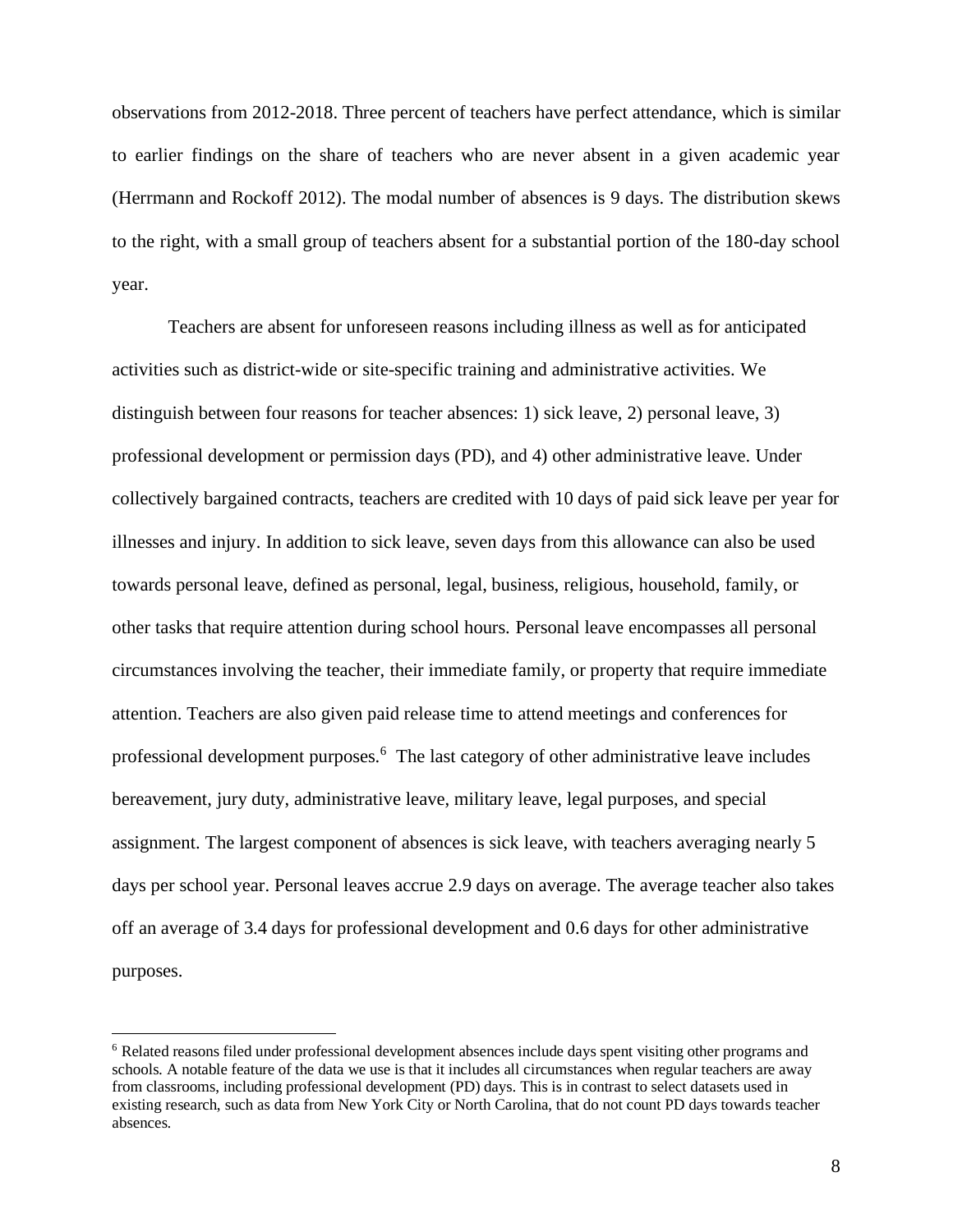Substitute teachers cover most but not all teacher absences. An average of 0.9 days per teacher is not covered by a substitute teacher out of the total 11.8 teacher absences per year. This means that for an average teacher, her classroom does not have replacement instruction from a substitute teacher for 7.5% of the time she is absent from the classroom. Even though few other studies provide this information, the finding is consistent with documented shortages of qualified substitute teachers across U.S. districts (Dorward, Hawkins, and Smith 2000). Figure 2 shows the distribution of the share of absences that are not covered by a substitute teacher at the teacher-byyear level. Approximately half of teachers have perfect absence coverage. The density is steadily decreasing, with approximately 24% of teachers having between 0 and 10% of non-covered absences in a given year. The distribution is again right-skewed, with less than 1% of teacheryear observations that have not found a substitute teacher for more than half of absences.

The teacher survey provides insights into what happens to classrooms when teachers are absent. One question asks for the most likely scenario when the school cannot find a substitute teacher, with the following four options: (1) students are split up into other classrooms with permanent teachers, 2) a teacher with a prep period covers the class, 3) a school administrator covers the class, or 4) other. The responses provide evidence that schools utilize a number of strategies to address absence coverage and rely on other school employees in the majority of cases. Of 2,131 respondents, 37% identified the first option, while 35% chose the second option. Another 12% of respondents said that a school administrator usually covers the class, while the remaining 16% either had perfect coverage or indicated another form of coverage. Overall, when a substitute does not cover an absent teacher's classroom, another teacher most often bears the burden by taking on additional students. As a result, a teacher's non-covered absence can affect both their colleagues as well as students beyond those in the absent teacher's classroom.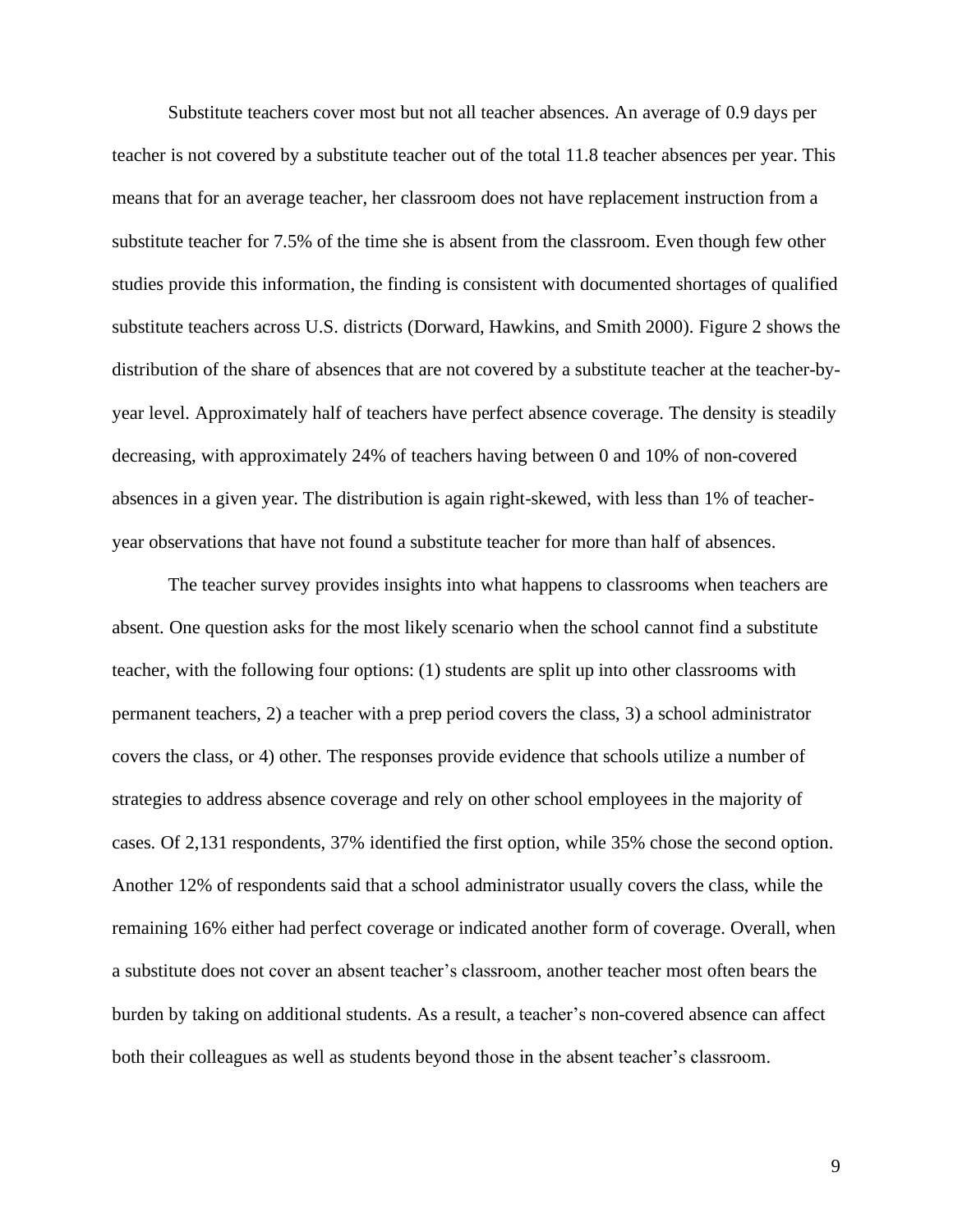*Research Question 2: How do teacher and absence characteristics predict the probability of coverage?* The likelihood of coverage may vary by teacher attributes. For example, certain teachers might be more likely to reach out to substitutes they know to arrange coverage. To assess the relationship between absence coverage and teacher characteristics, we model coverage as a function of teacher gender, race, subject and grade levels taught, and experience. We start with a parsimonious linear probability model regressing whether an absence is covered by substitutes on teacher gender and race with controls for separate school and year fixed effects. We then gradually add in more teacher characteristics. To estimate the effect of increasing experience on coverage, we also include teacher fixed effects in the final model. This model does not provide insights into different coverage rates for teachers of different gender, race, or ethnicity, which are fixed characteristics, but it does model how coverage increases for each teacher as they gain teaching experience.

Table 3 presents the results. Across models, we find consistent gender and racial and ethnic differences in coverage rates. Female teachers are more likely to have their absences covered. White and, particularly, Asian teachers, are more likely to have their absences covered than are black and Hispanic teachers. Relative to K-5 elementary school teachers, those teaching math, special education, and bilingual education or foreign languages are significantly less likely to find substitute coverage. These estimates are consistent with supply shortages implied by the district's continuing efforts to hire more substitute teachers in these hard-to-staff subjects. Another notable pattern is the disparities in coverage rates by schooling level. Absences among teachers instructing high school are 2.8 percentage points less likely to be covered relative to absences for elementary school teachers.

[Table 3]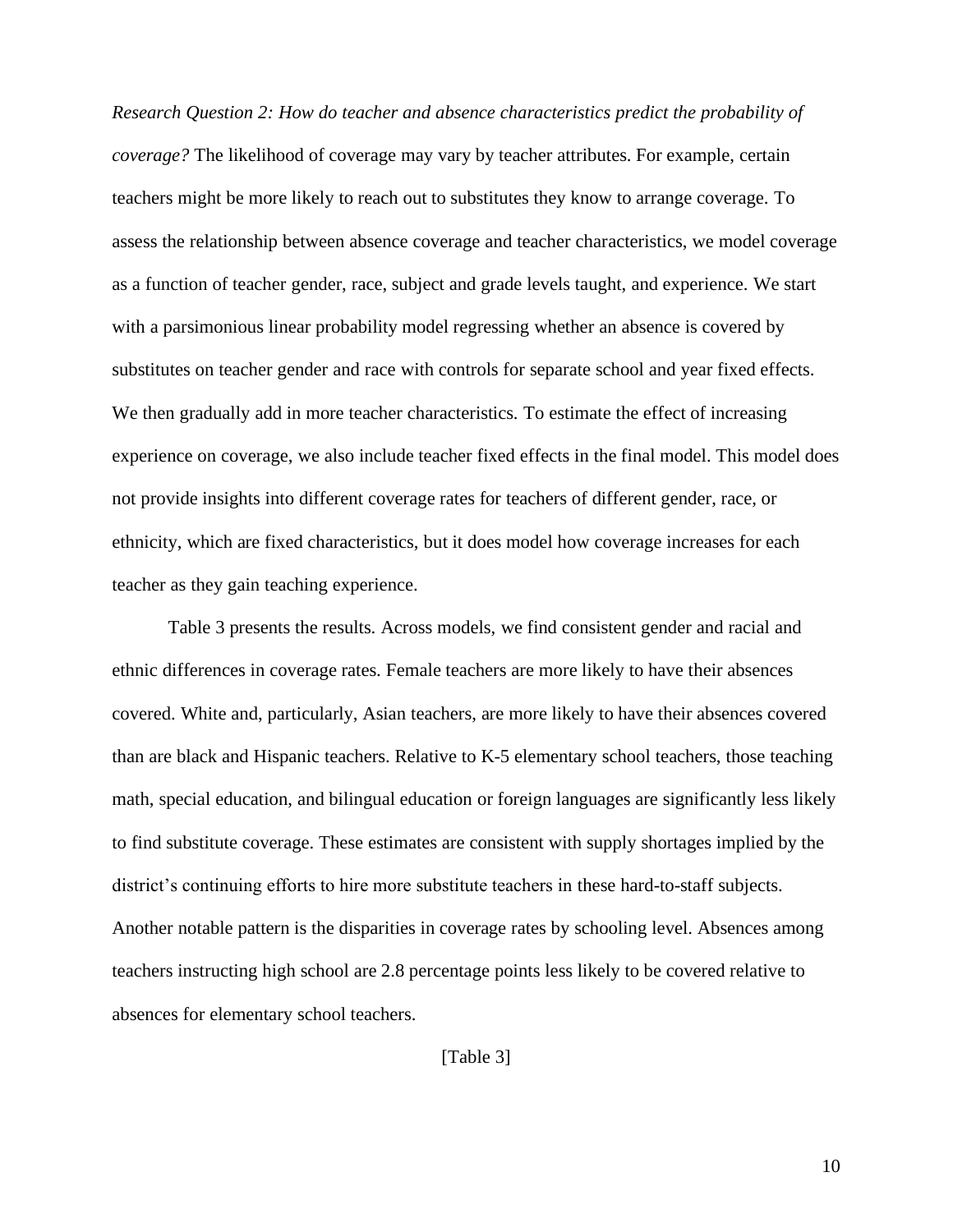Column 3 of Table 3 augments the model by including teacher experience. We code teacher experience using five categories, those with less than 2, 2-3, 4-5, 6-10, or 11 or more years of experience. The omitted category of less than two years of experience encompasses untenured teachers under the current system. Relative to teachers with fewer than two years of experience, absences by teachers with 2-3 years of experience are 1.4 percentage points more likely to be covered, and this difference increases to 3.3 percentage points for teachers with 11 or more years of experience. These estimates represent sizable improvements relative to the baseline non-covered rate of 13% among the least experienced teachers. One possible confounding factor for years of experience is the reason for absences, as older teachers might have more sick days and fewer professional development events (see Table A1). As shown in Column (4), the estimates are stable to the addition of the reason for absences as controls, suggesting that the observed associations are not driven by what induced an absence.

As teachers learn on the job and develop relationships with substitute teachers, they may find it easier to find replacement instruction on short notice. Moreover, senior teachers may be absent for different reasons which in turn can affect coverage rates. On the other hand, senior teachers may be different than less experienced teachers in other ways than experience and it may be these characteristics and not experience itself that leads to the observed differences. The final column of Table 3 investigates whether the variation across teachers with different experience levels has the same relationship with coverage as the variation within a teacher as they gain experience. It does not. Coefficients on all categories of experience become statistically insignificant with the inclusion of teacher fixed effects. Thus, while more experienced teachers have greater coverage, teachers do not appear to develop skills at coverage with experience, such as we might expect if they were developing relationships with individual substitutes that they could draw on for coverage.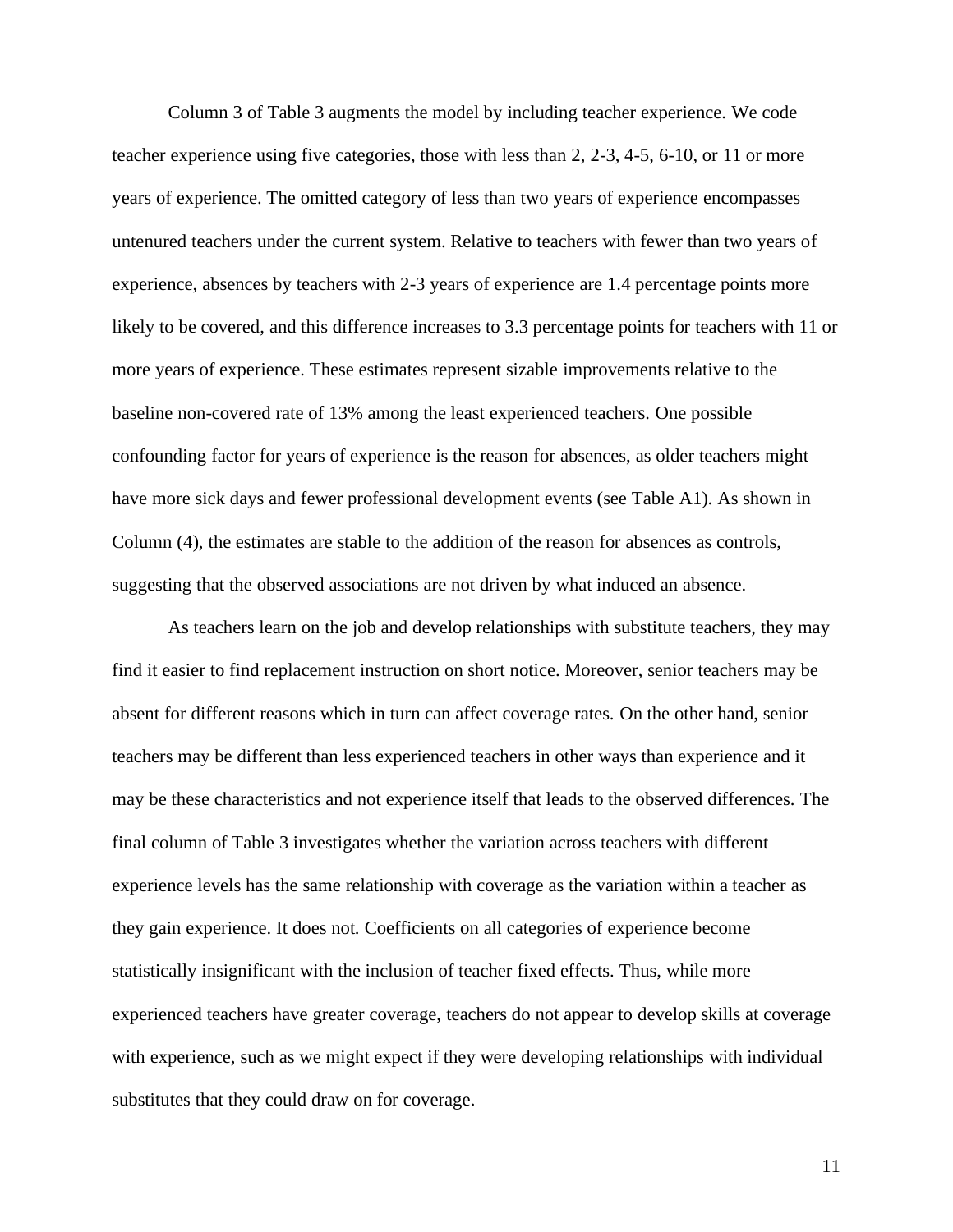Coverage rates may vary depending on the characteristic of the absence or job posting as well as by the characteristics of teachers. For example, if jobs are posted close to their starting time, fewer substitutes may be available. We categorize the time between listing and start time into four categories: 12 hours or fewer, 13-24 hours, 25-100 hours, or more than 100 hours. These categories distinguish among last-minute jobs that are announced after the end of one work day for an absence the following morning, jobs that provide up to a day of lead time, and jobs with more than one day's advanced notice. Table 4 presents these results, along with assessments of the relationship between coverage and other absence-level characteristics such as spell length, the total number of substitute openings on a particular day as a proxy for substitute demand, and the day of the week and the month of the year in which the spell commences. All these factors can affect the supply and demand of substitute teachers. For example, jobs that last longer may be more (or less) attractive to substitutes, while proximity to the weekend may also affect the supply of substitute teachers.

Column 1 of Table 4 shows that relative to jobs posted with 100 or more hours before start time, absences beginning within a half day of posting are 22.7 percentage points *less* likely to be covered by a substitute teacher. The analogous estimates for 13-24 hours and 25-100 hours are 8.6 and 3.5 percentage points, respectively. As such, significant improvements in coverage rates are apparent for jobs that have only a few more hours of advanced notice relative to those advertising for replacement instruction within 12 hours. The marginal change in coverage rates tapers off for jobs with more lead time. Yet even jobs posted 1-4 days in advance are less likely to find substitutes relative to those posted with more lead time.

#### [Table 4]

To illustrate how coverage evolves with lead time, Figure 3 plots the coverage rate corresponding to the hours between listing and job start times. Vertical lines denote the 12, 24,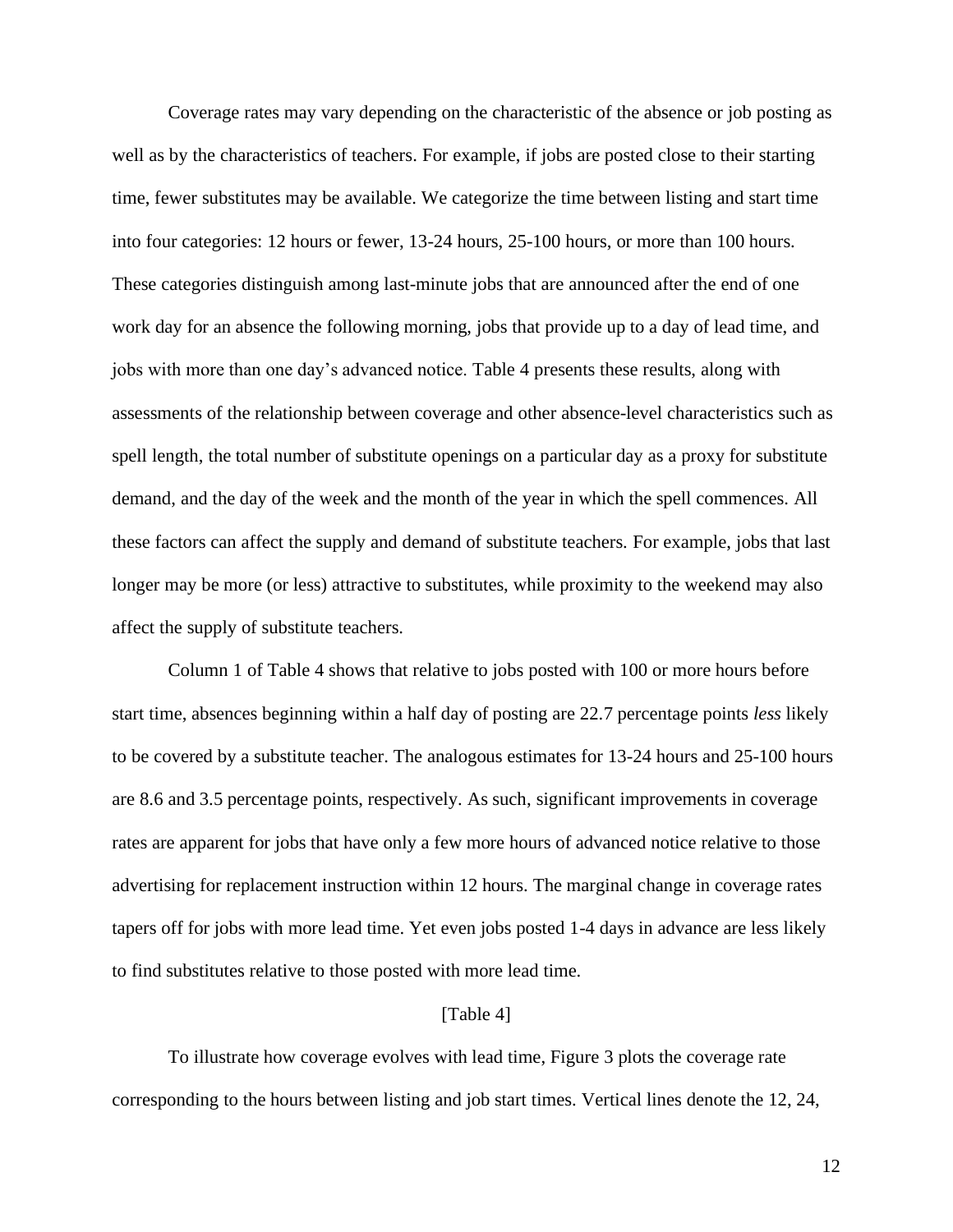and 100 hours thresholds. The rate of improvement in coverage rates associated with an additional hour is especially high through the first 24 hours. Jobs posted one or two hours before start time are filled about two-thirds of the time, with coverage rates increasing steadily in lead time. No more than 80% of jobs posted with 12 or fewer hours are filled, suggesting that at least one out of every five jobs posted after the end of the school day for the next morning is not covered by a substitute teacher. With a lead time of one day, the coverage rate is approximately 90%. This increases to around 95% at 100 hours of lead time. The benefits of increasing lead time are less apparent when the job has already been posted for 5 days or a school week. These findings suggest that decreasing the incidence of job postings that provide little advanced notice, such as with less than 24 hours of lead time, may yield a significant improvement in coverage rates.

## [Figure 3]

The remaining specifications in Table 4 relate coverage rates to the length of absence spells, the number of substitute job openings on the same day, and the day of the week and the month of the year in which spells begin. Coverage rates are lower when there are more substitute job openings on the same day, suggesting that substitute demand plays a role. Days of the week are also predictive. Jobs beginning on Mondays have the highest coverage rates, with those that begin on Friday the least likely to find a substitute teacher. When the model incorporates all dimensions of absence characteristics, the coefficients for lead time and day of the week remain significant with similar magnitudes, but spell length now becomes positive, implying that it is harder to find substitute coverage for longer jobs. Most of the coefficients on those day of the week variables shrink considerably and only Tuesday and Friday remain significant, suggesting that it is the demand for substitute teachers that drives the day of the week effects we observe. Column 6 examines how within-teacher variation in absence characteristics relate to coverage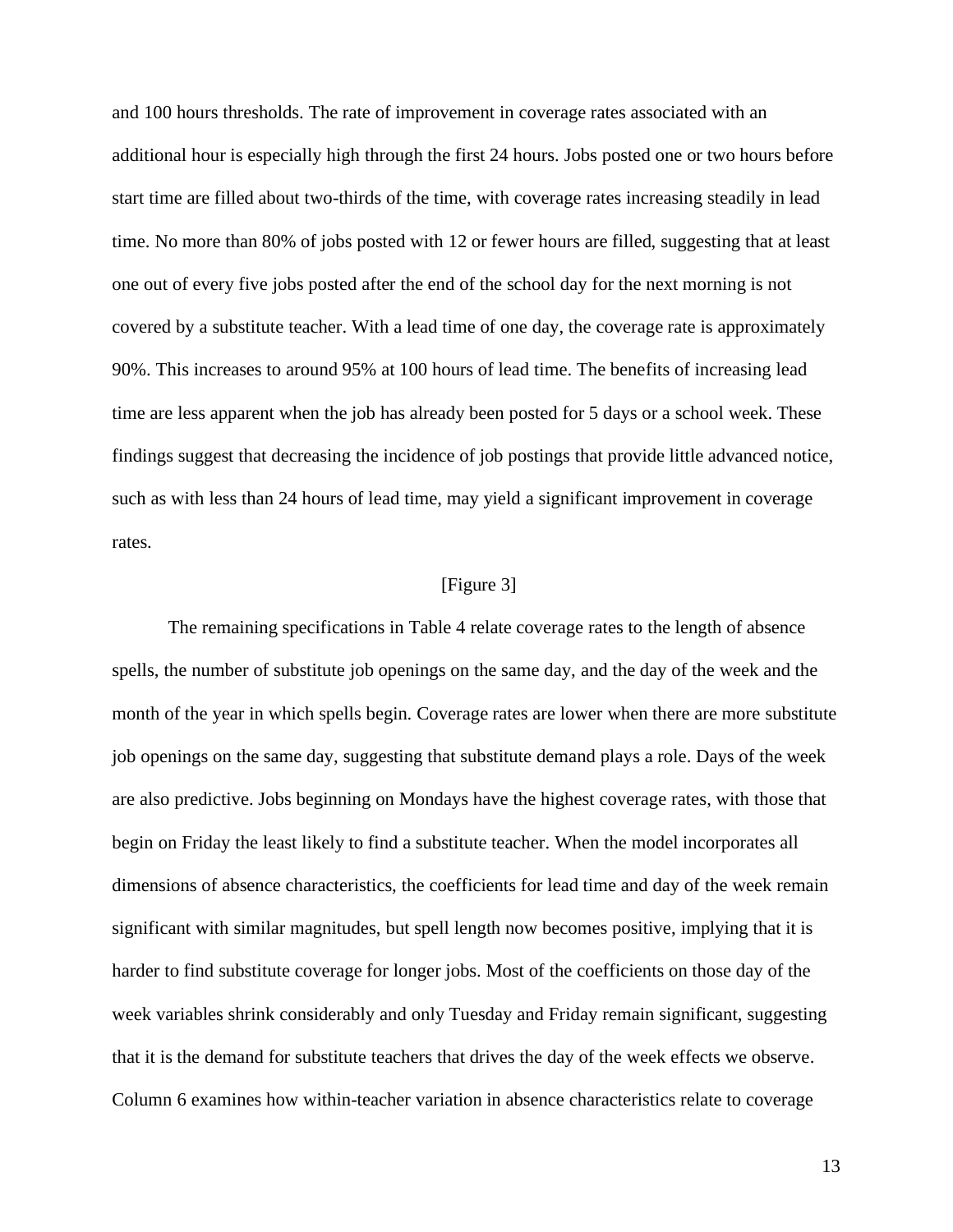outcomes. The estimates are almost identical, such that that these absence characteristics have a similar effect even after accounting for time-invariant teacher characteristics. Jobs posted as far in advance as possible and those posted earlier in the week have a greater likelihood of having replacement instructors.

*Research Question 3: How do teacher absences and substitute teacher coverage vary across schools, and to what extent do teacher and absence characteristics explain the school variation?*  We use four dimensions to classify schools: (1) achievement level, (2) proportion of black and Hispanic students, (3) average poverty rates of students' residential Census tracts, and (4) the school district's classification of hard-to-staff institutions which have the greatest difficulty recruiting and retaining teachers. These four aspects complement each other by covering multiple measures of student need and staffing challenges faced by schools.

The first column of Table 5 describes the distribution of teacher absences across different types of schools. Although we find that teacher absences are higher in schools with greater concentrations of black and Hispanic students, schools with the highest average poverty levels, and hard-to-staff schools, the differences are generally small. We do not find significant differences in average teacher absences between higher-achieving and lower-achieving schools. Schools with the highest quartile of black and Hispanic students average one additional day (11% of a standard deviation) of teacher absence relative to the lowest quartile, while teachers in schools with the highest quartile of residential tract poverty levels are absent for about half a day more (6% of a standard deviation) than teachers in other schools. The difference for hard-to-staff schools and the rest of the schools is even smaller (0.36 days). When disaggregating by absence type as shown in Appendix Table A2, differences are largely driven by more absences due to professional development days at the higher need schools. For example, for schools with the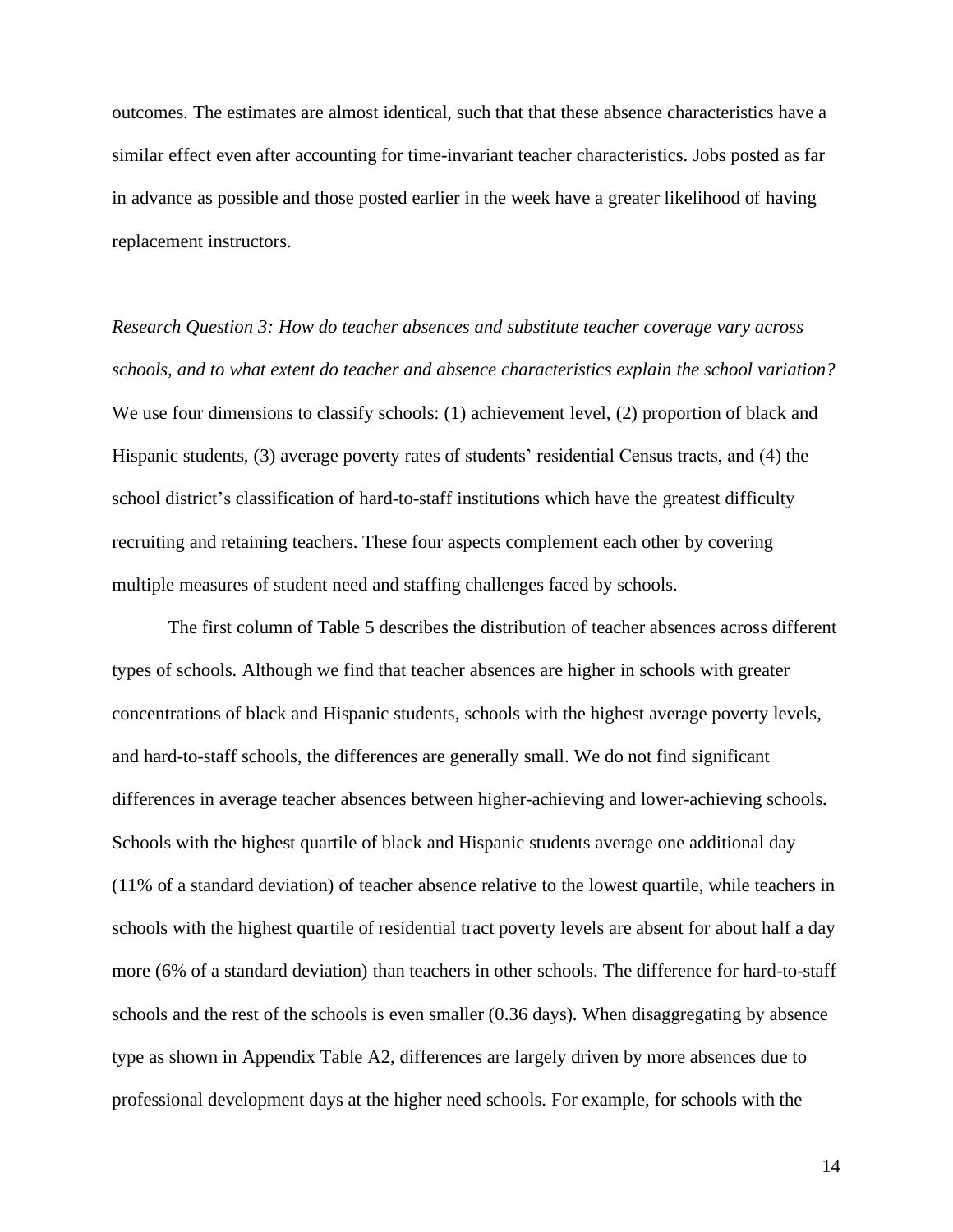highest and lowest concentrations of black and Hispanic students, the difference of absences due to professional development is 1.39 days, a magnitude even bigger than the difference of total absences. The uneven distribution of absences due to professional development suggests that the small differences in teacher absences are mainly explained by teachers requiring (or being assigned) more training at disadvantaged schools.

Columns (2) and (3) in Table 5 show greater and more consistent disparities across schools in both absence coverage rates and teachers' perceptions of how likely their schools can find substitute teachers when they are absent. Schools in the lowest achievement quartile, schools with the highest shares of minorities or students from lower-income Census tracts, and Hard-to-Staff schools have between 0.9 to 1.3 more non-covered annual absences per teacher than do schools in the most advantaged categories. While lower-needs schools often have 0.3 to 0.7 non-covered absences, the analogous number for higher-needs schools range from 1.3 to 1.6. These differences represent 53% to 77% of a standard deviation in non-covered days, a magnitude much bigger than the differences of teacher absences. Teacher perceptions are consistent with this finding. Specifically, teachers in higher-need schools are much more likely to expect non-covered absences than their peers in other schools. Nearly half of teachers in schools with the highest share of black and Hispanic students reported that their schools are not able or probably not able to find a substitute teacher when they are absent, while only 9% of teachers in schools with the lowest shares of black and Hispanic students expressed such concerns.

# [Table 5]

In sum, Table 5 demonstrates that cross-school disparities in absence coverage are sizable, and that differences in average teacher absences are small and cannot explain these gaps. This finding prompts the question of whether attributes, such as those at the teacher- and absence-level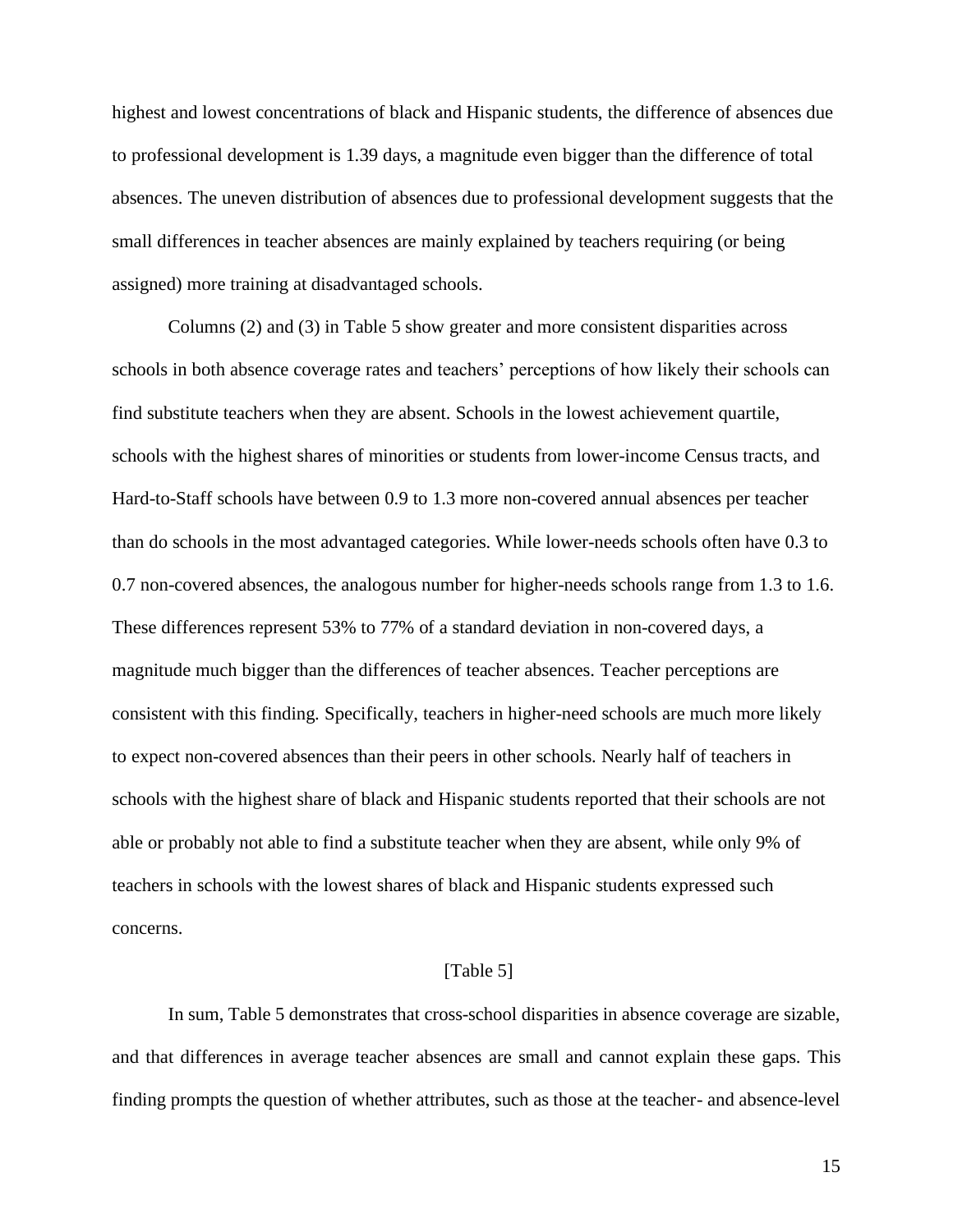examined earlier, can explain cross-school differences in absence coverage rates. Table 6 investigates to what extent the differences across schools decrease when accounting for observable differences in school, teacher, and absence characteristics.

#### [Table 6]

The first row shows four separate regressions of cross-school disparities in substitute coverage rates, controlling for subject, grade, and year fixed effects. The coefficients correspond to the gap between the least well-off category relative to the most well-off category. For instance, absences in schools in the bottom quartile for math achievement are 9.7 percentage points less likely to find replacement instruction relative to schools in the highest-achieving quartile. Analogous estimates are quite similar when categorizing schools by share of minority students and students living in poor neighborhoods. Absences in hard-to-staff schools are 6.3 percentage points less likely to be covered relative to other schools.

We augment these baseline models with a rich set of covariates and report the adjusted cross-school disparities in the second row. Covariates include school characteristics that can affect the appeal of a substitute job such as grade level (elementary, middle, and high) and school enrollment. We then include teacher attributes such as gender, race, as well as the type of teacher credentials and a quadratic for years of experience. Finally, we control for absence characteristics spanning from the amount of lead time, spell duration, and day of the week in which the absence took place to determine whether cross-school variation along these dimensions matter for coverage rates. When all of these covariates are included, the magnitudes of disparities attenuate by approximately one-quarter among schools defined by achievement, diversity, and poverty quartiles, and more than one-third among schools categorized as hard-tostaff or not.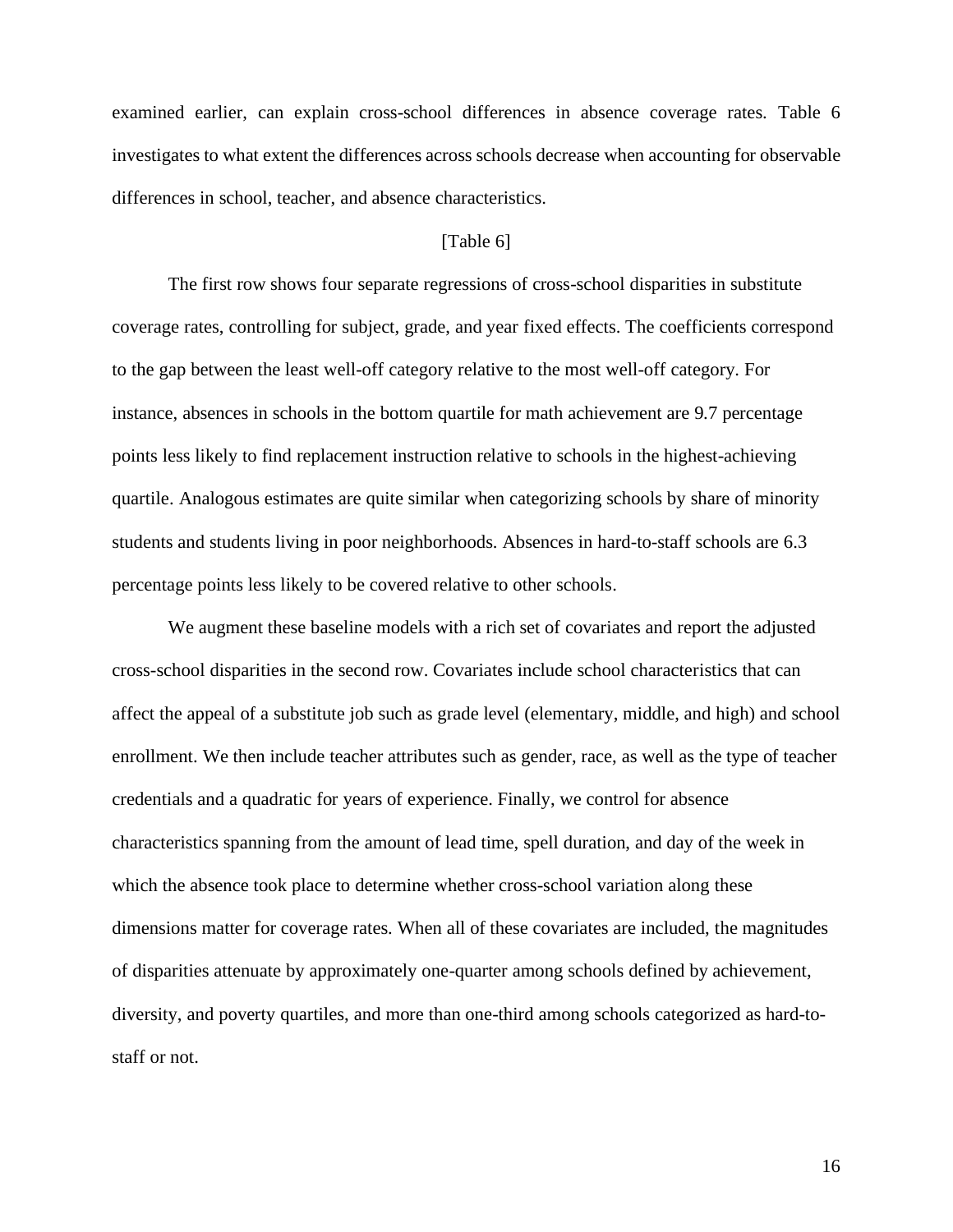To understand the contribution of individual covariates, we conduct Gelbach decompositions<sup>7</sup> to determine the relative importance of each set and present the results in the rest of Table 6. The Gelbach decomposition has the advantage of being order-invariant, such that estimates are robust to the sequence in which covariates are added. We first quantify the part of the difference between coefficients derived from the baseline model and the fully controlled model that is accounted for by each set of covariates, such as school characteristics or teacher demographics.<sup>8</sup> To provide a more intuitive understanding of how much additional explanatory power each set of covariates contributes, we then report the *share* of the cross-school disparities in the baseline model that is accounted for by each set of controls in the decomposition (in brackets below estimated coefficients). <sup>9</sup> Although school grade span and enrollment characteristics contribute the largest proportion (between one-seventh and one-sixth) of the overall disparity, they are only significant for explaining coverage differences across schools defined by neighborhood poverty and Hard-to-Staff status. In contrast, teacher demographics consistently and significantly account for 3-5% of the overall disparity across all the comparisons, while teacher credentials and experience explain a further 6-9%. These contributions are statistically significantly different from zero at conventional levels. Absence characteristics make a statistically significant contribution in select cases only, with magnitudes up to 10%.

The substantial variation that remains even after accounting for school, teacher, and absence characteristics underscores the limitations of relying on administrative data alone.

 $<sup>7</sup>$  This decomposition approach uses the omitted variables bias formula to provide consistent estimates of the</sup> conditional contribution of each covariate (Gelbach, 2016).

<sup>8</sup> For example, the cross-school coverage gap is 0.097 in the unadjusted baseline model, compared to 0.074 in the model with a full set of control variables in column 1 of Table 6. School characteristics contribute 0.009 to the difference in coefficients of 0.023.

<sup>9</sup> For example, the 9.4% in column 1 for school characteristics is obtained after dividing 0.009 by 0.097, the magnitude of cross-school disparities in the baseline model.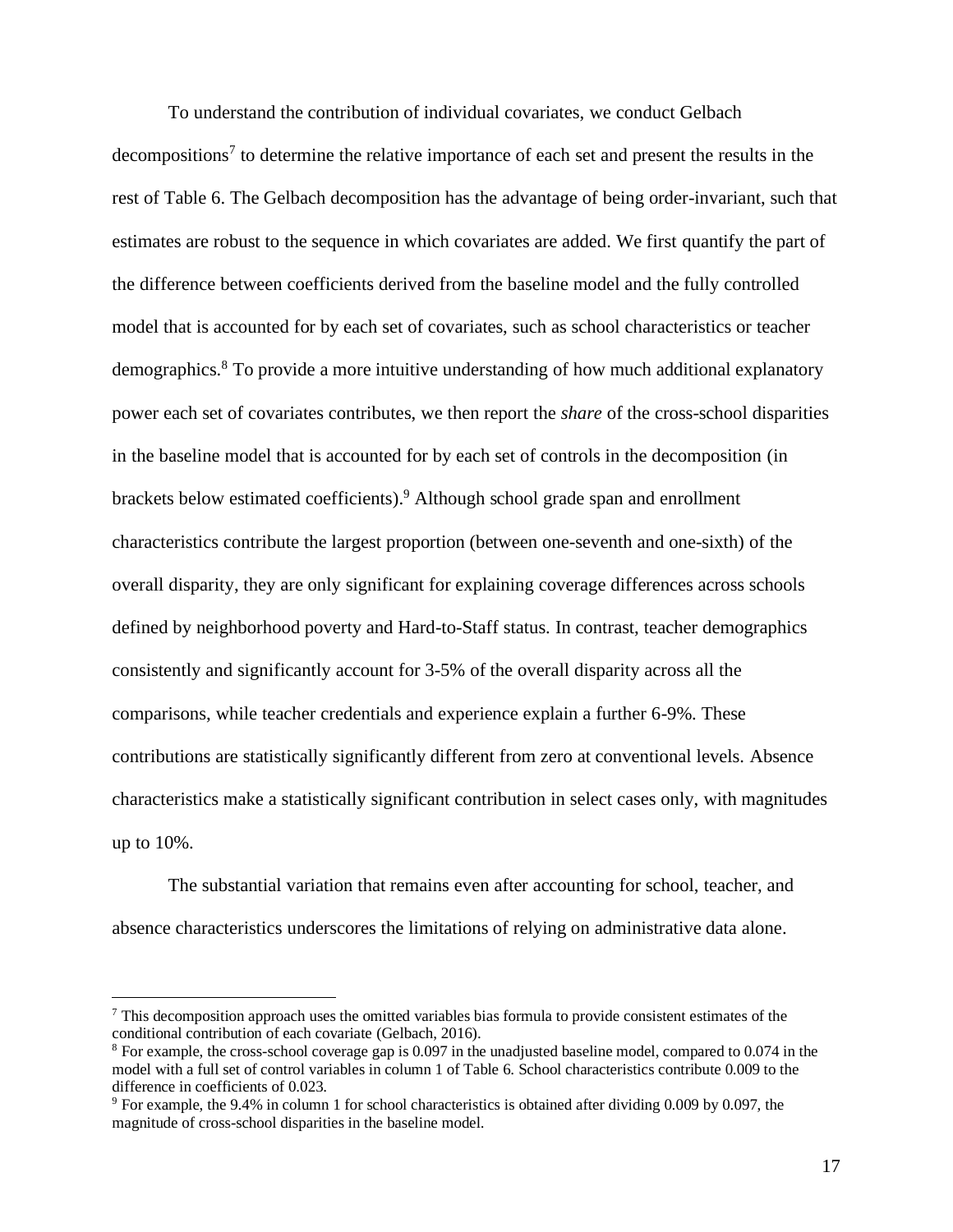Substitute teachers might choose jobs based on factors that we do not commonly observe. The remaining differences across schools could be due to differences in schools' approach to recruiting substitutes or to substitutes' preferences for schools based on features not captured by measures in the administrative data. We next turn to complementary survey data to explore how substitute teachers' preferences might drive observed disparities in absence coverage.

*Research Question 4: Which factors drive substitute teachers' preferences for or against specific schools, and how do their preferences explain the distribution of non-covered absences across schools?* The evidence in Table 6 suggests that unexplained differences in coverage rates across schools likely contain unobserved factors shaping substitute teachers' decisions such as a school's specific practices in managing teacher absences and supporting replacement instructors. To probe substitute teachers' preferences and how they might explain the unequal distribution of coverage rates, we collected detailed survey data soliciting their most and least preferred schools alongside reasons for their choice.

Our survey data show that substitute teachers consistently prefer one subset of schools while avoiding another subset. The survey elicited these responses by asking substitute teachers to name three district schools that they most prefer to work for (or avoid working for). Appendix Tables A3 and A4 show the number of times each school was nominated either as the most or least favorite among substitute teachers. While the majority of schools received no more than a handful of nominations, eight schools received ten or more nominations as the preferred substitute teacher choice, with one school reaching 33 nominations. Similarly, seven schools received ten or more nominations as the least preferred institution, with one school accumulating 49 nominations. We see no overlap among schools nominated with high frequency for most and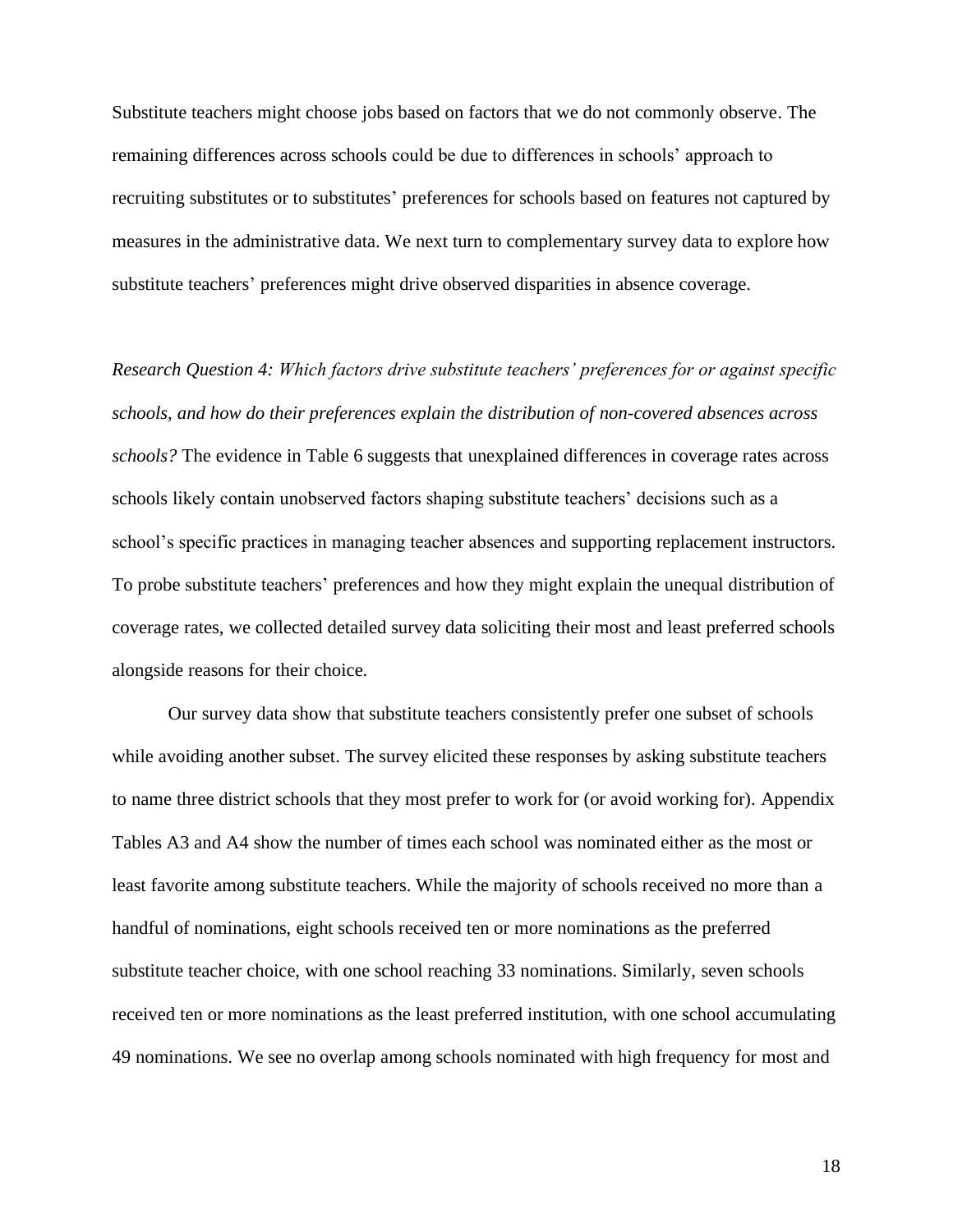least preferred schools, suggesting that substitute teachers are largely in agreement about what constitutes a preferred or disfavored school.

To better understand the relationship between observable school-level characteristics between the most and least preferred schools, we compare some common school attributes in Table 7. These two types of schools do not have statistically significant differences in the number of teacher absences, consistent with our findings when comparing advantaged and disadvantaged schools. Despite comparable teacher absences, the least preferred schools have 2.2 more absences not covered by substitute teachers. They also have significantly lower average achievement, a higher concentration of black and Hispanic students, higher suspension rates, and are mainly composed of middle schools. While these results indicate an association between school desirability and student achievement, demographics, and other attributes, survey data enables us to probe hard-to-observe factors not present in administrative data.

# [Table 7]

To investigate whether the number of nominations for most and least preferred schools contain useful information about the school learning environment not previously captured using school-, teacher-, and job-level attributes, we return to the specification in Table 6. Table 8 begins by replicating the base model using only 2018 job-level data. Disparities in coverage rates across less and more disadvantaged schools defined in terms of academic achievement, student composition, and staffing needs are comparable, if not larger, in magnitude for this set of observations relative to the full sample. For example, the lowest-quartile achievement schools are 12.2 percentage points less likely to find replacement instruction for their teacher absences relative to schools in the highest-achieving quartile. Next, we control for a rich set of school-, teacher-, and absence-specific attributes as in Table 6, as well as the number of nominations for the most or least preferred school taken from the substitute teacher survey. Cross-school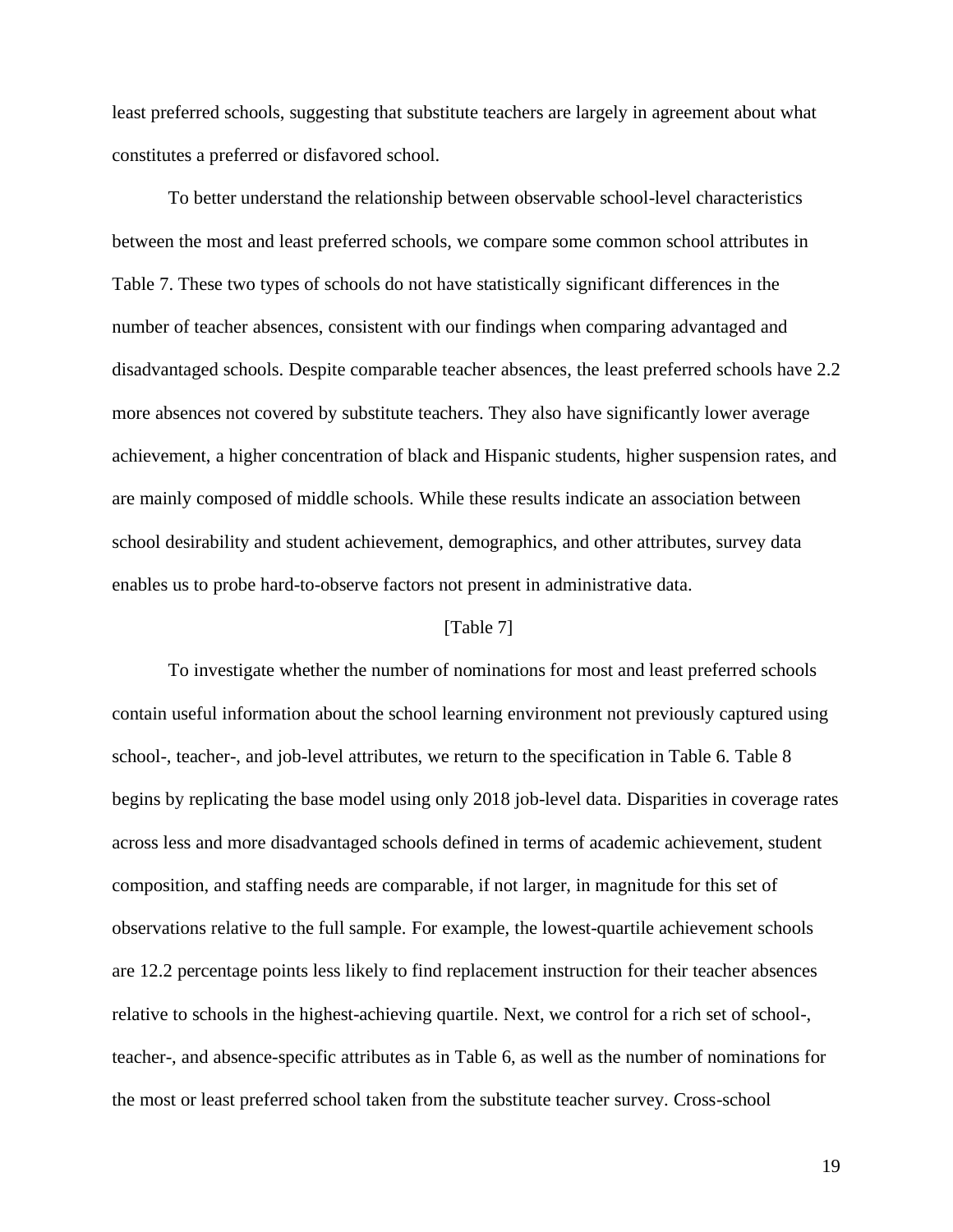disparities adjusted for this full set of covariates are less than half of the original coefficients. The sizable decrease in cross-school gaps suggests that substitute teacher nominations for most or least favorite school is capturing some unobserved characteristics about the school and classroom environment that we are not accounting for using the original set of observable attributes. When we use the Gelbach decomposition to quantify their contributions, we find that stated substitute teacher preferences as measured by school nominations account for 40-50% of the cross-school variation in coverage rates. Notably, their inclusion renders the contribution of school-level characteristics insignificant across all specifications, suggesting some correlation between school nominations and school attributes captured in administrative data. In contrast, teacher demographics, teacher credentials and experiences, and absence characteristics still account for similar contributions as before, explaining approximately 15-20% of the overall disparity.

The strikingly large influence of school nominations prompts the question of whether these stated preferences in part reflect substitute teachers' responses to demand-side school factors such as school administration preparedness and effort in matching substitutes to jobs. Table A5 conducts the analyses using two subsamples that limit the scope of administrator effort: absences due to sick leave and last-minute absences posted with less than 24 hours of lead time. We find that the relative contribution of school nominations is robust to the choice of sample, suggesting that school nominations capture substitute teacher preferences beyond the schoollevel attributes considered.<sup>10</sup>

[Table 8]

 $10$  The contribution of school nominations is nearly 70% for the sample of last minute absences. This may be artificially inflated due to lead time being removed as a job-level covariate.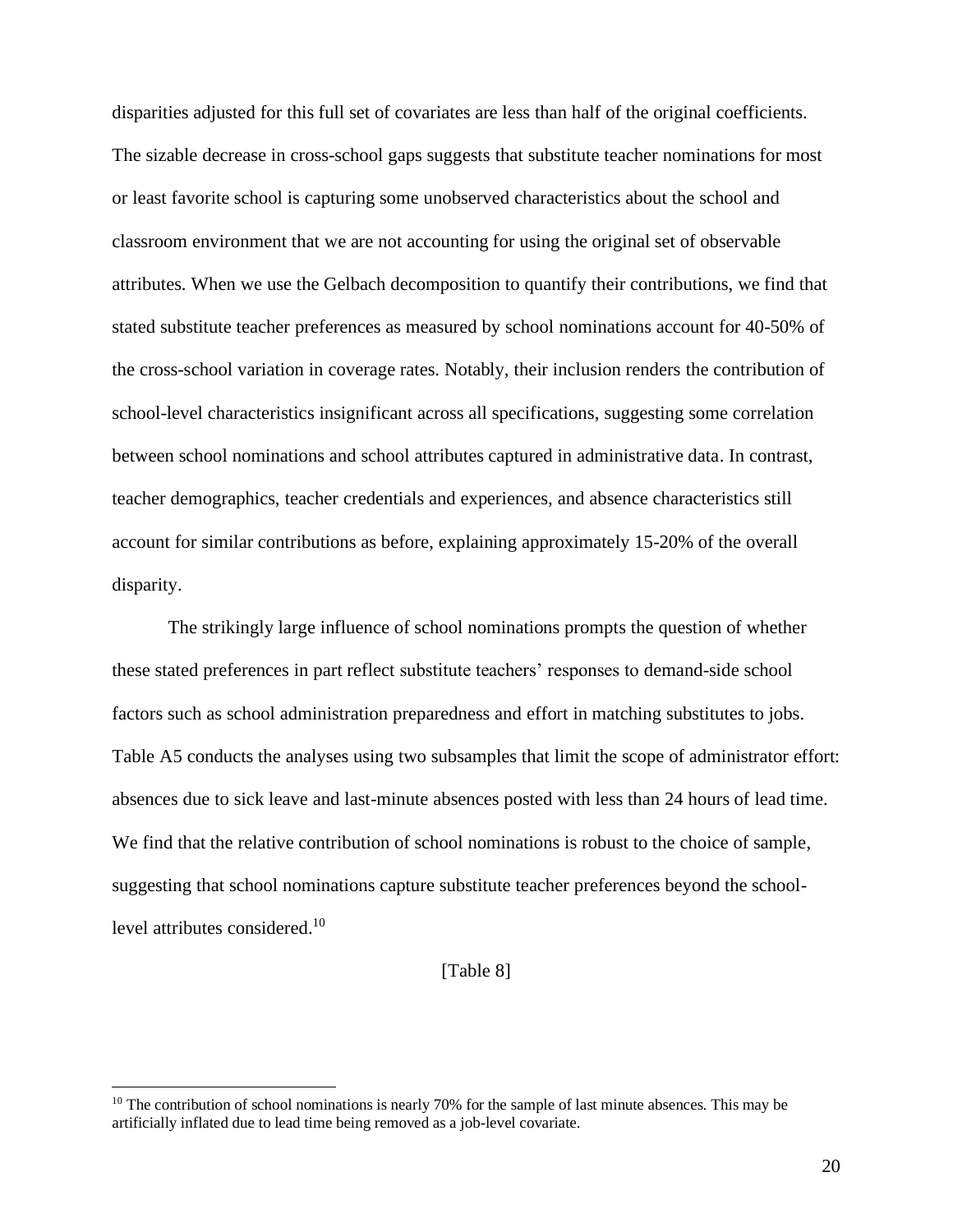To investigate the substance of these nominations above and beyond characteristics in administrative data, we turn to qualitative comments in the substitute teacher survey. The survey asks respondents what they like best about the school in which they would most like to work, and what they do not like about the school in which they would least like to work. We code responses according to a common rubric covering multiple dimensions of the school context that substitute teachers may take into consideration as they decide whether to fill a particular absence. These include 1) how accessible the school is for substitute teachers in terms of convenience and location, 2) student characteristics such as demographic composition and behavior, 3) school characteristics such as safety and attitudes from teachers, administrators, and staff, 4) resources in the form of lesson plans and logistical support, and 5) the school's environment and culture.

Table A6 shows these five broad categories alongside subcategories contained under each. For example, the convenience and location grouping include distance to the substitute teacher's home, parking, public transportation, and other general considerations such as ease of commute. We mapped each qualitative answer to these subcategories, using up to 8 subcategories to code all aspects of the response. Figure 4 displays the relative frequency of each reason in the qualitative responses to the question of what they like best about their most preferred school. The most common subcategory is teachers, administrators, and staff at nearly 30% of respondents, while the third most common is support from these same individuals. While these two groups likely overlap, the former captures any comments on the dedication, collegiality, friendliness, professionalism, preparation, and general quality of relationship with school administration and staff. The third subcategory codes more explicit mentions of support and help from school staff. In addition to the quality of interactions with school administration and staff, another common response was student behavior. Substitute teachers preferred certain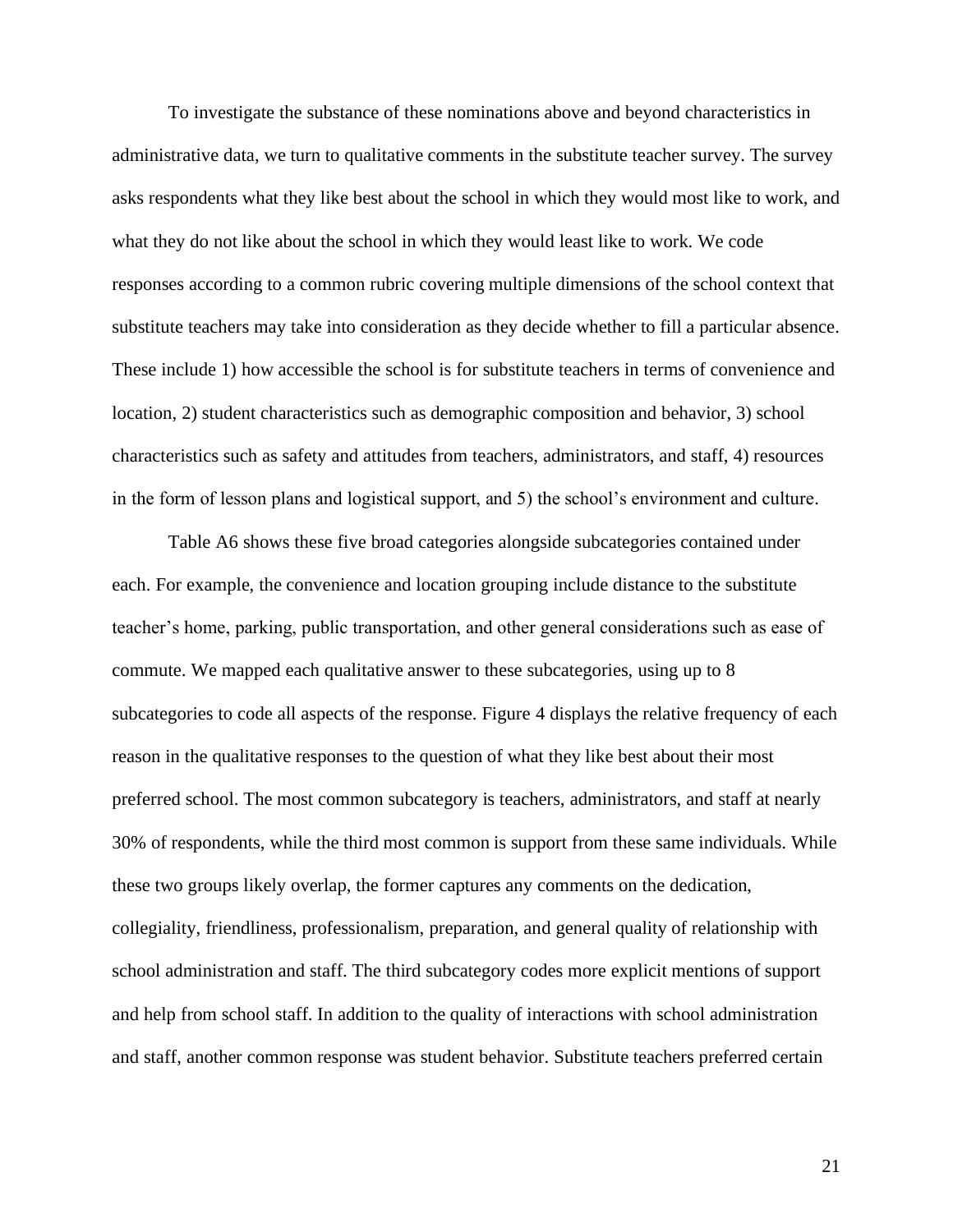schools because students were well-behaved, manageable, respectable, and there were few disciplinary problems.

#### [Figures 4 and 5]

On the flip side, substitute teachers overwhelmingly cited student behavior as an important factor in their determination of certain schools as least preferable (Figure 5). Nearly half of all respondents in our sample mentioned student misbehavior in their open-ended comments, which is more than twice the next most common subcategory. While the descriptions of positive student behavior when listing preferred schools mostly relied on general terms such as "students are well-behaved" to characterize this phenomenon, respondents often went into more detail when describing the types of student misbehavior that render a school least preferable. For example, one substitute teacher described "vulgar and violent language directed at peers and at me, throwing objects around room and out window." Another said "None of them listened to anything I said. They were extremely loud all day." Others described disruptive and disrespectful students who made classroom management highly challenging.

The second most common response on what makes a school least preferred is the lack of support from other teachers, administrators, and staff. Multiple substitute teachers mentioned not feeling welcomed, a general lack of professionalism, and having to work in isolation to address student misbehavior and classroom management. Substitutes often mentioned student behavioral problems in conjunction with lack of support, in part because support is especially needed when substitute teachers are compelled to deal with disruptive behaviors. Taken together, these results suggest that the student behavior, coupled with presence of support services from the school's staff and administration, are important determinants of whether substitute teachers favor working in a particular school.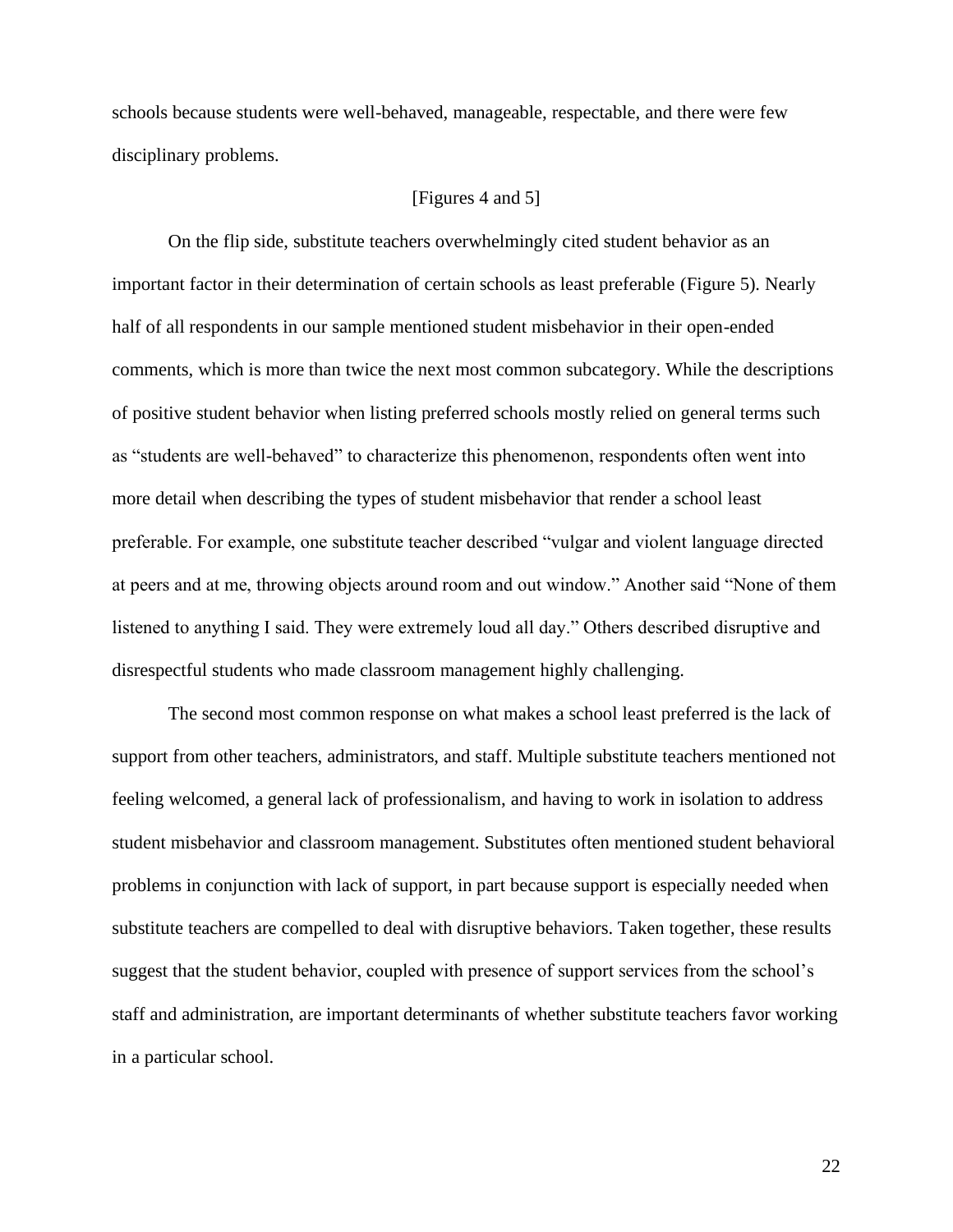#### **<A> 4. Conclusion and Discussion**

Substitute teachers are a common yet understudied resource in schools. On average, regular teachers in the U.S. are absent around 6% of a school year, which translates to two-thirds of an academic year for children over the course of their K-12 education (Joseph, Waymack, and Zielaski 2014). Research consistently demonstrate that teacher absences are detrimental to student learning (Miller, Murnane, and Willett 2008; Clotfelter, Ladd, and Vigdor 2009; Herrmann and Rockoff 2012). However, researchers know surprisingly little about what happens when teachers are absent from the classroom and the substitute teachers that often take their place, limiting our understanding of how to temper the negative effects of teacher absences. Moreover, qualitative evidence and survey data document severe shortages of substitute teachers across school districts nationwide. This underscores the need for empirical evidence on teacher absences and the substitute teacher workforce to better understand disparities in educational inputs and outcomes.

This paper uses a novel administrative dataset from a large urban school district to address these gaps. We begin by focusing on the prevalence and distribution of absence coverage by substitute teachers and factors accounting for the observed patterns. Of the 11.8 days an average teacher is absent during a school year, over 7% were not covered by a substitute teacher. Nearly three-quarters of surveyed teachers describe students in non-covered classrooms as either being split up into other classrooms or assigned a regular teacher with a prep period. This suggests the burden of substitute teacher shortages falls disproportionately on regular teachers.

In addition to documenting the prevalence of non-covered absences, we show large disparities in the distribution of non-covered teacher absences across schools. Disadvantaged schools with low average achievement, a high concentration of black and Hispanic students, a large share of students from poor neighborhoods, or are identified by the district as having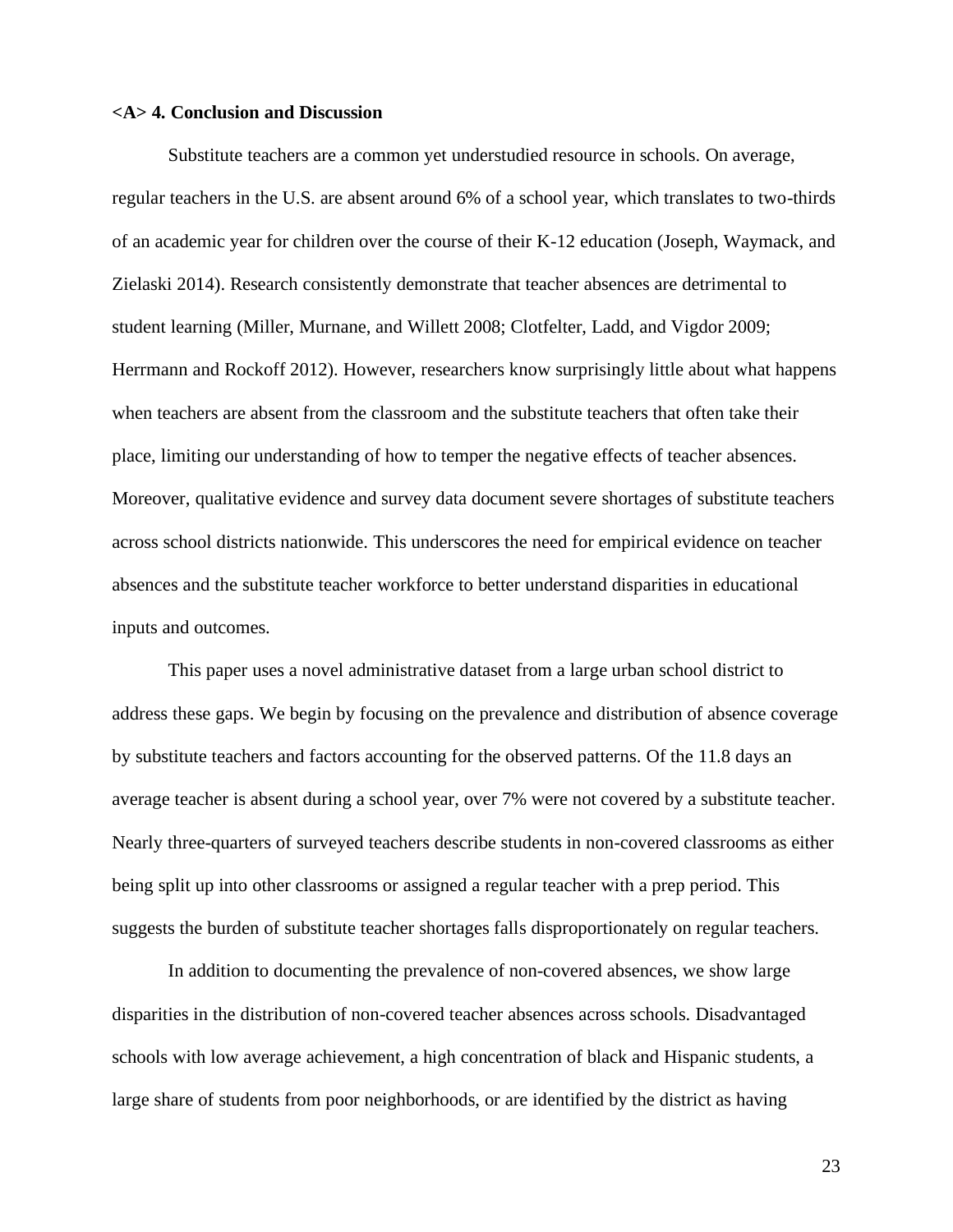difficulty with staffing, show much lower coverage rates compared with other more advantaged schools (0.9 to 1.3 more non-covered absences per school year). These are not explained away by differences in the total number of teacher absences, since disadvantaged schools only have a slightly higher incidence of teacher absence. Consistently, teachers in disadvantaged schools are much more likely to express concerns that their school is not able or probably not able to find a substitute teacher for them. For example, nearly 50% of teachers in schools with the highest concentration of black and Hispanic students reported that their schools cannot or are probably not able to find a substitute teacher when they are absent. We examine the extent to which school-, teacher-, and absence-level characteristics contribute to these disparities in coverage rates. The latter two categories collectively explain 15-20% of cross-school differences and include teacher attributes such as demographics, credentials, and experience, alongside absencelevel characteristics such as lead time of a job posting and the day of the week an absence starts.

We also examine the contributions of stated substitute teacher preferences for particular schools under the hypothesis that they contain hard-to-observe factors outside the scope of administrative data. The Gelbach decomposition shows that the number of times substitute teachers nominate a school as their most or least preferred option explains 40-50% of the unconditional absence coverage gap between advantaged and disadvantaged schools. The magnitude of this factor prompts a closer look at the content of these stated substitute teacher preferences. Scrutiny of qualitative survey responses shows that student behavior and support from other teachers, administrators and staff are the two most commonly cited reasons for favoring or avoiding specific schools. While the reasons for preferring a school are relatively diverse, student misbehavior far exceeds the other reasons and is the most important factor for substitute teachers to avoid certain schools. Our research suggests that institutional efforts to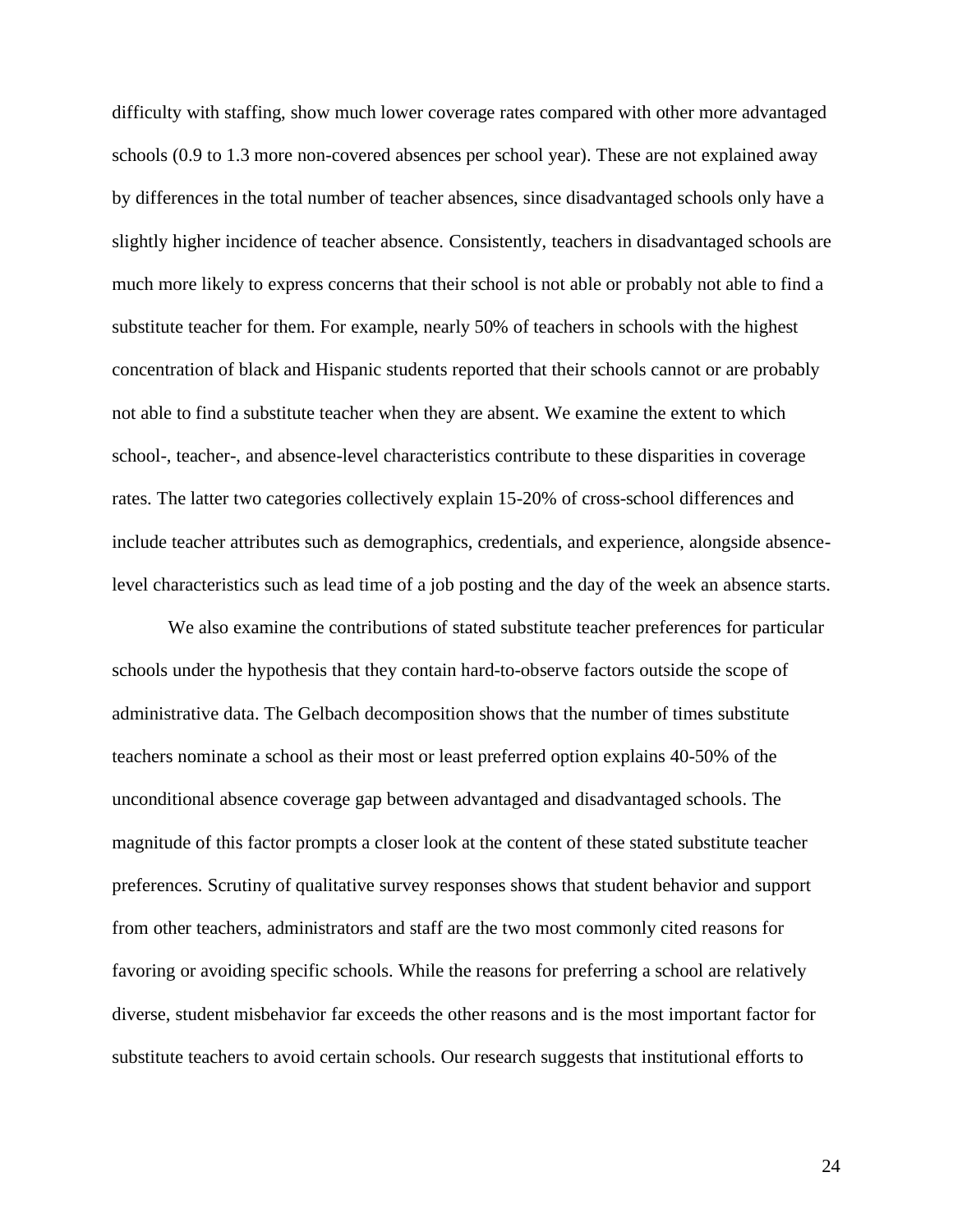provide more support for substitute teachers, for example initiatives that curb misbehavior and provide substitutes with more classroom management tools, merit closer attention.

When substitute teachers are unavailable, regular teachers are most likely to step in for their colleagues. To the extent that these expanded job responsibilities take a toll, the teachers most likely to be affected are those in disadvantaged schools. In addition to a greater concentration of less qualified teachers, the higher rates of non-covered absences at these institutions can further exacerbate existing inequalities. Our research thus highlights the importance of developing policies to close these disparities. Evidence that coverage rates increase in lead time, with 24 hours of advanced notice associated with a significant jump in coverage, suggests that gains are possible by planning around the posting of absences and their allocation across classrooms and time. Future research is needed to investigate the consequences of non-covered teacher absences for teacher and staff turnover, and explore whether concentrated under-coverage exacerbates existing achievement gaps.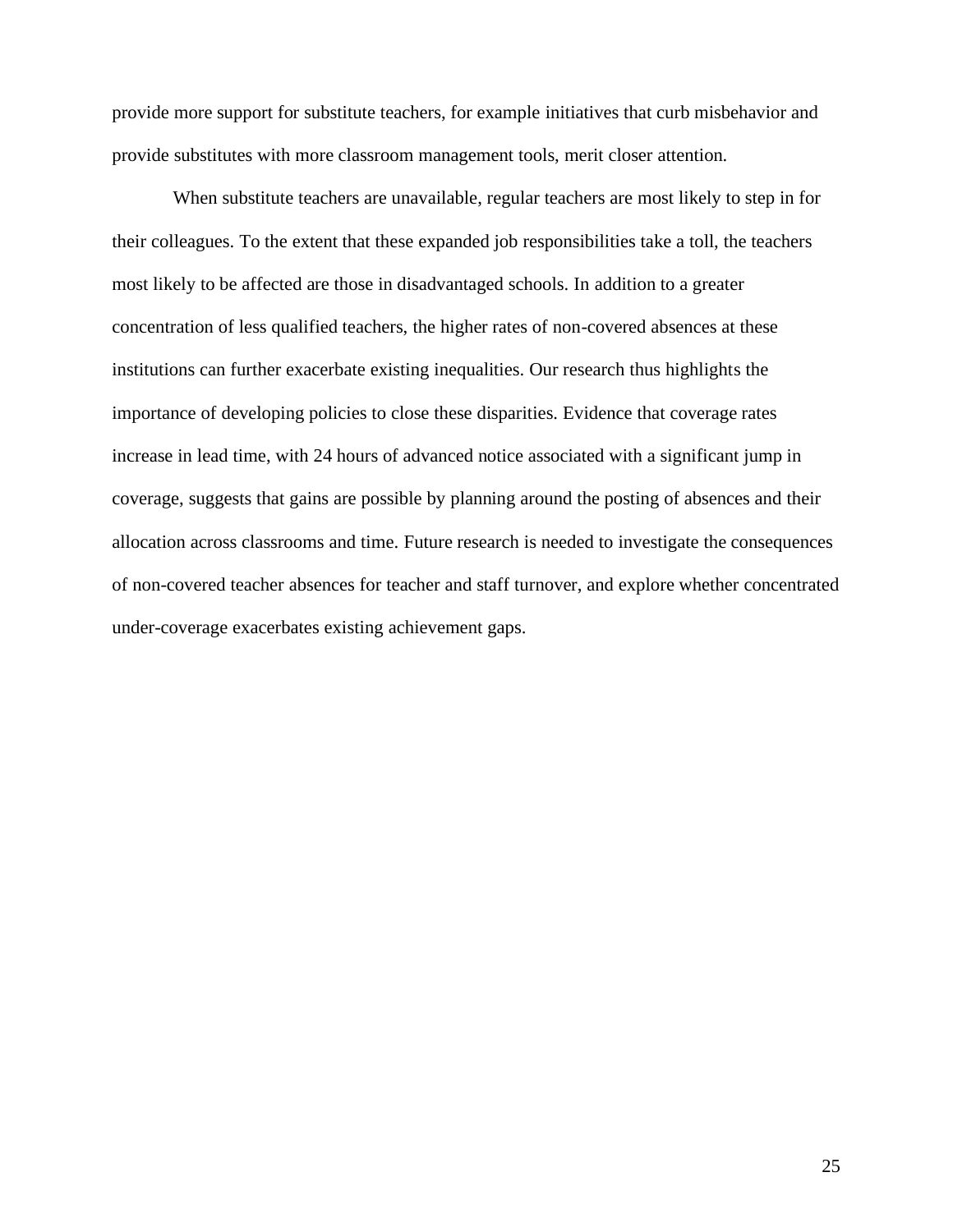#### **References**

- Boyd, Donald, Hamilton Lankford, Susanna Loeb, and James Wyckoff. 2005. "Explaining the Short Careers of High-Achieving Teachers in Schools with Low-Performing Students." *American Economic Review* 95 (2): 166–71.
- Bureau of Labor Statistics. 2020. "Labor Force Statistics from the Current Population Survey." https://www.bls.gov/cps/cpsaat47.htm#cps\_eeann\_abs\_ft\_occu\_ind.f.1.
- Clotfelter, Charles T., Helen F. Ladd, and Jacob L. Vigdor. 2009. "Are Teacher Absences Worth Worrying about in the United States?" *Education* 4 (2): 115–149.
- Coverdill, James E., and Pierre Oulevey. 2007. "Getting Contingent Work: Insights into On-Call Work, Matching Processes, and Staffing Technology from a Study of Substitute Teachers." *The Sociological Quarterly* 48 (3): 533–57.
- Dorward, Jim, Amber Hawkins, and Geoffrey G. Smith. 2000. "Substitute Teacher Availability, Pay, and Influence on Teacher Professional Development: A National Survey." *ERS Spectrum* 18 (3): 40–46.
- Gelbach, J. B. (2016). When do covariates matter? And which ones, and how much?. *Journal of Labor Economics*, *34*(2), 509-543.
- Gershenson, Seth. 2012. "How Do Substitute Teachers Substitute? An Empirical Study of Substitute-Teacher Labor Supply." *Economics of Education Review* 31 (4): 410–30.
- Herrmann, Mariesa A., and Jonah E. Rockoff. 2012. "Worker Absence and Productivity: Evidence from Teaching." *Journal of Labor Economics* 30 (4): 749–82.
- Joseph, Nithya, Nancy Waymack, and Daniel Zielaski. 2014. "Roll Call: The Importance of Teacher Attendance." *National Council on Teacher Quality*, 22.
- Kalogrides, Demetra, and Susanna Loeb. 2013. "Different Teachers, Different Peers: The Magnitude of Student Sorting Within Schools." *Educational Researcher* 42 (6): 304–16.
- Lankford, Hamilton, Susanna Loeb, and James Wyckoff. 2002. "Teacher Sorting and the Plight of Urban Schools: A Descriptive Analysis." *Educational Evaluation and Policy Analysis* 24 (1): 37–62.
- Miller, Raegen T., Richard J. Murnane, and John B. Willett. 2008. "Do Teacher Absences Impact Student Achievement? Longitudinal Evidence from One Urban School District." *Educational Evaluation and Policy Analysis* 30 (2): 181–200.
- Strauss, Robert P, and David A Strauss. 2003. "The Market for Substitute Classroom Teachers in South West Pennsylvania in 2001-2." Pittsburgh, PA: The Pittsburgh Foundation.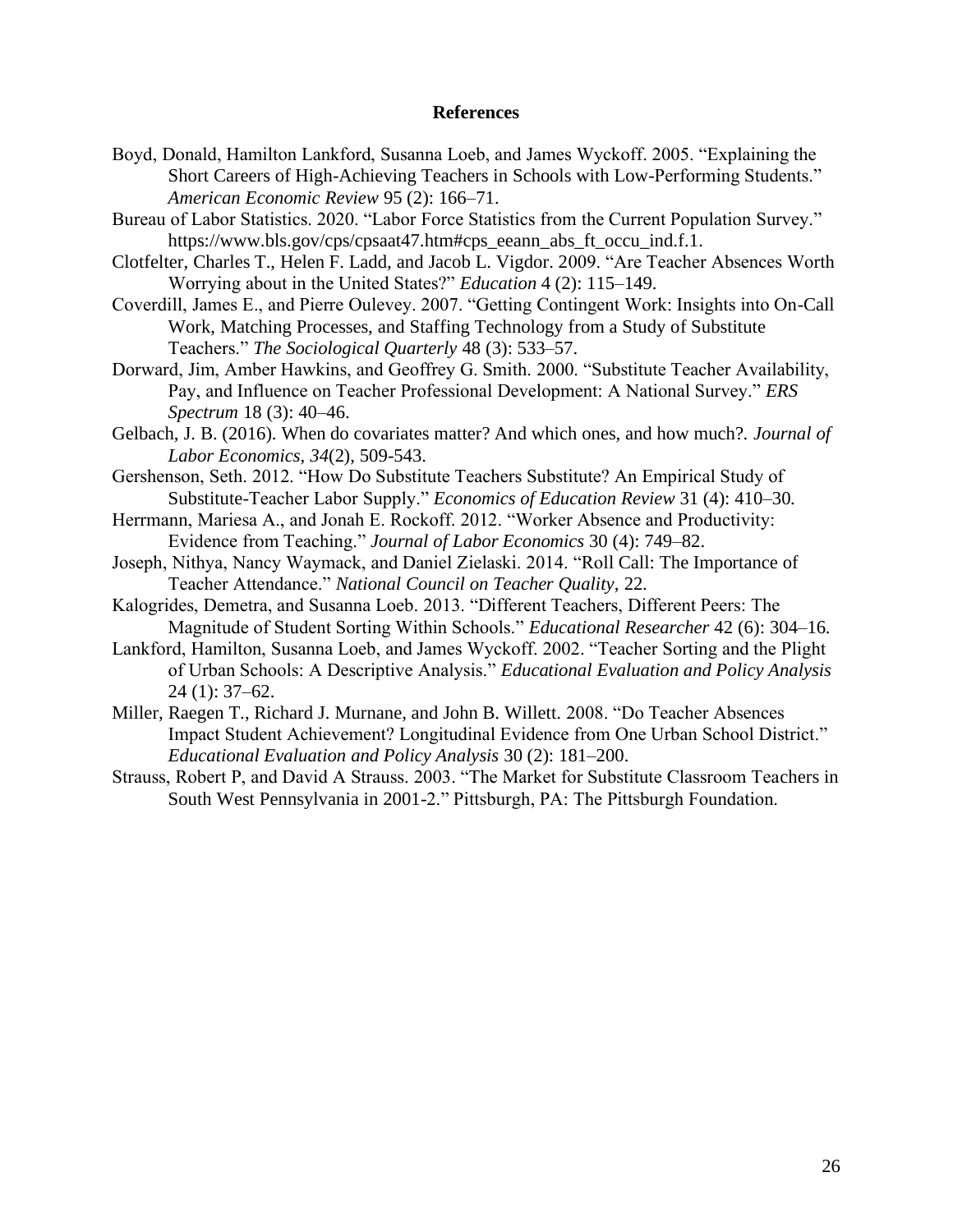|                                    | Regular  | Substitute |
|------------------------------------|----------|------------|
|                                    | teachers | teachers   |
| Teacher level characteristics      |          |            |
| Female                             | 0.68     | 0.64       |
|                                    | (0.47)   | (0.48)     |
| White                              | 0.47     | 0.50       |
|                                    | (0.50)   | (0.50)     |
| <b>Black</b>                       | 0.05     | 0.07       |
|                                    | (0.22)   | (0.25)     |
| Hispanic                           | 0.14     | 0.11       |
|                                    | (0.35)   | (0.31)     |
| Asian                              | 0.21     | 0.21       |
|                                    | (0.41)   | (0.40)     |
| Other                              | 0.04     | 0.01       |
|                                    | (0.19)   | (0.09)     |
| Missing race                       | 0.08     | 0.11       |
|                                    | (0.28)   | (0.31)     |
| Age                                | 40.14    | 43.12      |
|                                    | (12.06)  | (16.37)    |
| Years of teaching experience       | 8.46     | N/A        |
|                                    | (7.80)   |            |
| <i><b>Observations</b></i>         | 5,264    | 1,873      |
|                                    |          |            |
| Teacher-year level characteristics |          |            |
| Days substituted                   |          | 45.81      |
|                                    |          | (39.84)    |
|                                    |          |            |
| <i><b>Observations</b></i>         |          | 4,542      |

Table 1 Descriptive Statistics: Teachers and Substitutes

*Notes:* Sample in top panel pools teacher level observations for school years 2012-2018. Sample in bottom panel uses teacher-year level observations during the same time period.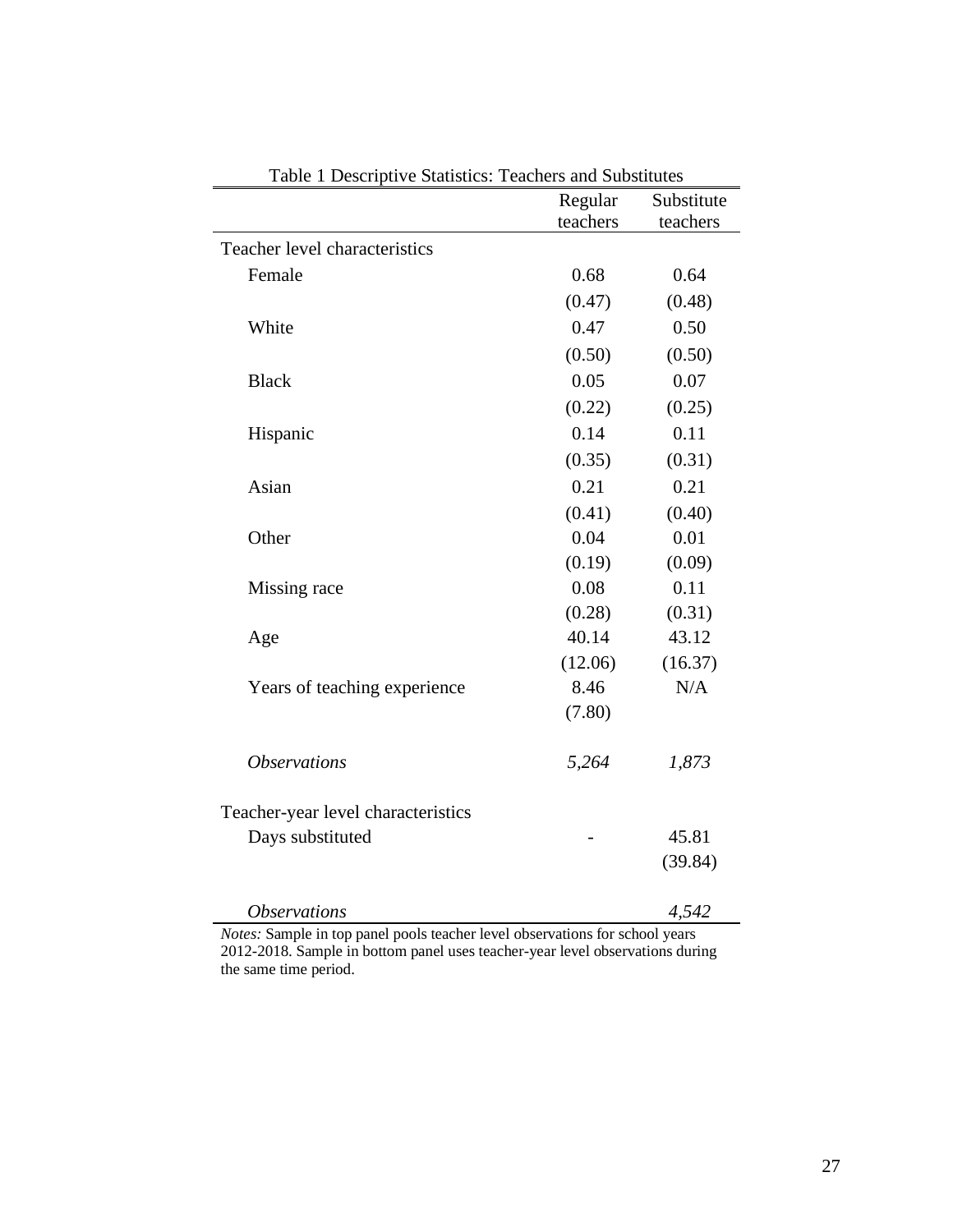|                            | Count   | <b>Share</b> |
|----------------------------|---------|--------------|
| Total absences             | 11.83   |              |
|                            | (10.02) |              |
| Leave reason               |         |              |
| Sick leave                 | 4.87    | 36.89        |
|                            | (8.21)  | (31.07)      |
| Personal leave             | 2.93    | 27.48        |
|                            | (4.10)  | (27.25)      |
| PD/Permission day          | 3.44    | 31.65        |
|                            | (3.48)  | (27.64)      |
| Other administrative leave | 0.59    | 3.97         |
|                            | (2.86)  | (12.28)      |
| Total absences not covered | 0.87    | 7.48         |
|                            | (1.62)  | (13.11)      |
| Observations               | 18,988  | 18,988       |

Table 2 Descriptive Statistics: Teacher Absences

*Notes*: Standard deviations are in parentheses. Other administrative leave includes include bereavement, jury duty, administrative leave, legal purposes, and special assignment military. The difference in total observations between count and share is attributed to 566 teacher-year observations with zero absences.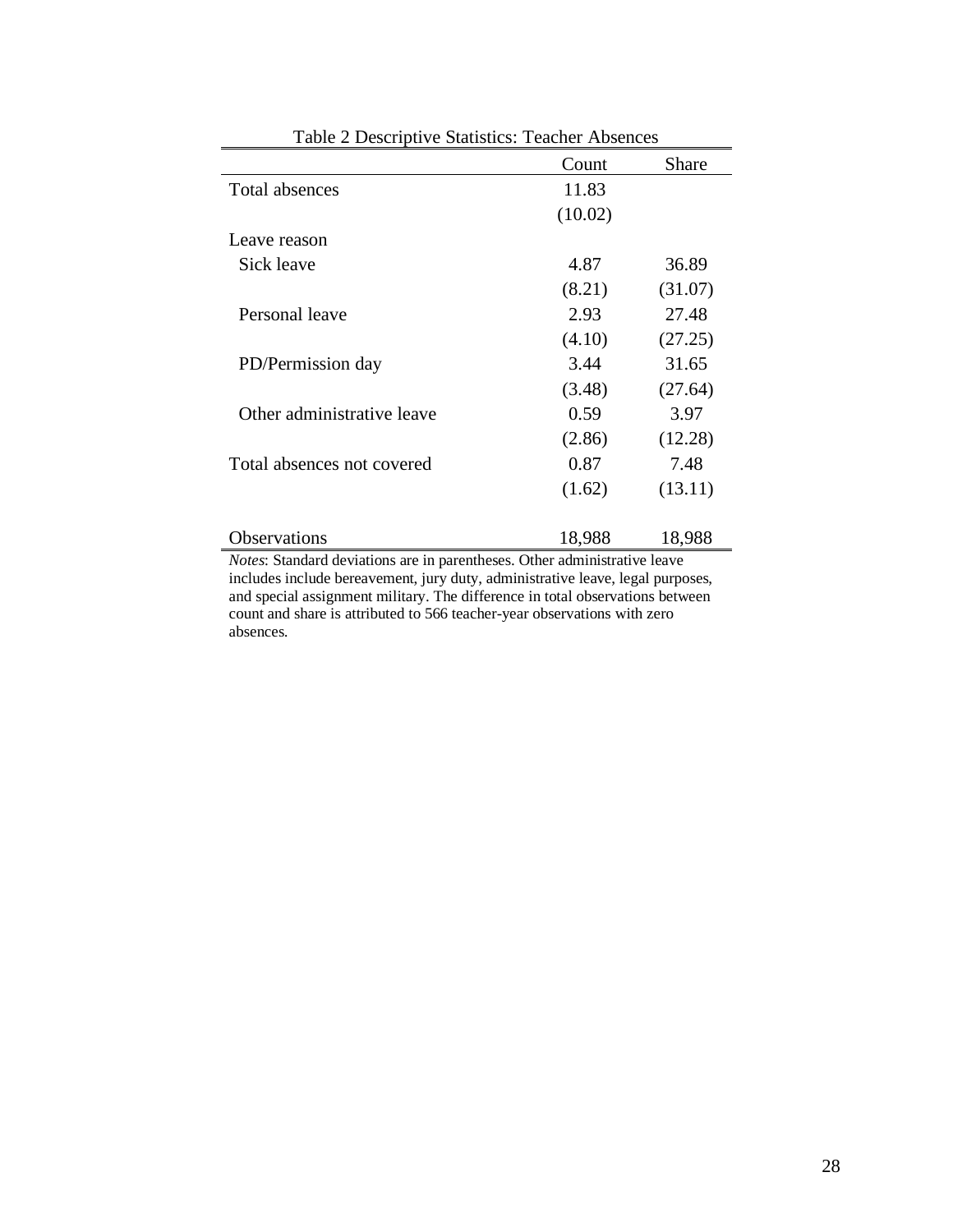|                               | (1)         | (2)          | (3)         | (4)         | (5)         |
|-------------------------------|-------------|--------------|-------------|-------------|-------------|
|                               |             |              | Not covered |             |             |
| Female teacher                | $-0.007***$ | $-0.008$ *** | $-0.008***$ | $-0.009***$ |             |
|                               | (0.002)     | (0.002)      | (0.002)     | (0.002)     |             |
| <b>Black</b> teacher          | $0.013**$   | $0.014***$   | $0.014***$  | $0.012**$   |             |
|                               | (0.005)     | (0.005)      | (0.005)     | (0.005)     |             |
| Hispanic teacher              | $0.006*$    | $0.008**$    | $0.006**$   | $0.007**$   |             |
|                               | (0.003)     | (0.003)      | (0.003)     | (0.003)     |             |
| Asian teacher                 | $-0.010***$ | $-0.007***$  | $-0.007***$ | $-0.004$    |             |
|                               | (0.003)     | (0.002)      | (0.002)     | (0.002)     |             |
| Subject: math                 |             | $0.015**$    | $0.012*$    | $0.015**$   | 0.006       |
|                               |             | (0.007)      | (0.007)     | (0.007)     | (0.009)     |
| Subject: English              |             | 0.006        | 0.004       | 0.004       | $-0.002$    |
|                               |             | (0.008)      | (0.008)     | (0.008)     | (0.008)     |
| Subject: science or soc. sci. |             | 0.004        | 0.002       | 0.002       | $-0.005$    |
|                               |             | (0.007)      | (0.007)     | (0.007)     | (0.007)     |
| Subject: special education    |             | $0.052***$   | $0.046***$  | $0.041***$  | $0.018*$    |
|                               |             | (0.006)      | (0.006)     | (0.006)     | (0.009)     |
| Subject: bilingual ed/FL      |             | $0.020***$   | $0.018***$  | $0.019***$  | $0.020***$  |
|                               |             | (0.005)      | (0.005)     | (0.005)     | (0.003)     |
| Grades 6-8                    |             | 0.021        | 0.020       | $0.022*$    | $-0.002$    |
|                               |             | (0.013)      | (0.013)     | (0.013)     | (0.010)     |
| Grades 9-12                   |             | $0.028***$   | $0.028***$  | $0.032***$  | $0.028***$  |
|                               |             | (0.008)      | (0.007)     | (0.008)     | (0.009)     |
| 2-3 years                     |             |              | $-0.014**$  | $-0.015***$ | $-0.005$    |
|                               |             |              | (0.005)     | (0.005)     | (0.005)     |
| 4-5 years                     |             |              | $-0.026***$ | $-0.028***$ | $-0.004$    |
|                               |             |              | (0.005)     | (0.005)     | (0.006)     |
| 6-10 years                    |             |              | $-0.028***$ | $-0.033***$ | 0.002       |
|                               |             |              | (0.005)     | (0.005)     | (0.007)     |
| $11+ years$                   |             |              | $-0.033***$ | $-0.042***$ | 0.005       |
|                               |             |              | (0.005)     | (0.005)     | (0.009)     |
| Reason of absence             |             |              |             | $\mathbf X$ | X           |
| Teacher fixed effects         |             |              |             |             | $\mathbf X$ |
|                               | 225030      | 225030       | 225030      | 225030      | 225030      |
| Observations                  |             |              |             |             |             |

Table 3 Teacher Characteristics and Absence Coverage Rate

*Notes:* The sample at the absence job level spans 2012-2018. Omitted categories are male teachers, white teachers, those teaching K-5 subjects, elementary grades K-5, and teachers with less than 2 years of experience. Included variables not shown in the table are: teachers of other races, teachers in art or music or PE, and teachers in other subjects. All models include separate school and year FE. The first three specifications cluster standard errors at the school level, while the last clusters at the teacher level. \* p<0.1, \*\* p<0.05, \*\*\* p<0.01.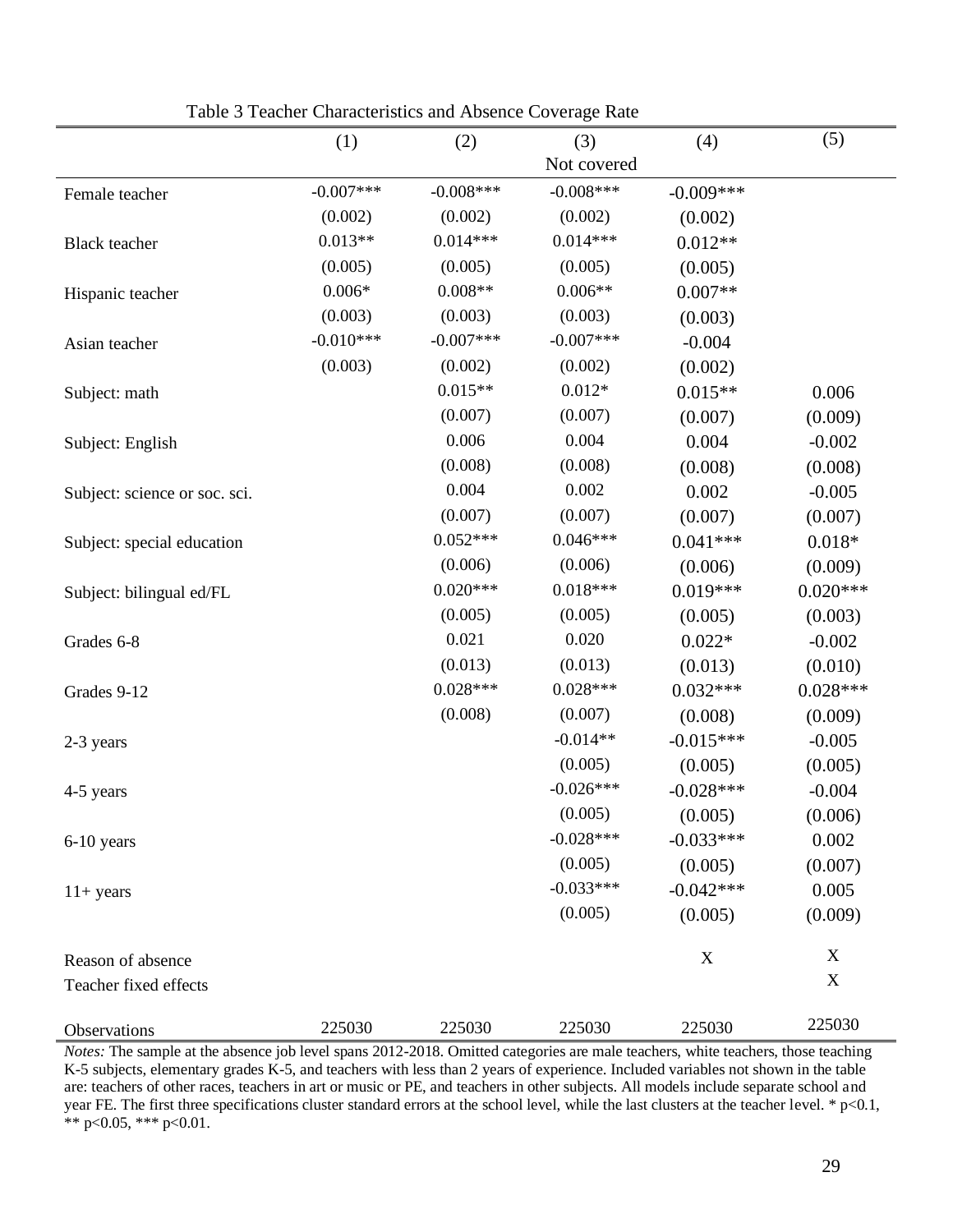|                           | (1)                       | (2)                       | (3)         | (4)         | (5)                       | (6)              |
|---------------------------|---------------------------|---------------------------|-------------|-------------|---------------------------|------------------|
|                           |                           |                           | Not covered |             |                           |                  |
| $\epsilon$ = 12 hours     | $0.227***$                |                           |             |             | $0.241***$                | $0.237***$       |
|                           | (0.015)                   |                           |             |             | (0.016)                   | (0.014)          |
| 13-24 hours               | $0.086***$                |                           |             |             | $0.091***$                | $0.092***$       |
|                           | (0.006)                   |                           |             |             | (0.007)                   | (0.007)          |
| 25-100 hours              | $0.035***$                |                           |             |             | $0.036***$                | $0.036***$       |
|                           | (0.003)                   |                           |             |             | (0.003)                   | (0.003)          |
| Spell of 2 or more days   |                           | $-0.054***$               |             |             | $0.004**$                 | $0.005**$        |
|                           |                           | (0.004)                   |             |             | (0.002)                   | (0.002)          |
| # of same-day openings    |                           |                           | $0.001***$  |             | $0.001***$                | $0.001***$       |
|                           |                           |                           | (0.000)     |             | (0.000)                   | (0.000)          |
| Spell starts on Tuesday   |                           |                           |             | $0.014***$  | $0.007***$                | $0.006**$        |
|                           |                           |                           |             | (0.003)     | (0.002)                   | (0.002)          |
| Spell starts on Wednesday |                           |                           |             | $0.008***$  | 0.001                     | 0.001            |
|                           |                           |                           |             | (0.003)     | (0.003)                   | (0.003)          |
| Spell starts on Thursday  |                           |                           |             | $0.020***$  | $0.005*$                  | 0.004            |
|                           |                           |                           |             | (0.003)     | (0.002)                   | (0.002)          |
| Spell starts on Friday    |                           |                           |             | $0.054***$  | $0.016***$                | $0.015***$       |
|                           |                           |                           |             | (0.005)     | (0.004)                   | (0.003)          |
| Grade FE                  | $\boldsymbol{\mathrm{X}}$ | $\boldsymbol{\mathrm{X}}$ | X           | $\mathbf X$ | $\boldsymbol{\mathrm{X}}$ | $\boldsymbol{X}$ |
| Year FE                   | $\boldsymbol{\mathrm{X}}$ | $\boldsymbol{\mathrm{X}}$ | X           | X           | $\boldsymbol{\mathrm{X}}$ | X                |
| School FE                 | $\mathbf X$               | $\mathbf X$               | $\mathbf X$ | $\mathbf X$ | X                         | $\mathbf X$      |
| Month FE                  |                           |                           |             | $\mathbf X$ | $\mathbf X$               | $\mathbf X$      |
| <b>Teacher FE</b>         |                           |                           |             |             |                           | X                |
|                           |                           |                           |             |             |                           |                  |
| Observations              | 218,704                   | 218,704                   | 218,704     | 218,704     | 218,704                   | 218,704          |

Table 4 Absence Coverage and Absence Characteristics

*Notes:* The sample at the absence job level spans 2012-2018. \* p<0.1, \*\* p<0.05, \*\*\* p<0.01.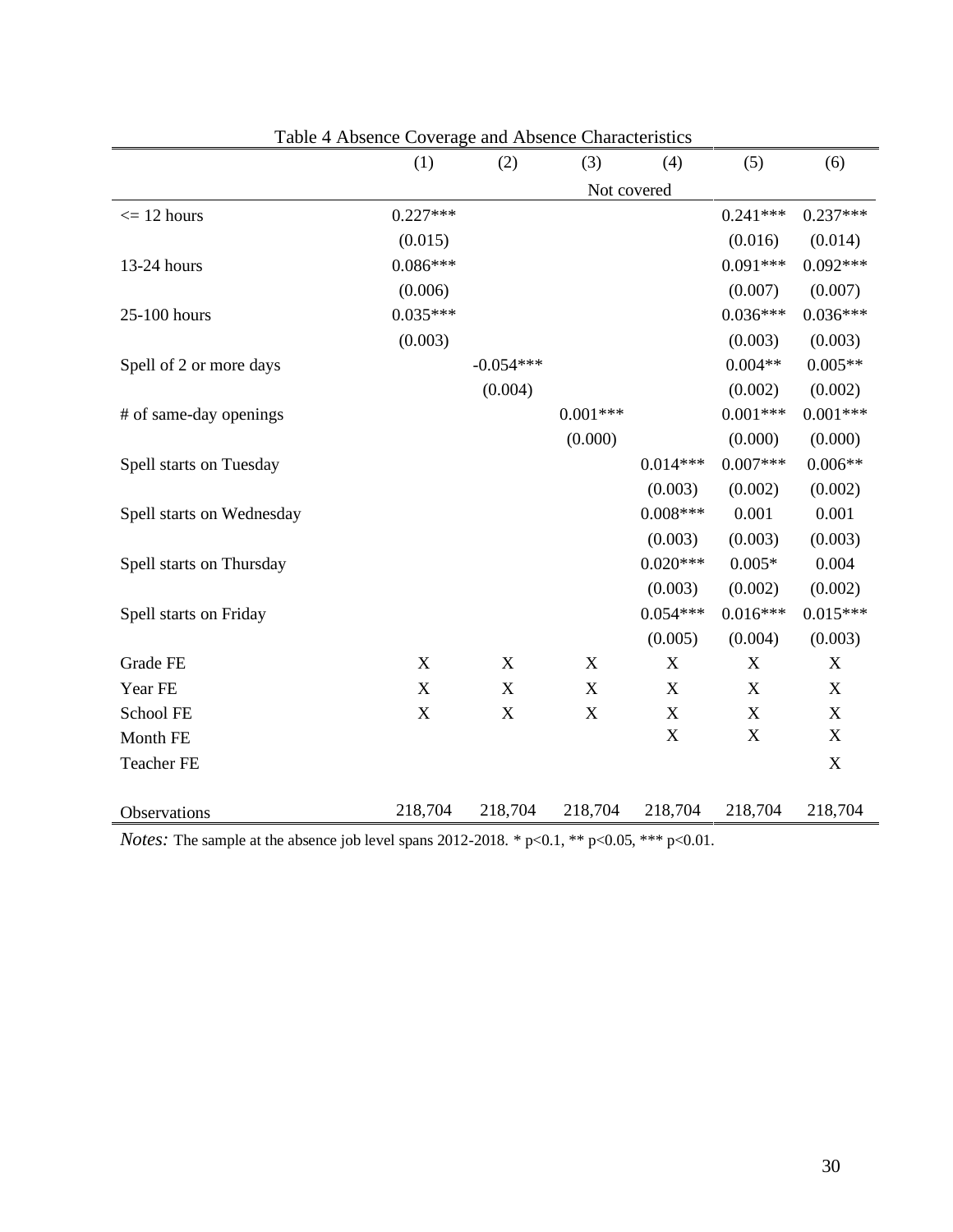|                                    | (1)               | (2)                     | (3)                                        | (4)               | (5)                  |
|------------------------------------|-------------------|-------------------------|--------------------------------------------|-------------------|----------------------|
|                                    | Total<br>absences | Absences<br>not covered | Perceived<br>difficulty of<br>finding subs | N<br>(admin data) | $N$ (survey<br>data) |
| All schools                        | 11.83             | 0.87                    | 0.22                                       | 18,988            | 1,897                |
| <u>Average achievement in math</u> |                   |                         |                                            |                   |                      |
| Top quartile                       | 11.67             | 0.33                    | 0.10                                       | 4,714             | 481                  |
| Middle quartiles                   | 11.94             | $0.89***$               | $0.22***$                                  | 10,106            | 983                  |
| Bottom quartile                    | 11.67             | $1.31***$               | $0.35***$                                  | 3,708             | 340                  |
| Percentage minority                |                   |                         |                                            |                   |                      |
| Bottom quartile                    | 11.36             | 0.34                    | 0.09                                       | 5,616             | 518                  |
| Middle quartiles                   | 11.89***          | $0.87***$               | $0.20***$                                  | 9,715             | 1,054                |
| Top quartile                       | 12.43***          | $1.59***$               | $0.49***$                                  | 3,197             | 255                  |
| Percentage below poverty level     |                   |                         |                                            |                   |                      |
| Bottom quartile                    | 11.89             | 0.34                    | 0.1                                        | 4,632             | 497                  |
| Middle quartiles                   | $11.61*$          | $0.87***$               | $0.25***$                                  | 10,733            | 927                  |
| Top quartile                       | 12.45*            | $1.43***$               | $0.27***$                                  | 3,163             | 403                  |
| Hard-to-staff schools              |                   |                         |                                            |                   |                      |
| N <sub>o</sub>                     | 11.74             | 0.67                    | 0.17                                       | 14,713            | 1,463                |
| Yes                                | 12.10*            | $1.53***$               | $0.39***$                                  | 4,275             | 364                  |

Table 5 Cross-School Disparities in Absences and Coverage

*Notes:* Middle quartiles include the second and third quartiles for each measure*.* Percentage minority is the share of the school's student population that is black or Hispanic. The percentage below poverty level measure is the school-level average of the percent of all those 18 and under in students' Census tracts who are below the poverty level. The survey question asks teachers whether their school is able to find a substitute teacher when they are away. A response of "no" or "probably not" is coded as 1, and a response of "probably" and "yes" is coded as 0. Stars indicate significance levels of the t-test measuring differences between the bottom quartile and remaining quartiles. \*  $p<0.1$ , \*\*  $p<0.05$ , \*\*\*  $p<0.01$ .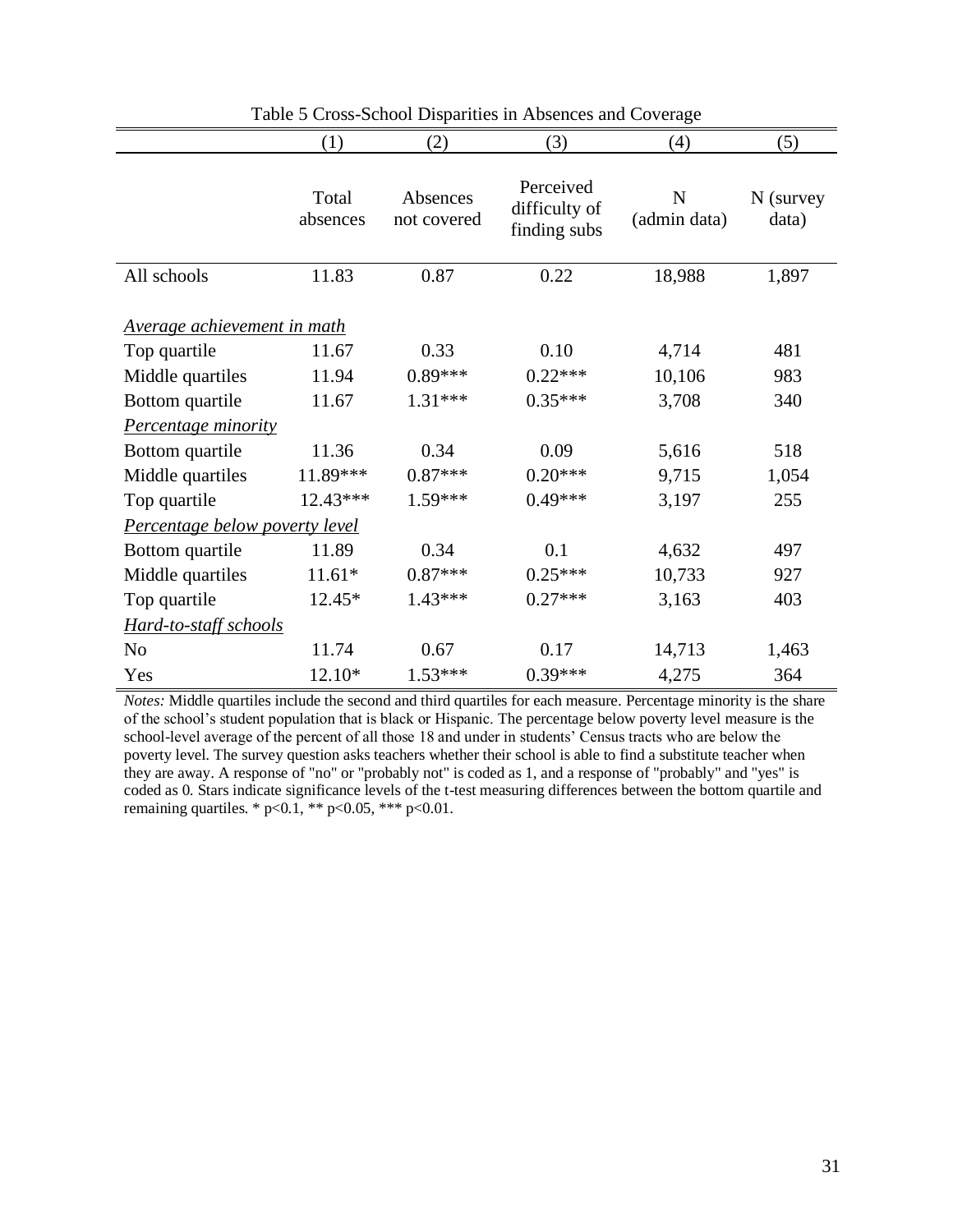|                         | (1)                    | (2)            | (3)           | (4)        |
|-------------------------|------------------------|----------------|---------------|------------|
|                         |                        | Not covered    |               |            |
|                         | <b>Bottom Quartile</b> | Top Quartile   | Top Quartile  | Hard-to-   |
|                         | Achievement            | Perc. Minority | Perc. Poverty | Staff      |
| <b>Baseline</b> model   | $0.097***$             | $0.098***$     | $0.088***$    | $0.063***$ |
|                         | (0.012)                | (0.012)        | (0.013)       | (0.010)    |
| Full set of controls    | $0.074***$             | $0.073***$     | $0.065***$    | $0.038***$ |
|                         | (0.009)                | (0.011)        | (0.011)       | (0.009)    |
| Gelbach decomposition:  |                        |                |               |            |
| School characteristics  | 0.009                  | 0.009          | $0.013***$    | $0.010**$  |
|                         | (0.006)                | (0.006)        | (0.005)       | (0.004)    |
|                         | $[9.4\%]$              | $[9.5\%]$      | $[14.2\%]$    | $[15.7\%]$ |
| Teacher demographics    | $0.004***$             | $0.003***$     | $0.003***$    | $0.003***$ |
|                         | (0.001)                | (0.001)        | (0.001)       | (0.001)    |
|                         | $[3.7\%]$              | $[2.7\%]$      | $[3.7\%]$     | $15.0\%$   |
| Teacher credentials &   | $0.007***$             | $0.007***$     | $0.005***$    | $0.006***$ |
| experience              | (0.001)                | (0.001)        | (0.001)       | (0.001)    |
|                         | $[7.1\%]$              | $[7.1\%]$      | $[5.7\%]$     | $[9.1\%]$  |
| Absence characteristics | 0.003                  | $0.006*$       | 0.002         | $0.006***$ |
|                         | (0.003)                | (0.003)        | (0.003)       | (0.002)    |
|                         | $[3.5\%]$              | $[6.1\%]$      | $[2.7\%]$     | $[9.6\%]$  |
| Observations            | 213475                 | 213475         | 213475        | 213475     |

| Table 6 Contributions to Cross-School Disparities in Coverage Rates |  |  |
|---------------------------------------------------------------------|--|--|
|                                                                     |  |  |

*Notes:* The sample includes absence -level data from 2012-2018. Each coefficient in the top panel corresponds to a separate model that regresses whether an absence is covered on school subgroup indicators, with the omitted category as the most advantaged group (top quartile achievement, lowest quartile minority, lowest quartile percent below poverty level, non-Hard-to-Staff school). The baseline model includes only year, grade, and subject fixed effects. The full set of controls includes school characteristics, teacher demographics, teacher credentials and experience, and absence characteristics. School characteristics include type (elementary, middle, or high) and a quadratic of school enrollment. Teacher characteristics include gender, race/ethnicity, teacher credentials (single vs. multiple subjects, ELL, special education, English, math, and science), and a quadratic of teacher experience. Absence characteristics include indicators for the job being listed 12 hours before start time, between 13-24 hours, and between 25-100 hours, spell length of two or more days, and the day of week in which the spell began. Explained contributions in the Gelbach decomposition section are in brackets. All models cluster standard errors at the school level.  $*$  p<0.1,  $**$  $p<0.05$ , \*\*\*  $p<0.01$ .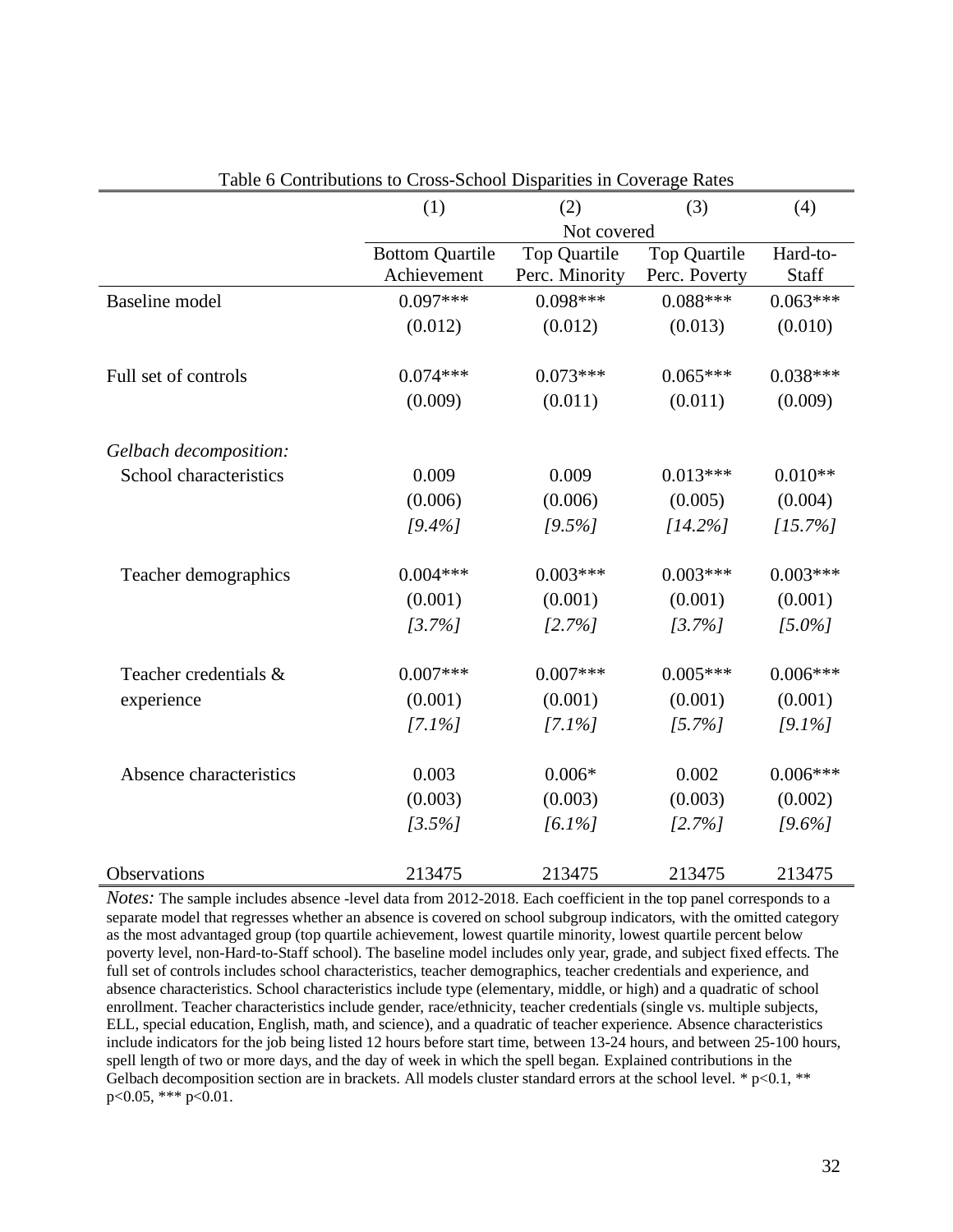|                      | (1)                              |           | (2)   |                         |         |
|----------------------|----------------------------------|-----------|-------|-------------------------|---------|
|                      | <b>Least Favorite</b><br>Schools |           |       | <b>Favorite Schools</b> |         |
|                      | Mean                             | <b>SD</b> | Mean  | <b>SD</b>               | P-value |
| Teacher absences     | 11.02                            | .93       | 12.17 | 4.84                    | .55     |
| Non-covered absences | 2.64                             | .71       | .46   | .33                     | .00     |
| Math scores          | $-.70$                           | .30       | .32   | .24                     | .00     |
| <b>ELA</b> scores    | $-.59$                           | .22       | .32   | .25                     | .00     |
| White                | .04                              | .04       | .26   | .18                     | .01     |
| <b>Black</b>         | .14                              | .13       | .05   | .03                     | .06     |
| Hispanic             | .58                              | .24       | .23   | .13                     | .00     |
| Asian                | .20                              | .19       | .42   | .24                     | .07     |
| Suspension           | .17                              | .15       | .05   | .05                     | .04     |
| Hard-to-staff        | .86                              | .38       | .00   | .00                     | .00     |
| Middle school        | .71                              | .49       | .00   | .00                     | .00     |
| <b>High School</b>   | .00                              | .00       | .63   | .52                     | .01     |

Table 7: Comparing Least Favorite and Favorite Schools

*Notes*: The comparisons are made at the school-year level. Least favorite schools include seven schools that were nominated by substitute teachers for at least 10 times as schools they would avoid to work at. Favorite schools include eight schools that were nominated for at least times as schools they prefer to work at. These two types of schools do not overlap.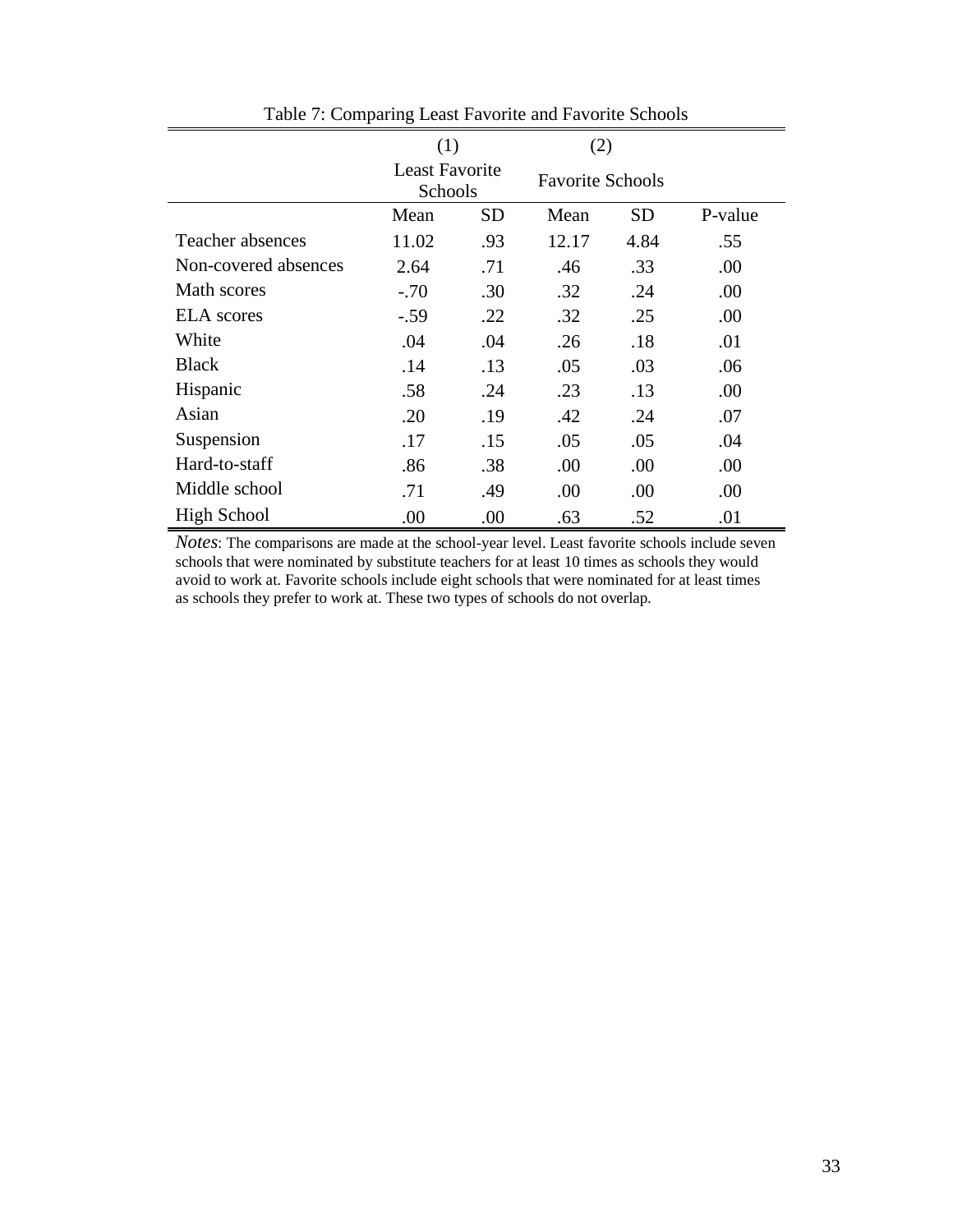|                                                  | (1)                    | (2)            | (3)                 | (4)        |
|--------------------------------------------------|------------------------|----------------|---------------------|------------|
|                                                  |                        | Not covered    |                     |            |
|                                                  | <b>Bottom Quartile</b> | Top Quartile   | <b>Top Quartile</b> | Hard-to-   |
|                                                  | Achievement            | Perc. Minority | Perc. Poverty       | Staff      |
| <b>Baseline</b> model                            | $0.122***$             | $0.118***$     | $0.107***$          | $0.087***$ |
|                                                  | (0.017)                | (0.016)        | (0.020)             | (0.015)    |
|                                                  |                        |                |                     |            |
| Full set of controls                             | $0.058***$             | $0.051***$     | $0.051***$          | $0.026**$  |
|                                                  | (0.014)                | (0.015)        | (0.013)             | (0.011)    |
|                                                  |                        |                |                     |            |
| Gelbach decomposition:<br>School characteristics | $-0.015$               | $-0.006$       | $-0.004$            | $-0.001$   |
|                                                  | (0.016)                |                | (0.011)             | (0.007)    |
|                                                  |                        | (0.010)        |                     |            |
|                                                  | $[-12.5\%]$            | $[-4.8\%]$     | $[-3.8\%]$          | $[-1.5\%]$ |
| Teacher demographics                             | $0.005**$              | $0.005*$       | $0.004**$           | $0.004**$  |
|                                                  | (0.002)                | (0.002)        | (0.002)             | (0.002)    |
|                                                  | $[4.0\%]$              | $[4.1\%]$      | $13.6\%$            | $[4.4\%]$  |
| Teacher credentials &                            | $0.008***$             | $0.008***$     | $0.006***$          | $0.007***$ |
| experience                                       | (0.002)                | (0.002)        | (0.002)             | (0.002)    |
|                                                  | $[6.6\%]$              | $[6.6\%]$      |                     | $[7.5\%]$  |
|                                                  |                        |                | $[5.3\%]$           |            |
| Absence characteristics                          | $0.010*$               | 0.007          | 0.006               | $0.008**$  |
|                                                  | (0.005)                | (0.005)        | (0.005)             | (0.004)    |
|                                                  | $[8.5\%]$              | $[6.4\%]$      | $[5.7\%]$           | $[9.1\%]$  |
| No. of times nominated as                        | $0.056***$             | $0.052***$     | $0.044***$          | $0.044***$ |
| most/least favorite school                       | (0.014)                | (0.011)        | (0.012)             | (0.008)    |
|                                                  | $[45.6\%]$             | $[44.5\%]$     | [41.7%]             | $[50.9\%]$ |
|                                                  |                        |                |                     |            |
| Observations                                     | 31278                  | 31278          | 31278               | 31278      |

Table 8 Contributions to Cross-School Disparities in Coverage Rates – 2018 only

*Notes:* The sample includes absence-level data from 2018. Each coefficient in the top panel corresponds to a separate model that regresses whether an absence is covered on school subgroup indicators, with the omitted category as the most advantaged group (top quartile achievement, lowest quartile minority, lowest quartile percent below poverty level, non-Hard-to-Staff school). The baseline model includes only year, grade, and subject fixed effects. The full set of controls includes school characteristics, teacher demographics, teacher credentials and experience, absence characteristics, and the number of school nominations. School characteristics include type and a quadratic of school enrollment. Teacher characteristics include gender, race/ethnicity, teacher credentials, and a quadratic of teacher experience. Absence characteristics include indicators for the job being listed 12 hours before start time, between 13- 24 hours, and between 25-100 hours, spell length of two or more days, and the day of week in which the spell began. Explained contributions in the Gelbach decomposition section are in brackets. All models cluster standard errors at the school level. \*  $p<0.1$ , \*\*  $p<0.05$ , \*\*\*  $p<0.01$ .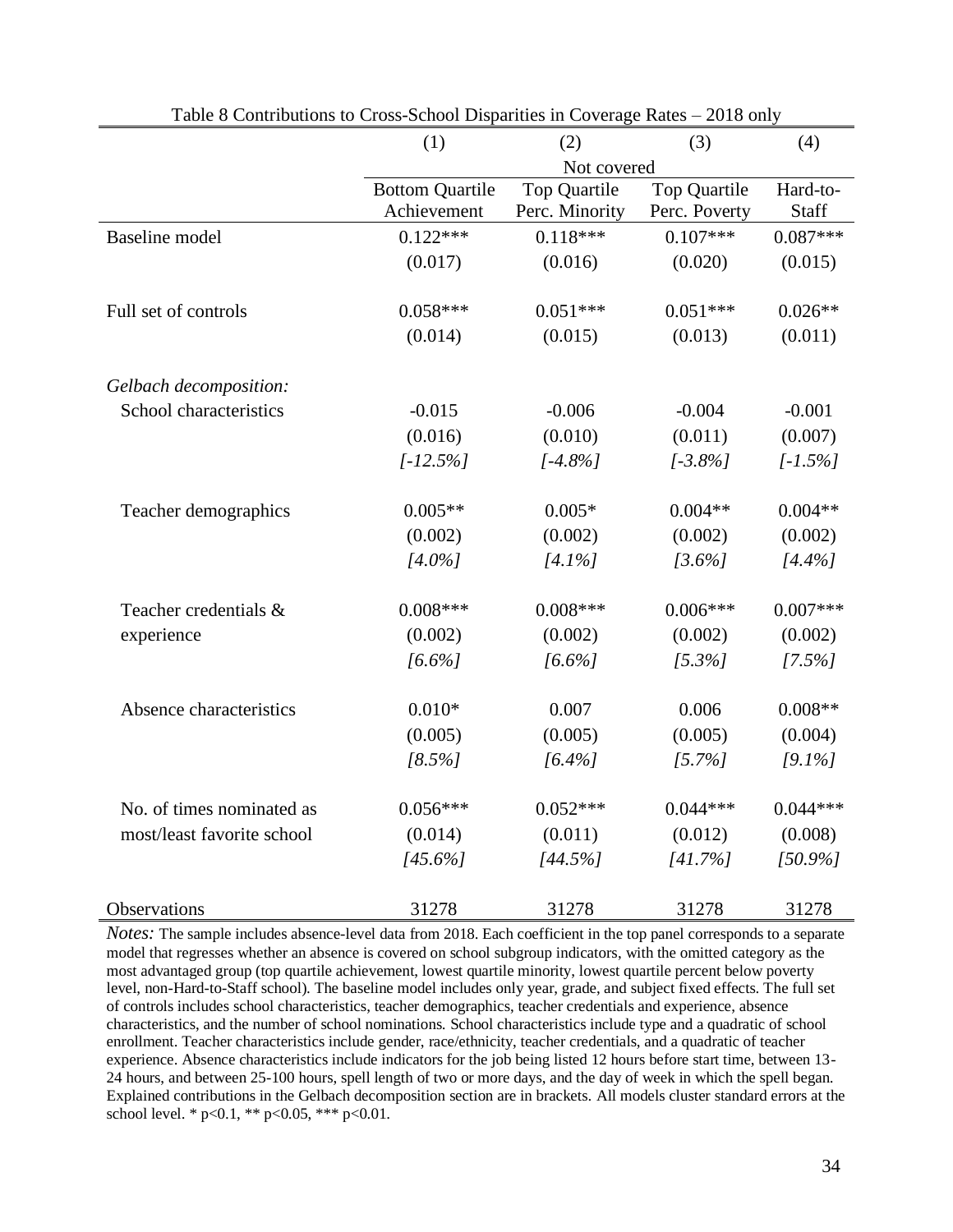# **APPENDIX**

|                                  | (1)        | (2)                    | (3)          | (4)        |  |  |
|----------------------------------|------------|------------------------|--------------|------------|--|--|
|                                  |            | <b>Absence Reasons</b> |              |            |  |  |
|                                  | Sick       | Personal               | <b>PD</b>    | Other      |  |  |
| Teacher exp: 2-3 years           | 0.008      | $-0.008$               | $-0.001$     | 0.001      |  |  |
|                                  | (0.012)    | (0.011)                | (0.011)      | (0.005)    |  |  |
| Teacher exp: 4-5 years           | 0.017      | 0.000                  | $-0.018$     | 0.000      |  |  |
|                                  | (0.013)    | (0.012)                | (0.012)      | (0.007)    |  |  |
| Teacher exp: 6-10 years          | $0.075***$ | $-0.015$               | $-0.069***$  | 0.009      |  |  |
|                                  | (0.014)    | (0.012)                | (0.012)      | (0.006)    |  |  |
| Teacher exp: $11 + \text{years}$ | $0.131***$ | $-0.057***$            | $-0.102$ *** | $0.028***$ |  |  |
|                                  | (0.012)    | (0.011)                | (0.011)      | (0.006)    |  |  |
| Constant                         | $0.322***$ | $0.282***$             | $0.360***$   | $0.035***$ |  |  |
|                                  | (0.009)    | (0.010)                | (0.010)      | (0.004)    |  |  |
| <b>Observations</b>              | 225030     | 225030                 | 225030       | 225030     |  |  |

Table A1: The Association between Absence Reasons and Teacher Experience

Note: Reference group is teachers with 0 or 1 year of experience. Analysis is conducted at the absence level. Standard errors in parentheses.  $*$  p<0.10  $**$  p<0.05  $***$  p<0.01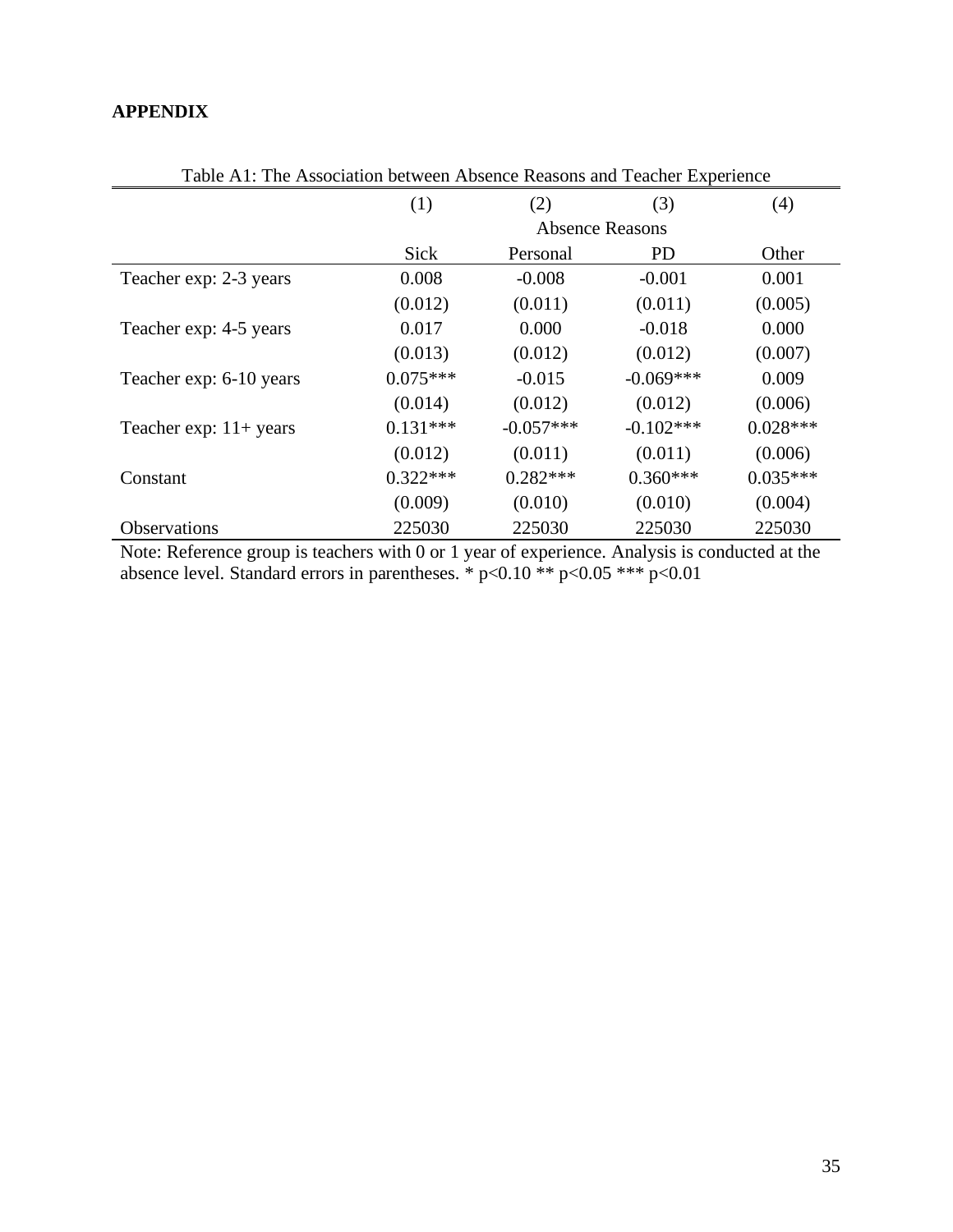|                                | (1)               | (2)           | (3)               | (4)                         | (5)            | (6)         |
|--------------------------------|-------------------|---------------|-------------------|-----------------------------|----------------|-------------|
|                                | Total<br>absences | Sick<br>leave | Personal<br>leave | Professional<br>development | Other<br>admin | $\mathbf N$ |
| All schools                    | 11.83             | 4.87          | 2.93              | 3.44                        | 0.59           | 18,988      |
| Average achievement in math    |                   |               |                   |                             |                |             |
| Top quartile                   | 11.67             | 4.66          | 2.68              | 3.28                        | 1.05           | 4,714       |
| Middle quartiles               | 11.94             | 5.06          | 2.95***           | $3.49*$                     | $0.45***$      | 10,106      |
| Bottom quartile                | 11.67             | 4.71          | 3.09***           | $3.46*$                     | $0.40***$      | 3,708       |
| <b>Percentage minority</b>     |                   |               |                   |                             |                |             |
| Bottom quartile                | 11.36             | 4.87          | 2.53              | 3.02                        | 0.94           | 5,616       |
| Middle quartiles               | 11.89***          | $5.09**$      | $3.00***$         | $3.35***$                   | $0.45***$      | 9,715       |
| Top quartile                   | 12.43***          | $4.31**$      | $3.30***$         | $4.41***$                   | $0.42***$      | 3,197       |
| Percentage below poverty level |                   |               |                   |                             |                |             |
| Bottom quartile                | 11.89             | 4.69          | 2.74              | 3.35                        | 1.11           | 4,632       |
| Middle quartiles               | $11.61*$          | 5.02          | 2.87***           | 3.29***                     | $0.43***$      | 10,733      |
| Top quartile                   | $12.45*$          | 4.74          | 3.30***           | $4.01***$                   | $0.40***$      | 3,163       |
| Hard-to-staff schools          |                   |               |                   |                             |                |             |
| N <sub>o</sub>                 | 11.74             | 4.92          | 2.83              | 3.37                        | 0.64           | 14,713      |
| Yes                            | 12.10*            | 4.71          | 3.28***           | $3.69***$                   | $0.43***$      | 4,275       |

Table A2 Cross-School Disparities in Different Types of Absences

*Notes:* Middle quartiles include the second and third quartiles for each measure*.* Percentage minority is the share of the school's student population that is black or Hispanic. The percentage below poverty level measure is the school-level average of the percent of all those 18 and under in students' Census tracts who are below the poverty level. Stars indicate significance levels of the t-test measuring differences between the bottom quartile and remaining quartiles. \*  $p<0.1$ , \*\* p<0.05, \*\*\* p<0.01.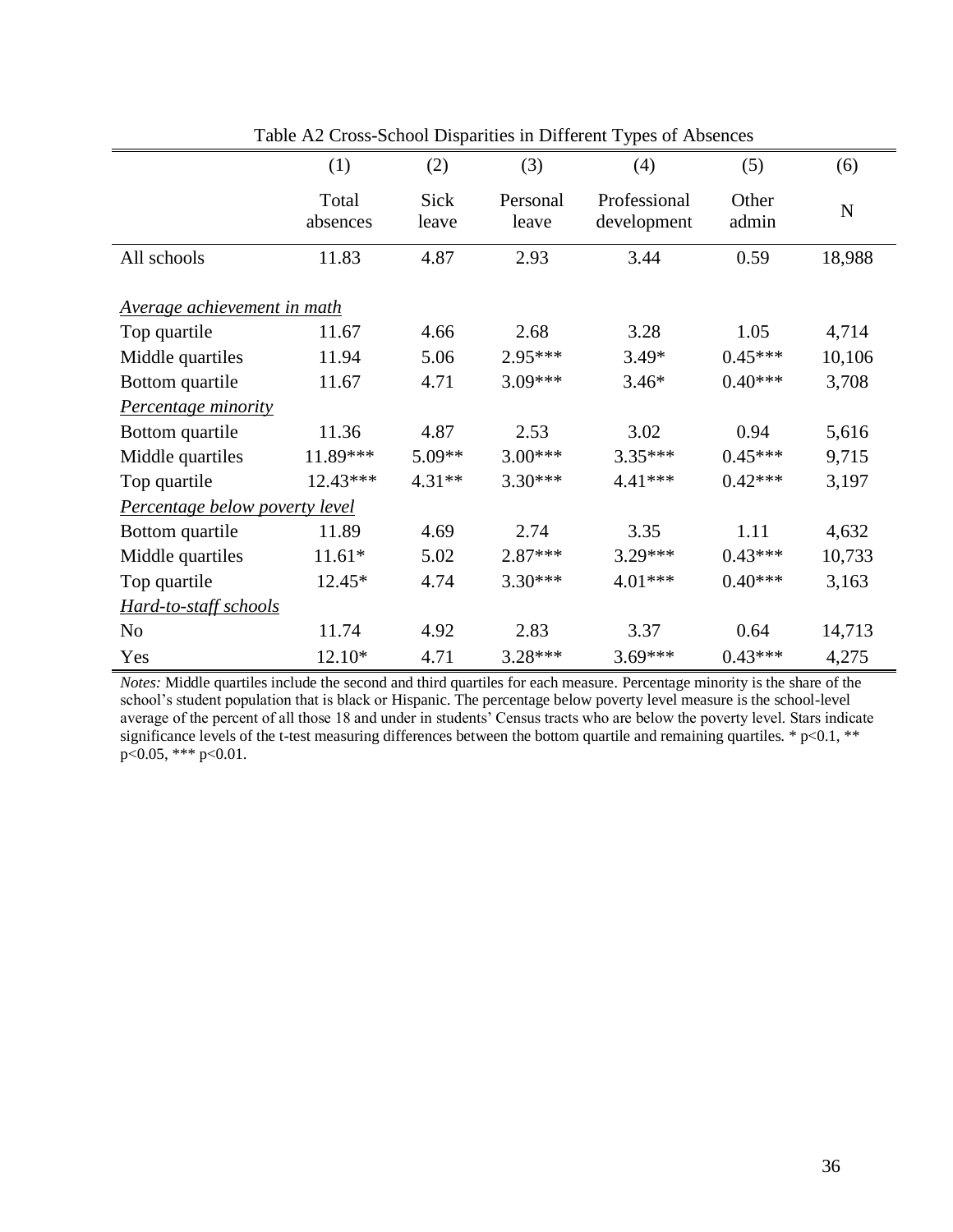|                  | (1)            | (2)     | (3)             |
|------------------|----------------|---------|-----------------|
| # of Nominations | # of Schools   | Percent | Cumulative Per. |
| $\boldsymbol{0}$ | 18             | 14.63   | 14.63           |
| $\mathbf{1}$     | 26             | 21.14   | 35.77           |
| $\overline{2}$   | 25             | 20.33   | 56.10           |
| 3                | 10             | 8.13    | 64.23           |
| $\overline{4}$   | 13             | 10.57   | 74.80           |
| 5                | 12             | 9.76    | 84.55           |
| 6                | $\overline{4}$ | 3.25    | 87.80           |
| $\overline{7}$   | $\overline{2}$ | 1.63    | 89.43           |
| 8                | 3              | 2.44    | 91.87           |
| 9                | $\overline{2}$ | 1.63    | 93.50           |
| 10               | 3              | 2.44    | 95.93           |
| 11               | $\mathbf{1}$   | 0.81    | 96.75           |
| 13               | $\mathbf{1}$   | 0.81    | 97.56           |
| 14               | $\mathbf{1}$   | 0.81    | 98.37           |
| 20               | $\mathbf{1}$   | 0.81    | 99.19           |
| 33               | $\mathbf{1}$   | 0.81    | 100.00          |
| Total            | 123            | 100.00  |                 |

Table A3 Number of Times a School is Nominated as Favorite

*Notes:* Sample includes substitute teacher respondents to the 2018 survey. The table aggregates the number of nominations received by each of the 123 schools in response to the question "If you could work for any school as a substitute teacher, what would it be?"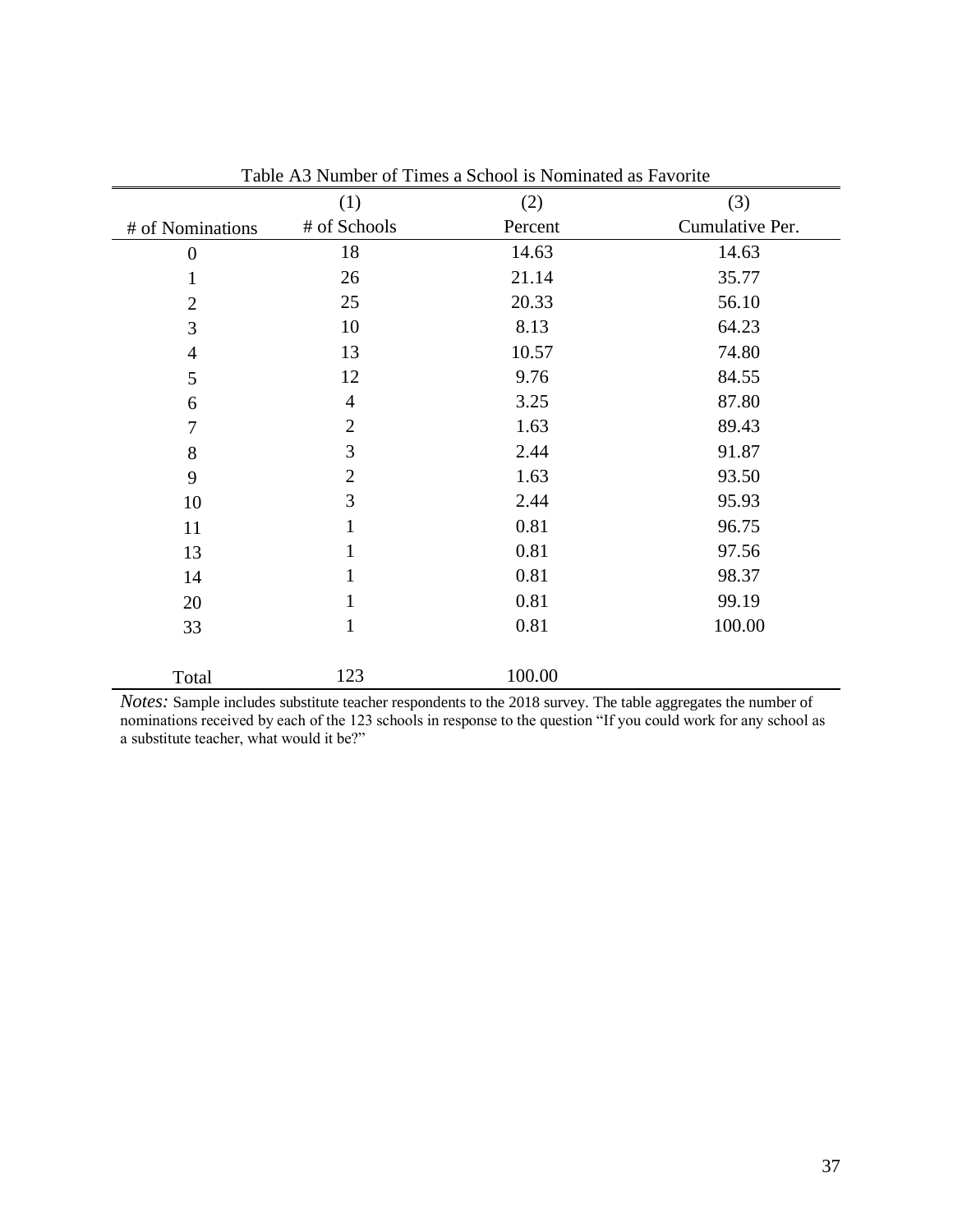|                       | (1)            | (2)     | (3)             |
|-----------------------|----------------|---------|-----------------|
| # of Nominations      | # of Schools   | Percent | Cumulative Per. |
| $\boldsymbol{0}$      | 41             | 33.33   | 33.33           |
| 1                     | 30             | 24.39   | 57.72           |
| $\overline{2}$        | 10             | 8.13    | 65.85           |
| 3                     | 12             | 9.76    | 75.61           |
| 4                     | 3              | 2.44    | 78.05           |
| 5                     | 8              | 6.50    | 84.55           |
| 6                     | 3              | 2.44    | 86.99           |
| 7                     | 6              | 4.88    | 91.87           |
| $8\,$                 | $\overline{2}$ | 1.63    | 93.50           |
| 9                     | $\mathbf{1}$   | 0.81    | 94.31           |
| 10                    | $\mathbf{1}$   | 0.81    | 95.12           |
| 11                    | 1              | 0.81    | 95.93           |
| 12                    | $\overline{2}$ | 1.63    | 97.56           |
| 19                    | 1              | 0.81    | 98.37           |
| 31                    | 1              | 0.81    | 99.19           |
| 49                    | 1              | 0.81    | 100.00          |
|                       |                |         |                 |
| Total<br>$\mathbf{r}$ | 123            | 100.00  |                 |

Table A4 Number of Times a School is Nominated as Least Favorite

*Notes:* Sample includes substitute teacher respondents to the 2018 survey. The table aggregates the number of nominations received by each of the 123 schools in response to the question "If you could avoid working for any school as a substitute teacher, what would it be?"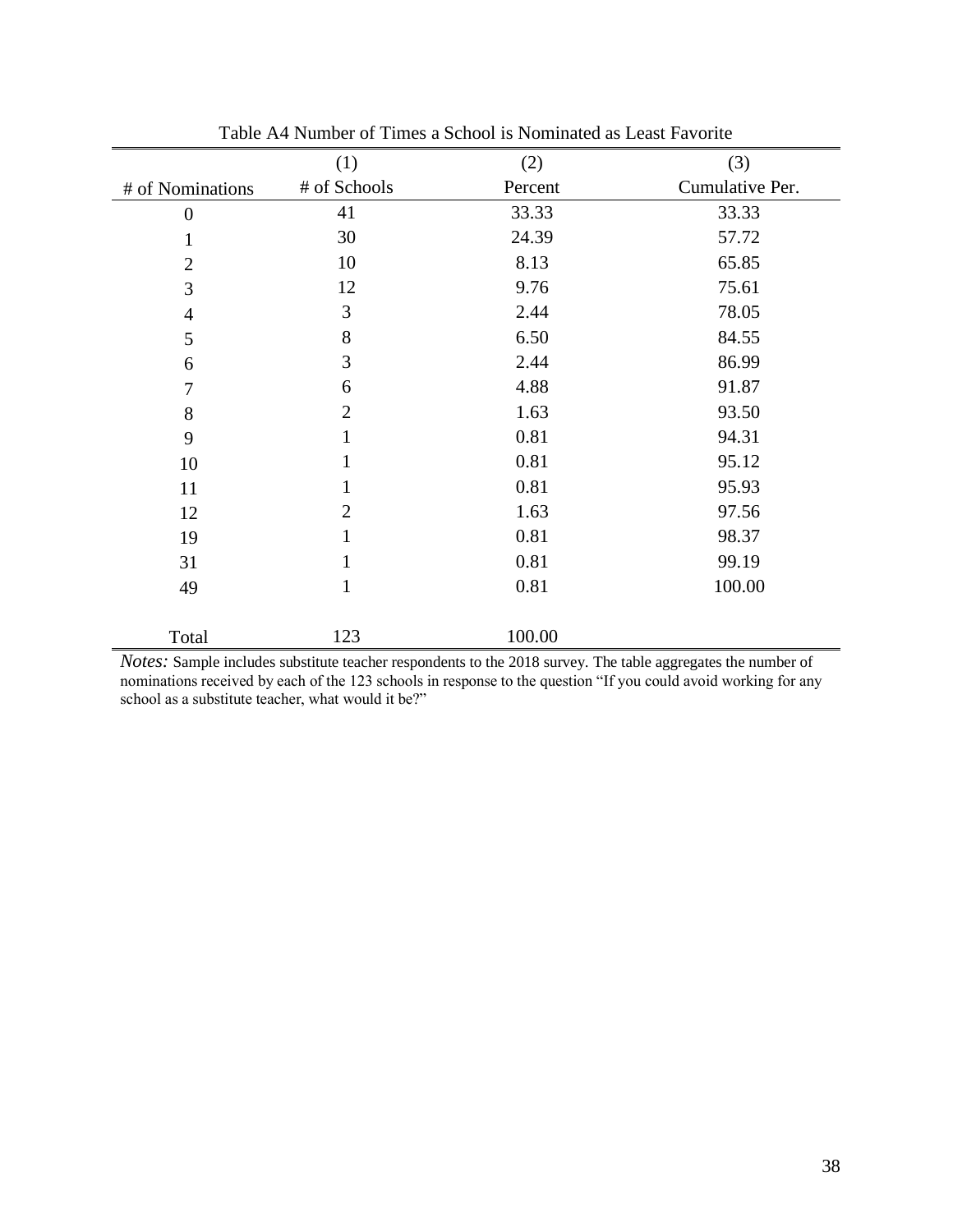| Table Ab Contributions to Cross-School Disparties in Coverage Kates – 2018 only |              |                                |                         |  |
|---------------------------------------------------------------------------------|--------------|--------------------------------|-------------------------|--|
|                                                                                 | (1)          | (2)                            | (3)                     |  |
|                                                                                 |              | School Subgroup: Hard-to-Staff |                         |  |
| <b>Baseline</b> model                                                           | $0.087***$   | $0.128***$                     | $0.157***$              |  |
|                                                                                 | (0.015)      | (0.026)                        | (0.032)                 |  |
| Full set of controls                                                            | $0.026**$    | 0.029                          | 0.034                   |  |
|                                                                                 | (0.011)      | (0.021)                        | (0.024)                 |  |
| Gelbach decomposition:                                                          |              |                                |                         |  |
| School characteristics                                                          | $-0.001$     | $-0.002$                       | $-0.011$                |  |
|                                                                                 | (0.007)      | (0.013)                        | (0.020)                 |  |
|                                                                                 | $[-1.5\%]$   | $[-1.7\%]$                     | $[-7.1\%]$              |  |
| Teacher demographics                                                            | $0.004**$    | 0.002                          | 0.002                   |  |
|                                                                                 | (0.002)      | (0.002)                        | (0.003)                 |  |
|                                                                                 | $[4.4\%]$    | $[1.3\%]$                      | $[1.3\%]$               |  |
| Teacher credentials &                                                           | $0.007***$   | $0.011***$                     | $0.017***$              |  |
| experience                                                                      | (0.002)      | (0.004)                        | (0.005)                 |  |
|                                                                                 | $[7.5\%]$    | $[8.9\%]$                      | $[10.5\%]$              |  |
| Absence characteristics                                                         | $0.008**$    | $0.022**$                      | 0.007                   |  |
|                                                                                 | (0.004)      | (0.009)                        | (0.006)                 |  |
|                                                                                 | $[9.1\%]$    | $[17.0\%]$                     | $[4.5\%]$               |  |
| No. of times nominated as                                                       | $0.044***$   | $0.066***$                     | $0.109***$              |  |
| most/least favorite school                                                      | (0.008)      | (0.018)                        | (0.024)                 |  |
|                                                                                 | $[50.9\%]$   | $[51.9\%]$                     | $[69.5\%]$              |  |
| Sample                                                                          | All absences | Sick leave<br>absences         | Last minute<br>absences |  |
| Observations                                                                    | 31278        | 11903                          | 7910                    |  |

Table A5 Contributions to Cross-School Disparities in Coverage Rates – 2018 only

*Notes:* The sample includes absence-level data from 2018. Each coefficient in the top panel corresponds to a separate model that regresses whether an absence is covered on an indicator for Hardto-Staff schools, with the omitted category as non-Hard-to-Staff schools. The baseline model includes only year, grade, and subject fixed effects. The full set of controls includes school characteristics, teacher demographics, teacher credentials and experience, absence characteristics, and the number of school nominations. School characteristics include type and a quadratic of school enrollment. Teacher characteristics include gender, race/ethnicity, teacher credentials, and a quadratic of teacher experience. Absence characteristics include indicators for job lead time, spell length of two or more days, and the day of week in which the spell began. Explained contributions in the Gelbach decomposition section are in brackets. All models cluster standard errors at the school level. \*  $p<0.1$ , \*\*  $p<0.05$ , \*\*\*  $p<0.01$ .